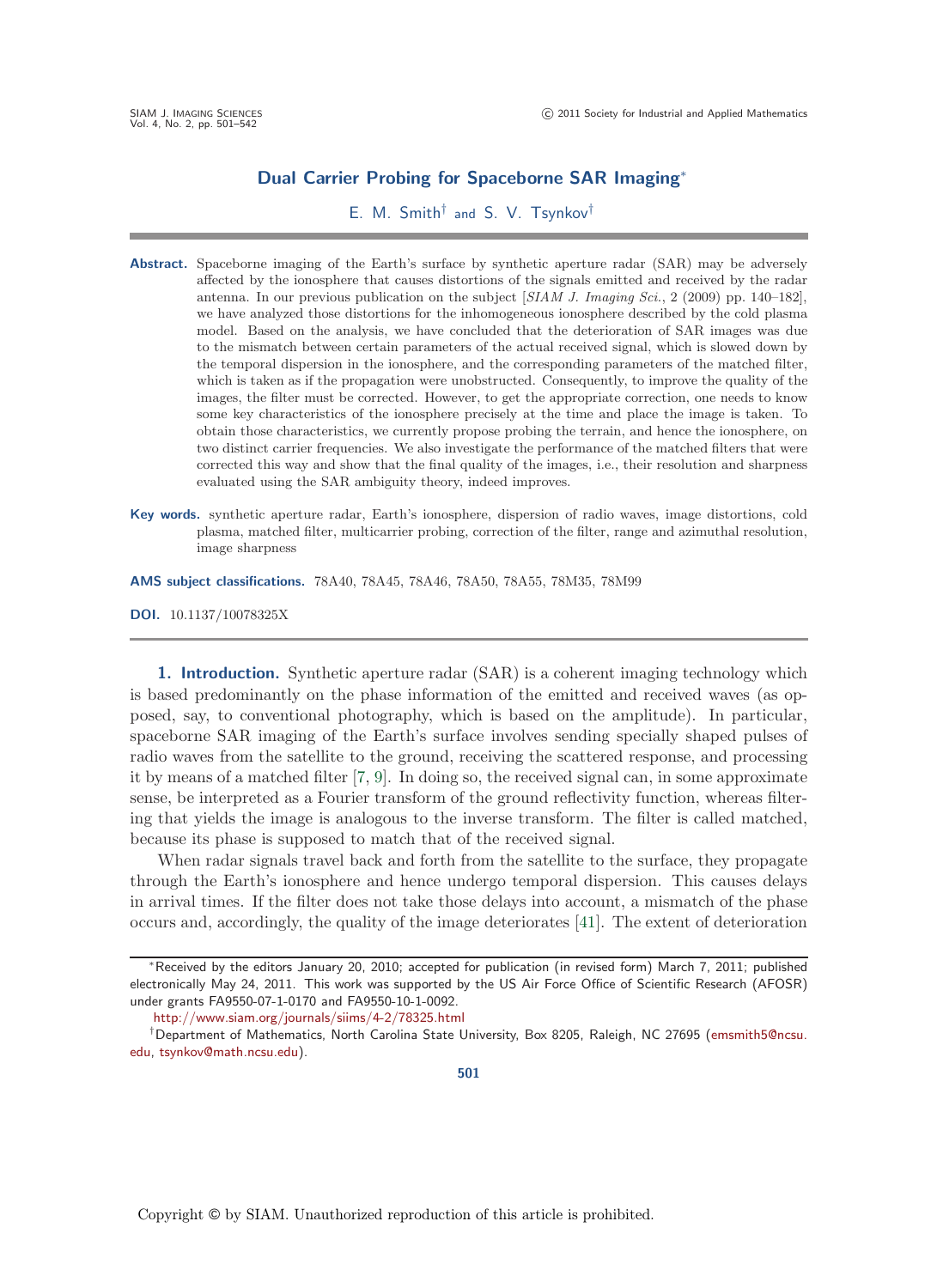depends on the carrier frequency of the radar, or, more precisely, on its ratio to the Langmuir frequency of the ionospheric plasma. The higher the carrier frequency the less prone the image to ionospheric distortions. Therefore, many modern spaceborne SAR sensors operate in the microwave band on the frequencies of around 10*GHz* or even higher. For example, the new European satellite TerraSAR-X operates in the X-band, on the frequencies between 7*GHz* and 11.2*GHz*.

However, there is also substantial interest toward spaceborne SAR technology on lower carrier frequencies, in the VHF or UHF band, i.e., in the range of hundreds of megahertz. Radars of this type have a better surface penetrating capability. On the other hand, their images are much more sensitive to ionospheric distortions. Consequently, special means need to be developed to compensate for those distortions.

In [\[41\]](#page-41-0), we have analyzed the distortions for the case of SAR imaging by means of a scalar field that propagates through the inhomogeneous ionosphere described by the cold plasma model. We have also proposed probing the terrain, and hence the ionosphere, on two distinct carrier frequencies. This allows one to determine the total electron content (TEC) along the line of sight, which is a key parameter that affects the propagation, and then correct the matched filter accordingly. In the current paper, we investigate the performance of the corrected matched filters. Our main conclusion is that they are capable of completely eliminating the distortions of SAR images due to the deterministic part of the charged particle content in the ionosphere, including the inhomogeneous case. Removing the distortions due to the random part of the charged particle content will be subject of the future work.

To that end, we should point out that the distortions of SAR images, due to the ionospheric randomness (caused by turbulence) can be quantified reasonably well; see, e.g., our previous paper [\[41\]](#page-41-0), as well as [\[1,](#page-40-2) [23,](#page-40-3) [27,](#page-41-1) [36\]](#page-41-2). However, mitigating those distortions requires a substantial additional effort: obtaining the statistics of radio waves based on the statistics of the medium (turbulent ionosphere) (see, e.g., [\[38,](#page-41-3) [39,](#page-41-4) [40\]](#page-41-5)) and then modifying the signal processing algorithm (the matched filter) accordingly. In the literature, this subject has not received too much attention; among the relevant publications we mention [\[4,](#page-40-4) [16\]](#page-40-5), where the authors propose several approaches for reducing the random component of the phase error.

We emphasize that the matched filter shall be corrected precisely for the time and place the image is taken. The reason is that the Earth's ionosphere is not steady; its characteristics depend on many factors, such as the time of day, the time of year, geographic location, level of solar activity, etc., and may change rapidly, e.g., considerably faster than the period of one revolution of the satellite around the Earth.

Several approaches to deriving the ionosphere TEC information have been proposed in the literature; some of them are mentioned below, although the review is by no means comprehensive. The authors of [\[44\]](#page-41-6) rely on the Faraday rotation, which can be used to obtain the TEC in the case of a fully polarimetric quad-channel SAR instrument (see, e.g., [\[25,](#page-41-7) section 10.4]). The Faraday rotation is considered the only source of image distortions in [\[44\]](#page-41-6), and the authors emphasize that for other types of sensors (such as single-channel), an explicit a priori estimate of the Faraday rotation is needed for introducing corrections. The authors of [\[24\]](#page-40-6) present estimates of the group delays and phase advances for a nonturbulent ionosphere similar to those obtained in our previous paper [\[41\]](#page-41-0) and again use the Faraday rotation for retrieving the TEC information from the quad-channel SAR data. An earlier publication discussing the effect of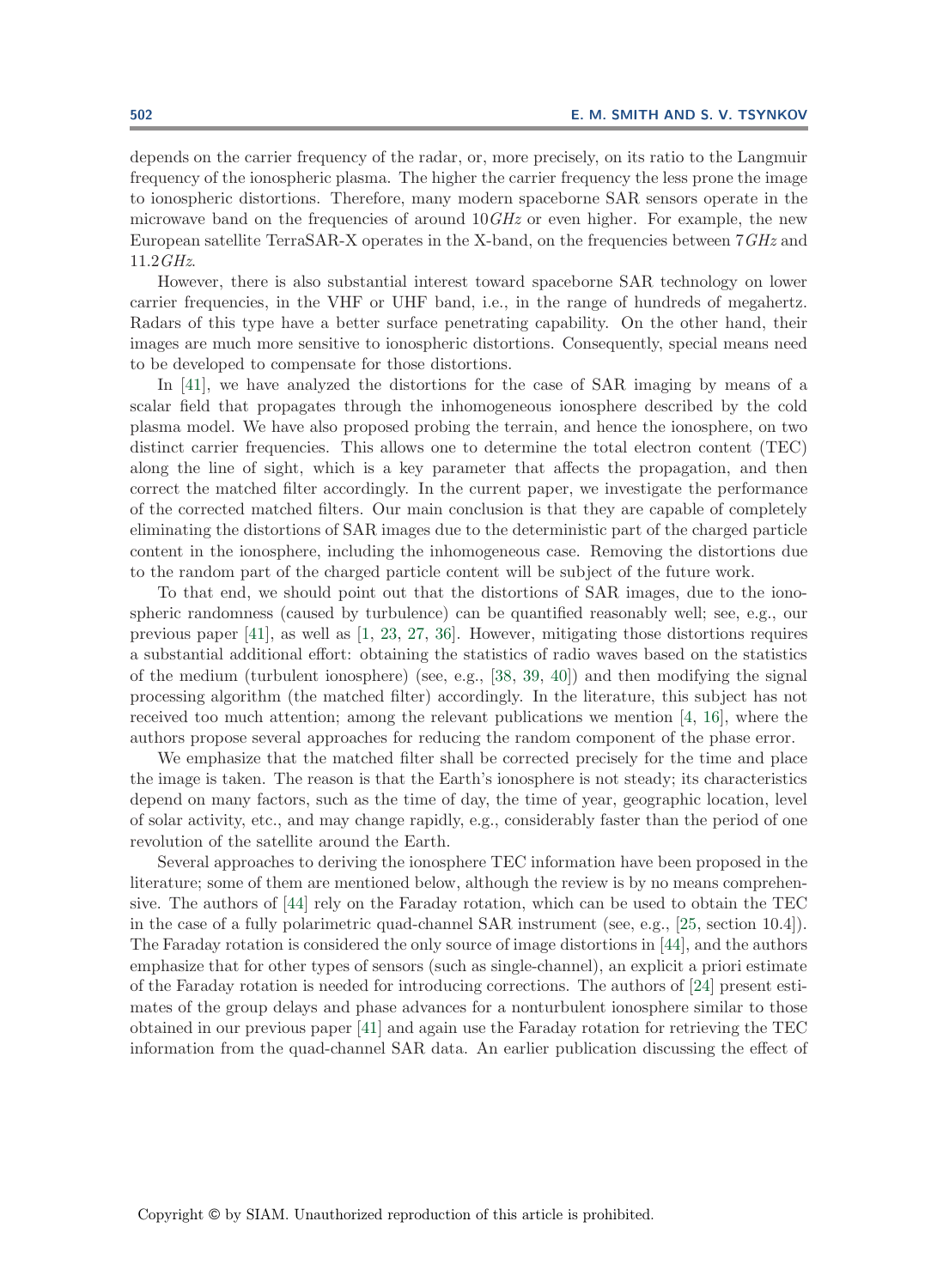Faraday rotation on polarimetric SAR is [\[15\]](#page-40-7). The authors of [\[30\]](#page-41-8) indicate that in the absence of external information one can use autofocus algorithms (see [\[14,](#page-40-8) section 3.9.1] or [\[12,](#page-40-9) [43\]](#page-41-9)) to obtain the TEC, which is not a very reliable approach, though, whereas the SAR system itself (L-band) can be efficient in obtaining the difference of the TEC distributions between the two radar acquisitions. The authors of [\[26\]](#page-41-10) present two approaches: the first one involves a spaceborne radar operating on a very low frequency, below the Langmuir value, and is similar to the traditional ground-based sounding. The second one uses a higher frequency and derives the TEC information by analyzing the returns from the specially chosen bright point targets. The authors of [\[28\]](#page-41-11) employ a simplified model known as the ionospheric phase screen to analyze the effect of auroral arcs (special electron density irregularities) on spaceborne SAR images taken in the polar regions of the Earth.

Our current paper is organized as follows. In section [2,](#page-2-0) we describe the physical model and introduce the key assumptions. We note that the conclusions of the paper are valid only if these assumptions are met. In section [3,](#page-5-0) we build the generalized ambiguity function of a SAR, which provides a key tool for analyzing the radar resolution. In section [4,](#page-13-0) we discuss the performance of a spaceborne SAR sensor in the case when no attempt is made to mitigate the distortions; this creates a foundation for the subsequent discussion of a corrected matched filter. In section [5,](#page-18-0) we introduce the dual carrier probing as a venue for obtaining the parameters of the ionosphere (TEC information) needed for correcting the filter. In section [6,](#page-20-0) we discuss the performance of the radar once the corrected filter has been implemented and show that the resolution and sharpness of the images indeed improve. Finally, section [7](#page-25-0) concludes the paper with a summary of what has been accomplished and identifies directions for future work.

We note that in sections [2,](#page-2-0) [3,](#page-5-0) and [4](#page-13-0) we basically develop a full-fledged radar ambiguity theory for the SAR sensor operating through the Earth's ionosphere (monostatic case). To the best of our knowledge, a mathematical analysis of this type has not been previously reported in the literature, even though there are a number of publications discussing the effects of the ionosphere on SAR imaging; see, e.g., [\[20\]](#page-40-10) or [\[45\]](#page-41-12) (a review). An analysis similar to ours is presented in [\[23\]](#page-40-3) but only for the case of a homogeneous background ionosphere. We refer the reader to our previous paper [\[41\]](#page-41-0) for a more detailed literature survey.

<span id="page-2-0"></span>**2. The model.** For the discussion in the current paper we adopt the same model as in [\[41\]](#page-41-0). We analyze the standard (as opposed to interferometric) SAR images [\[14\]](#page-40-8), i.e., all the images are considered two-dimensional (range and azimuth), and the elevation is not taken into account. We also assume that the images are rendered by scalar propagating fields, i.e., that the polarization can be disregarded [\[7,](#page-40-0) [9\]](#page-40-1), or, otherwise, that the radar antenna is capable only of transmitting and receiving a single polarization. All the targets are assumed deterministic and dispersionless; scattering of radar signals off the targets is linearized and interpreted using the first Born approximation. The start-stop approximation is employed to describe the synthetic antenna; its applicability to spaceborne SAR sensors (as opposed to airborne) is justified in [\[42\]](#page-41-13).

The ionosphere is modeled as a layer of inhomogeneous dilute plasma, for which the mean concentration (number density) of electrons depends on the altitude but does not depend on the horizontal coordinates. The latter assumption holds, provided that the characteristic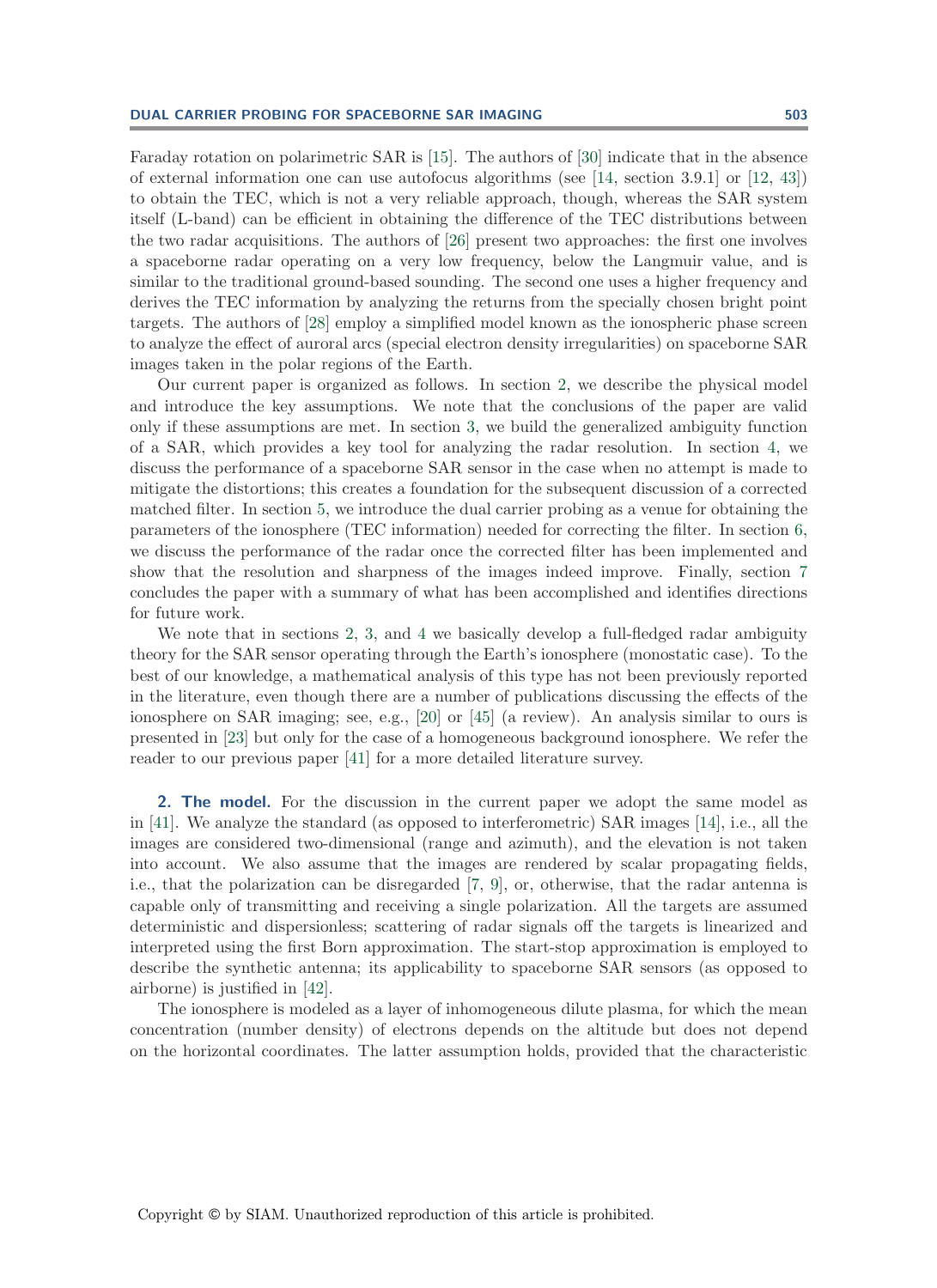distances along the Earth's surface are not very large. We disregard the effect of the magnetic field of the Earth on mean electron concentration and assume that the ionosphere is isotropic. This implies, in particular, that the Faraday rotation is not taken into account; of course, for scalar propagating fields (no polarization) it is not considered anyway.

On top of its mean value, the electron number density has a stochastic component due to the ionospheric turbulence, which is a quasi-homogeneous random field [\[31,](#page-41-14) [38\]](#page-41-3). The effect of the Earth's magnetic field on the ionospheric turbulence is disregarded, and the turbulence is assumed isotropic. In the current paper, though, our primary focus will be on the deterministic rather than the stochastic part of the ionospheric phenomena.

The propagation of electromagnetic waves in the ionosphere is analyzed with the help of the cold plasma approximation [\[17\]](#page-40-11), which requires that the phase speed of the waves be much faster than the thermal speed of the electrons. The cold plasma approximation is equivalent to disregarding spatial dispersion and taking into account only temporal dispersion of radio waves in the plasma [\[29\]](#page-41-15). The ionospheric plasma is also assumed lossless; i.e., its Ohm conductivity is disregarded. This means that the effective collision frequencies between different species of particles in the plasma are much lower than the Langmuir frequency. Moreover, the propagation is assumed linear, because the power of signals emitted by spaceborne antennas is typically much lower than that needed for setting off the nonlinear effects; see [\[18,](#page-40-12) [21,](#page-40-13) [22\]](#page-40-14), as well as [\[17,](#page-40-11) Chap. VIII].

We use the classical Helmholtz theorem [\[33\]](#page-41-16) to partition the overall electric field into the longitudinal and transverse components. Then, from the full Maxwell's equations and the equation of motion of electrons in the electric field, one can derive the Klein–Gordon equation (see [\[41,](#page-41-0) App. A]) that governs the propagation of high frequency transverse<sup>[1](#page-3-0)</sup> electromagnetic waves in dilute plasma:

<span id="page-3-1"></span>(2.1) 
$$
\frac{\partial^2 \boldsymbol{E}_{\perp}}{\partial t^2} - c^2 \Delta \boldsymbol{E}_{\perp} + \omega_{\text{pe}}^2 \boldsymbol{E}_{\perp} = \boldsymbol{0}.
$$

The quantity  $\omega_{\text{pe}}$  in [\(2.1\)](#page-3-1) is the Langmuir frequency, or plasma electron frequency. It characterizes temporal responses of the plasma and is given by

(2.2) 
$$
\omega_{\rm pe} = \sqrt{\frac{4\pi e^2 N_{\rm e}}{m_{\rm e}}},
$$

where e and  $m_e$  are the charge and mass of the electron, and  $N_e$  is the electron number density. The behavior of  $\omega_{\rm pe}^2$  in the ionosphere follows that of  $N_{\rm e}$ ; it has an altitude-dependent deterministic component and a stochastic component due to the turbulence. Typical values of the Langmuir frequency in the Earth's ionosphere range between 3*MHz* and 15*MHz.*

Unlike in a vacuum, the propagation speed of electromagnetic waves in the ionosphere depends on the frequency. This phenomenon is known as temporal dispersion; it is due to the presence of the last, nondifferentiated, term in [\(2.1\)](#page-3-1). The dispersion relation for the Klein–Gordon equation reads as

<span id="page-3-2"></span>(2.3) 
$$
\omega^2 = \omega_{\rm pe}^2 + c^2 k^2.
$$

<span id="page-3-0"></span><sup>1</sup>The corresponding longitudinal oscillations are known as Langmuir waves; they have zero group velocity [\[29\]](#page-41-15).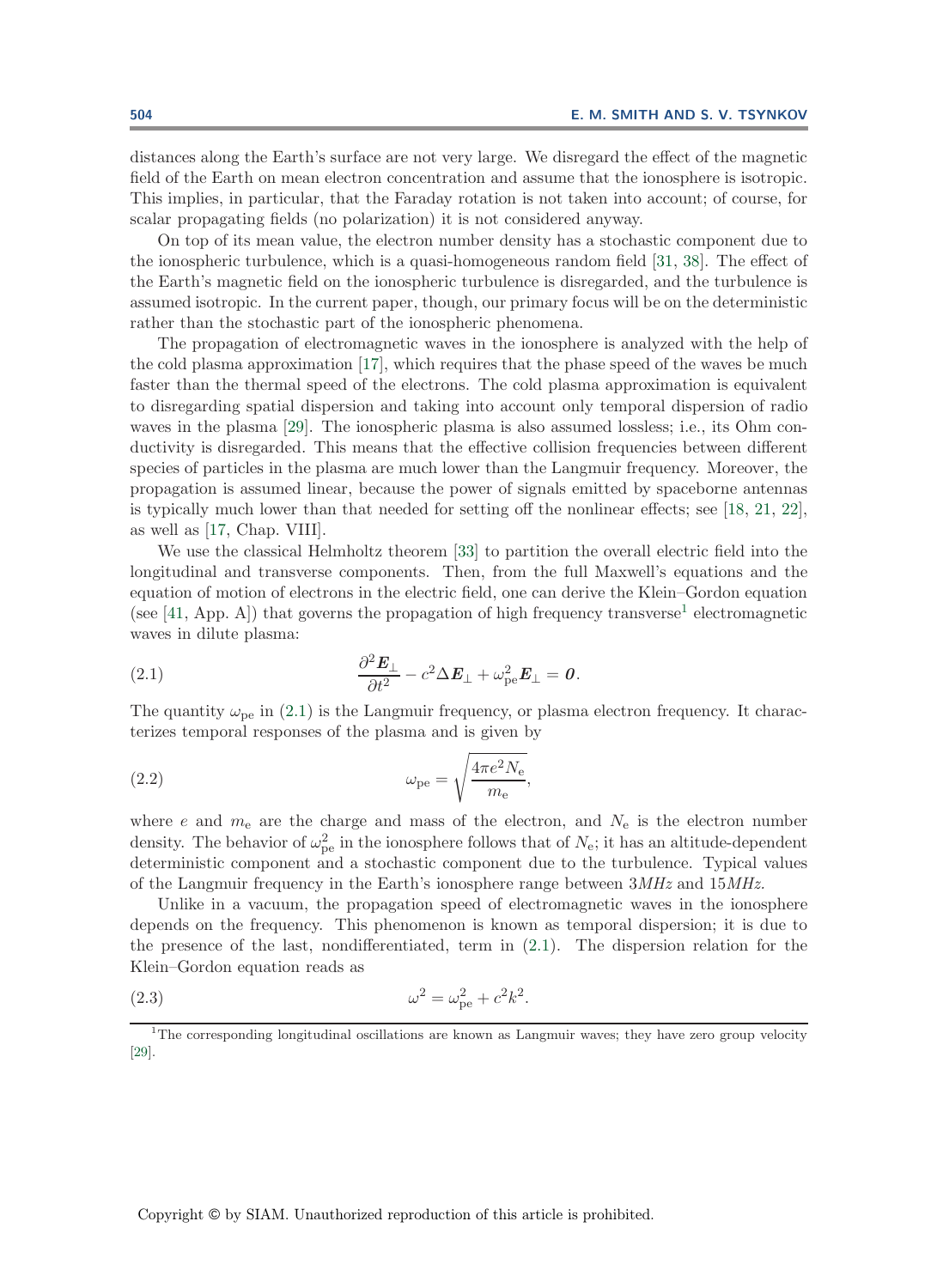We emphasize that according to [\(2.3\)](#page-3-2) the short waves are weakly dispersive, whereas the long waves are subject to stronger dispersion. Indeed, the phase and group velocity of the propagation are given by

<span id="page-4-6"></span>(2.4) 
$$
v_{\rm ph} = c \left( 1 + \omega_{\rm pe}^2 / c^2 k^2 \right)^{\frac{1}{2}}
$$

and

<span id="page-4-3"></span>(2.5) 
$$
v_{\rm gr} = c \left( 1 + \omega_{\rm pe}^2 / c^2 k^2 \right)^{-\frac{1}{2}},
$$

so that the shorter the wave, (the larger the  $k$ ) the closer both velocities to the nondispersive limit  $v = c$ .

<span id="page-4-0"></span>In the Cartesian coordinates we can consider [\(2.1\)](#page-3-1) for individual field components:

(2.6) 
$$
\frac{\partial^2 E}{\partial t^2} - c^2 \Delta E + \omega_{\rm pe}^2 E = 0.
$$

In the rest of the paper, we will use the scalar governing equation [\(2.6\)](#page-4-0) to describe the propagation of electromagnetic waves in the ionosphere. For a comprehensive account of the propagation of radio waves in plasma, we refer the reader to the monographs [\[5,](#page-40-15) [17\]](#page-40-11).

<span id="page-4-4"></span>To characterize the ionospheric turbulence, we write the electron number density as follows:

(2.7) 
$$
N_{\rm e} = \langle N_{\rm e} \rangle + \mu(\boldsymbol{x}),
$$

where the angular brackets  $\langle \cdot \rangle$  denote the expected value (mean) and  $\mu$  represents the fluctuations:  $\langle \mu \rangle = 0$ . In the simplest case of constant  $\langle N_e \rangle$ ,  $\mu(\boldsymbol{x})$  is a homogeneous and isotropic random field, and its correlation function depends only on the distance  $r = |\mathbf{x}_1 - \mathbf{x}_2|$  and not on the individual locations  $x_1$  and  $x_2$ :

<span id="page-4-1"></span>(2.8) 
$$
V(\boldsymbol{x}_1,\boldsymbol{x}_2) \stackrel{\text{def}}{=} \langle \mu(\boldsymbol{x}_1)\mu(\boldsymbol{x}_2) \rangle = V(|\boldsymbol{x}_1-\boldsymbol{x}_2|) \equiv V(r).
$$

<span id="page-4-5"></span>In reality, however,  $\langle N_e \rangle$  is a function of the altitude h. At the same time, the ratio

(2.9) 
$$
M = \frac{\sqrt{\langle \mu^2 \rangle}}{\langle N_e \rangle}
$$

is assumed altitude independent. A typical numerical value of  $M$  is  $5 \cdot 10^{-3}$ , and in extreme situations it may reach  $10^{-1}$  [\[1\]](#page-40-2). Hence,  $\sqrt{\langle \mu^2 \rangle}$  also depends on h, which makes  $\mu(x)$  a quasihomogeneous (rather than truly homogeneous) random field. While in this case we still keep the same notation [\(2.8\)](#page-4-1) for the correlation function, in fact we have  $V = V(h,r)$ , where the dependence on h (altitude) is slow and the dependence on r (local variable) is fast. Hereafter, we will use the exponential correlation function

<span id="page-4-2"></span>(2.10) 
$$
V(r) = C\pi^2 q_0^3 e^{-q_0 r}.
$$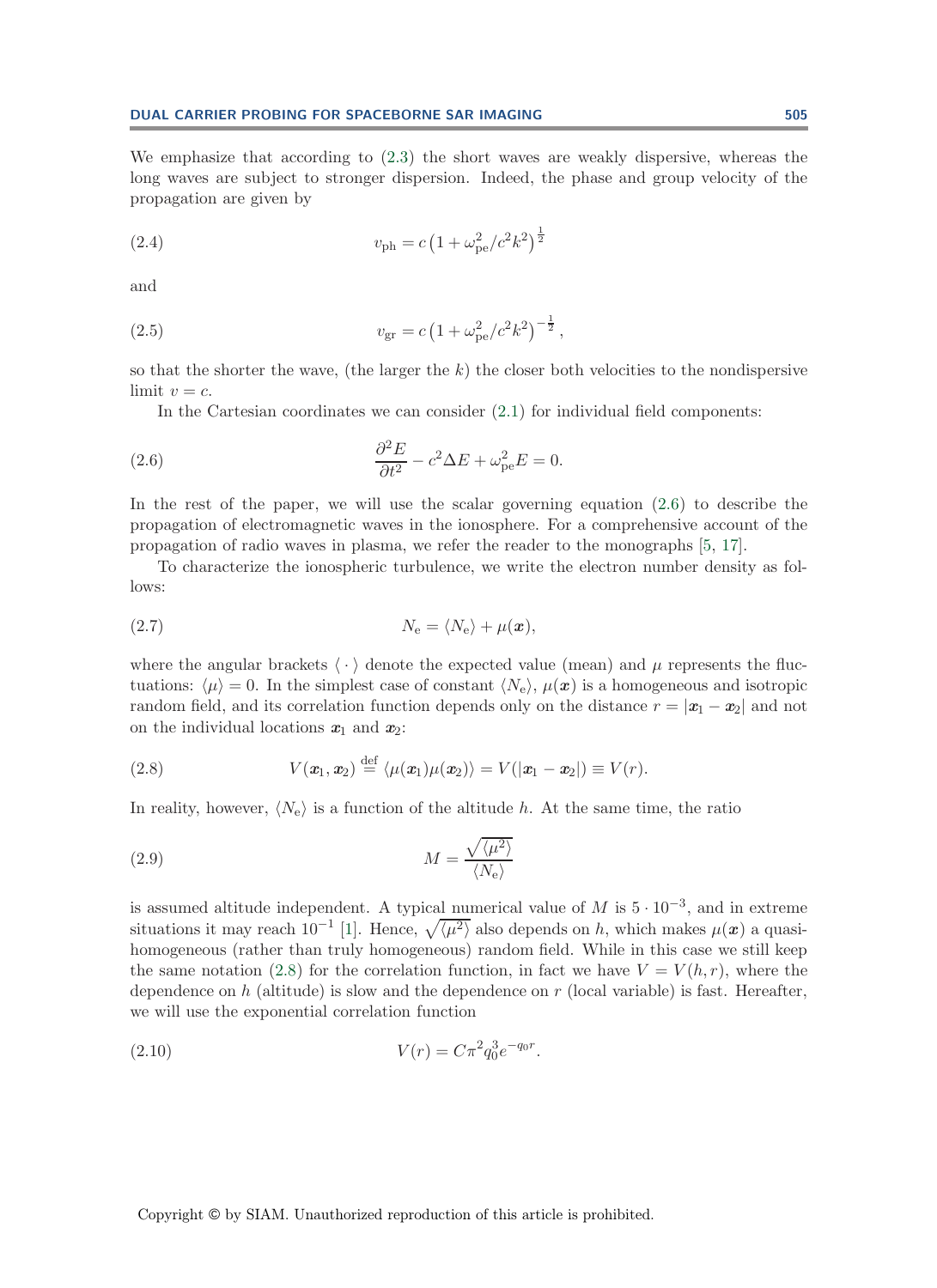<span id="page-5-1"></span>It accounts only for the short range phenomena in the ionosphere and has the spectrum [\[32,](#page-41-17) sect. 12.1]

(2.11) 
$$
\widehat{V}(q) = \frac{C}{(1 + q^2/q_0^2)^{\kappa}}, \text{ where } \kappa = 2 \text{ and } C = \text{const.}
$$

In formulae [\(2.10\)](#page-4-2) and [\(2.11\)](#page-5-1), we denote  $q_0 = r_0^{-1}$ , where  $r_0$  is the correlation length or outer scale of turbulence. The latter may range between 1*km* and 10*km* according to different sources in the literature. An advantage of using the correlation function  $(2.10)$  is that one can easily make sure that it satisfies a necessary and sufficient condition of ergodicity given in [\[31,](#page-41-14) sect. 4.7] (a 1938 theorem by E. E. Slutskii):

(2.12) 
$$
\lim_{S \to \infty} \frac{1}{S} \int_0^S V(s) ds = 0.
$$

Ergodicity implies that statistical means can be substituted for spatial averages of  $\mu$  whenever averaging is done over sufficiently long intervals. In that regard we note that if a random field is ergodic, then it must have  $\langle \mu \rangle$  = const, because the spatial average of  $\mu$  does not depend on the location, whereas its statistical mean  $\langle \mu \rangle$  may, generally speaking, be a function of the coordinates [\[31,](#page-41-14) sect. 4.6]. In our particular case, however, we have  $\langle \mu \rangle = 0$ , which means that ergodicity can be employed even when the random field  $\mu$  is quasi-homogeneous rather than truly homogeneous (because its variance depends on the altitude).

It should also be mentioned that for the true Kolmogorov-type turbulence we have  $\kappa =$ 11/6 rather than  $\kappa = 2$  in formula [\(2.11\)](#page-5-1); see [\[38,](#page-41-3) Chap. I]. From the standpoint of practice, the difference between the two cases is that  $\kappa = 11/6$  allows one to take into account some long range phenomena in the ionosphere. As we have indicated in [\[41\]](#page-41-0), this is a separate interesting subject for future study.

For the purpose of obtaining specific quantitative estimates, we will use the same typical values of the parameters as we have exploited in [\[41\]](#page-41-0). A reference value of the mean electron concentration will be taken as  $\langle N_e \rangle = 10^6 cm^{-3}$  (in fact,  $\langle N_e \rangle = \langle N_e(h) \rangle$ ), which corresponds to the F-layer of the ionosphere and yields  $\omega_{pe} \approx 9MHz$ . The radar carrier frequency will be assumed equal to 1*GHz*, which is the lower bound for the microwave band and yields the wavelength  $\lambda = 30$ cm. According to [\[3\]](#page-40-16), it is very difficult to achieve high resolution of spaceborne SAR images for carrier frequencies under 1*GHz* if no attempt is made to reduce the distortions due to the ionosphere. A typical one-way propagation distance between the satellite and the ground will be taken as  $R_0 \approx 1000km$ , and the orbit altitude H may be about 500km or higher. Other important parameters will be introduced as needed.

<span id="page-5-0"></span>**3. The generalized ambiguity function.** The generalized ambiguity function offers a convenient way of assessing the radar performance. It is basically the image of a point target, i.e., that of a delta-type scatterer. In the ideal world, this image would be a delta-function as well. In reality, however, it is smeared out (by the nature of the radar signal processing, even when there is no ionosphere and no dispersion), and the extent of this smearing provides the limits of radar resolution.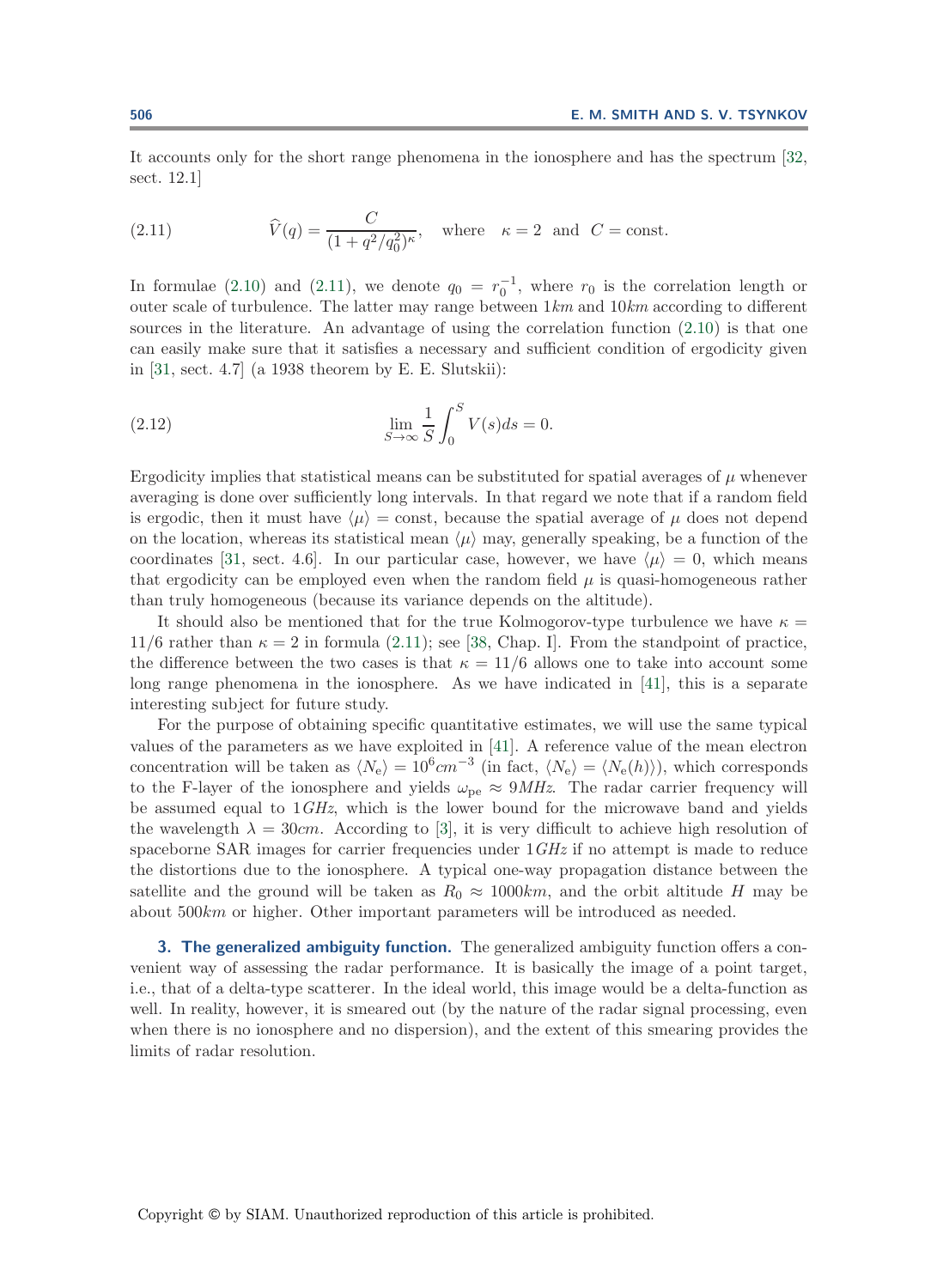<span id="page-6-1"></span>The interrogating pulses emitted by the antenna of a SAR are taken as linear upchirps<sup>[2](#page-6-0)</sup> of the form

(3.1) 
$$
P(t) = A(t)e^{i\omega_0 t}, \text{ where } A(t) = \chi_\tau(t)e^{i\alpha t^2}.
$$

In formula [\(3.1\)](#page-6-1),  $\chi_{\tau}(t)$  is the indicator function of the interval of duration  $\tau$ :

<span id="page-6-2"></span>
$$
\chi_{\tau}(t) = \begin{cases} 1, & t \in [-\tau/2, \tau/2], \\ 0 & \text{otherwise}, \end{cases}
$$

and  $\alpha = B/(2\tau)$ , where B is the bandwidth of the chirp. Accordingly, the instantaneous frequency of the chirp [\[7,](#page-40-0) [9\]](#page-40-1) is given by

(3.2) 
$$
\omega(t) = \omega_0 + \frac{Bt}{\tau}, \quad t \in [-\tau/2, \tau/2],
$$

where  $\omega_0$  is the center carrier frequency. The modulating function  $A(t)$  in formula [\(3.1\)](#page-6-1) is assumed slowly varying compared to the fast carrier oscillation  $e^{i\omega_0 t}$ . A typical duration of the pulse in actual SAR systems may be  $\tau \sim 5 \cdot 10^{-5} sec$ , a typical interval between two consecutive pulses may be  $\sim 5 \cdot 10^{-4}$  sec, and the bandwidth in formula [\(3.2\)](#page-6-2) is  $B \sim 10 MHz$  (it may be higher).

Hereafter, the radar is assumed to operate in the stripmap mode (see  $[6]$ ), when the antenna points in a fixed direction relative to that of the satellite motion.[3](#page-6-3) Hence, the footprint of the beam emitted by the antenna sweeps a strip on the Earth's surface parallel to the flight track, i.e., to the orbit.

To obtain the image, the antenna emits a series of pulses [\(3.1\)](#page-6-1) when moving along the orbit. Those pulses travel to the Earth's surface, get scattered off the ground, and propagate back toward the satellite, where they are received by the same antenna (in the case of a monostatic SAR [\[6\]](#page-40-17)). In doing so, clearly, both the emission and the reception of pulses are done by a moving antenna (which gives rise to the Doppler frequency shift), and, moreover, the satellite travels a certain distance along the orbit during the pulse round-trip time between the antenna and the ground. However, in a simplified framework of the start-stop approximation, those effects are disregarded. Instead, we assume that the pulse is emitted and the scattered response received while the antenna is at a standstill at one and the same position, after which it moves to its next sending/receiving position along the orbit. This assumption has been used extensively in the SAR literature, as it renders the corresponding analysis much easier. It, however, needs to be justified, especially when the antenna moves fast, such as when it is mounted on a satellite as opposed to an airplane. A full justification for the use of start-stop approximation for spaceborne SAR imaging can be found in [\[42\]](#page-41-13).

<span id="page-6-4"></span>**3.1. Nondispersive propagation.** We first derive the generalized ambiguity function for the case of unobstructed propagation with the speed c. In this case, the field is governed by the standard d'Alembert equation, which is obtained from the Klein–Gordon equation [\(2.6\)](#page-4-0)

<sup>&</sup>lt;sup>2</sup>These are high-range resolution waveforms; see [\[9\]](#page-40-1).

<span id="page-6-3"></span><span id="page-6-0"></span><sup>&</sup>lt;sup>3</sup>When this direction is normal to the flight track, the imaging is referred to as broadside.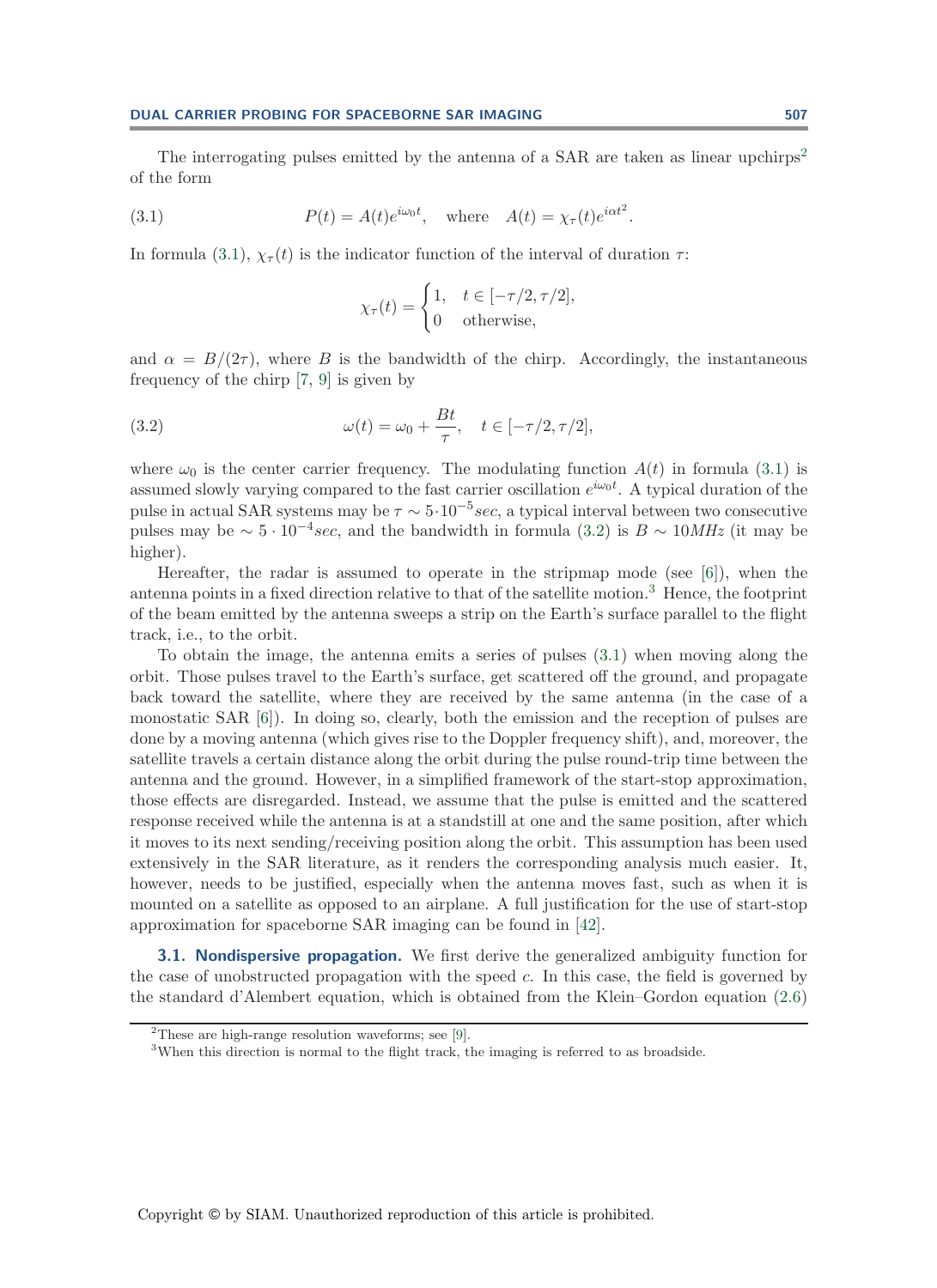by dropping the last term, i.e., by setting  $\omega_{pe} = 0$ . As indicated in section [2,](#page-2-0) all images are assumed two-dimensional with range and azimuth (i.e., cross-range) being the coordinates, and the elevation of the target above the Earth's surface is not taken into account. This applies to the analysis of both nondispersive and dispersive cases.

Suppose that the antenna is a motionless point source located at  $x \in \mathbb{R}^3$ . Then the propagating field due to the emitted chirp [\(3.1\)](#page-6-1) is given by the standard retarded potential of the d'Alembert operator:

<span id="page-7-0"></span>(3.3) 
$$
\varphi(t, z) = \frac{1}{4\pi} \frac{P(t - |z - x|/c)}{|z - x|}.
$$

Let us assume that the imaged terrain, which is also motionless, is characterized by the variable refraction index  $n = n(z)$ . Under the first Born approximation [\[2,](#page-40-18) sect. 13.1.4], scattering is linearized so that the terrain is interpreted as a secondary wave's source due to the incident field  $\varphi(t, z)$  of [\(3.3\)](#page-7-0):

<span id="page-7-1"></span>
$$
\frac{1 - n^2(z)}{c^2} \frac{\partial^2 \varphi}{\partial t^2} \stackrel{\text{def}}{=} \nu(z) \frac{\partial^2 \varphi}{\partial t^2}.
$$

Consequently, the scattered field at the location  $x$  of the antenna and the moment of time  $t$ is given by the Kirchhoff integral:

(3.4) 
$$
\psi(t, x) = \frac{1}{4\pi} \iiint_{|x-z| \le ct} \frac{\nu(z)}{|x-z|} \frac{\partial^2 \varphi}{\partial t^2} (t - |x-z|/c, z) dz.
$$

As the amplitude  $A(t)$  in [\(3.1\)](#page-6-1) is slowly varying, it can be left out when differentiating the incident field [\(3.3\)](#page-7-0) for substitution into [\(3.4\)](#page-7-1), which yields

(3.5) 
$$
\frac{\partial^2 \varphi}{\partial t^2}(t, z) \approx -\frac{\omega_0^2}{4\pi} \frac{P(t - |z - x|/c)}{|z - x|}.
$$

<span id="page-7-2"></span>Consequently,

(3.6) 
$$
\psi(t, x) \approx -\frac{\omega_0^2}{16\pi^2} \iiint_{|x-z| \le ct} \frac{\nu(z)}{|x-z|^2} P(t-2|x-z|/c) dz
$$

$$
= -\frac{\omega_0^2}{16\pi^2} \iiint_{|x-z| \le ct} \frac{\nu(z)}{|x-z|^2} A(t-2|x-z|/c) e^{i\omega_0(t-2|x-z|/c)} dz.
$$

According to [\(3.6\)](#page-7-2), the scattered field  $\psi(t, x)$  can be interpreted a result of application of a Fourier integral operator (FIO) to the ground reflectivity function  $\nu(z)$ ; see, e.g., [\[8,](#page-40-19) [9,](#page-40-1) [10,](#page-40-20) [34\]](#page-41-18). The FIO is approximately inverted by applying a matched filter to  $\psi$  and accumulating the information due to multiple interrogating pulses [\(3.1\)](#page-6-1) emitted from and received by the antenna at different locations on the orbit. This procedure is similar to application of the adjoint operator, which would have coincided with the true inverse if the mapping [\(3.6\)](#page-7-2) were a standard Fourier transform.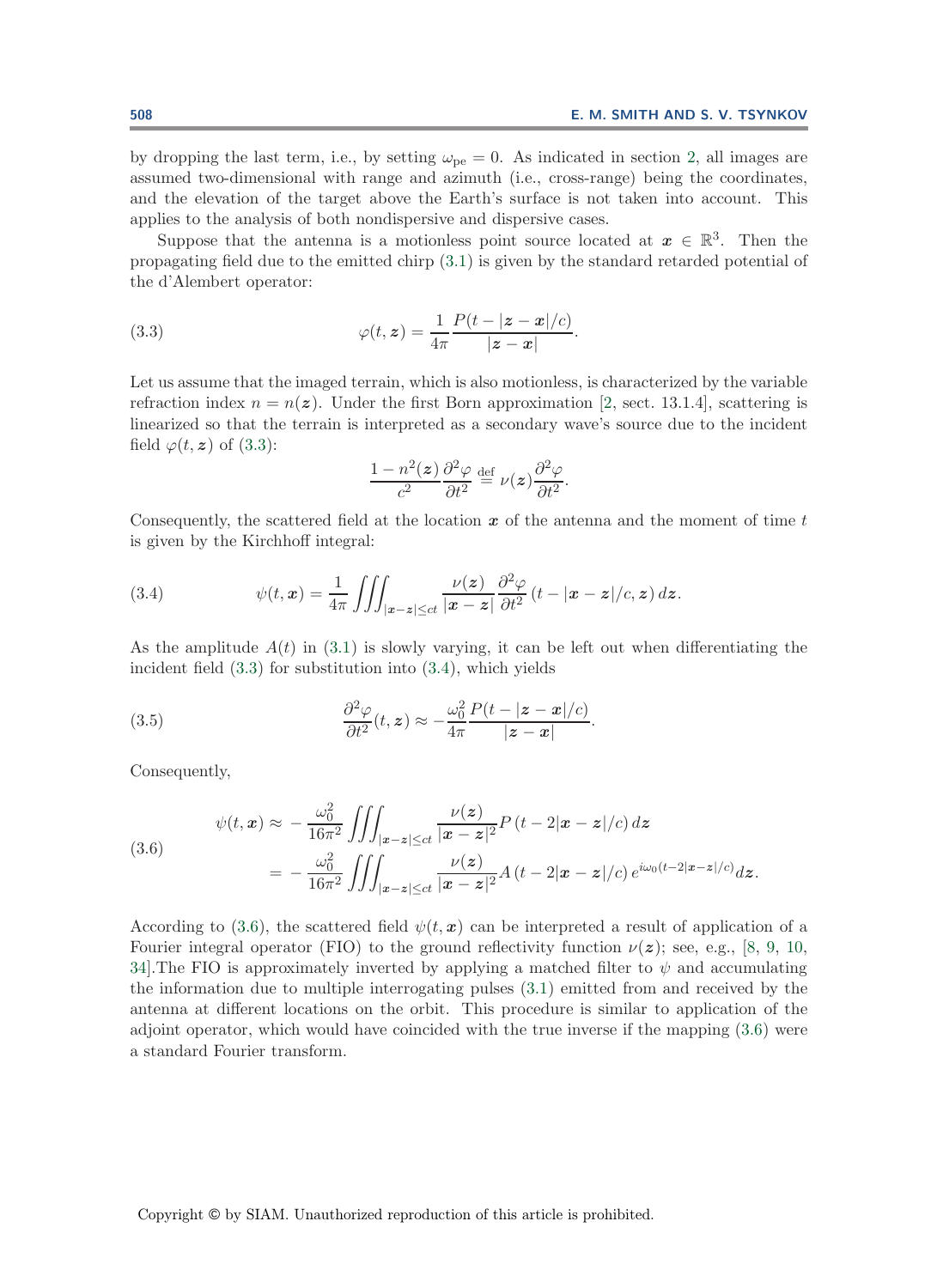The matched filter is defined as follows. Assume that there is a point scatterer at the reference location **y**; then the resulting field at  $(t, x)$  is obtained by substituting  $\nu(z)$  =  $\delta(z - y)$  into formula [\(3.6\)](#page-7-2):

<span id="page-8-0"></span>(3.7) 
$$
\psi_1(t, \mathbf{x}) = -\frac{\omega_0^2}{16\pi^2} \frac{P(t - 2|\mathbf{x} - \mathbf{y}|/c)}{|\mathbf{x} - \mathbf{y}|^2}.
$$

The filter is essentially a complex conjugate of  $\psi_1$  given by [\(3.7\)](#page-8-0); for simplicity, the constant factor  $-\omega_0^2/16\pi^2$ , as well the entire denominator, which is a slowly varying function (compared to the fast oscillation  $e^{i\omega_0 t}$ , are disregarded. What remains is merely  $\overline{P(t-2|\mathbf{x}-\mathbf{y}|/c)}$ , where the overbar denotes complex conjugation. The idea of building the filter this way, i.e., the idea of matching, is to have the large phase cancel in the exponent; see formula [\(3.1\)](#page-6-1). The application of this filter yields a single-look image:

<span id="page-8-1"></span>(3.8) 
$$
I(\mathbf{y}) = \int \overline{P(t-2|\mathbf{x}-\mathbf{y}|/c)} \psi(t,\mathbf{x}) dt
$$
  
= 
$$
-\frac{\omega_0^2}{16\pi^2} \iiint_{|\mathbf{x}-\mathbf{z}| \leq ct} \underbrace{\int \overline{P(t-2|\mathbf{x}-\mathbf{y}|/c)} P(t-2|\mathbf{x}-\mathbf{z}|/c)}_{W(\mathbf{y},\mathbf{z})} \frac{\nu(\mathbf{z})}{|\mathbf{x}-\mathbf{z}|^2} d\mathbf{z},
$$

where we have changed the order of integration after substituting expression [\(3.6\)](#page-7-2) for  $\psi(t, x)$ . The interior integral  $W(\mathbf{y}, \mathbf{z})$  in formula [\(3.8\)](#page-8-1) is called the point spread function; see [\[7,](#page-40-0) [9\]](#page-40-1). Up to a slowly varying denominator, the point spread function  $W(y, z)$  yields a single-look image of the point scatterer located at *z* ; i.e., it is the field due to a unit magnitude delta-function at z processed with the matched filter  $\overline{P(\cdot)}$ .

As, however, has been mentioned, the full SAR image is built using multiple looks, when the antenna emits a sequence of chirps [\(3.1\)](#page-6-1) from different locations on the orbit. It is precisely this approach based on incorporating the information from multiple looks that enables drastic improvements in the quality of the image compared to the single look strategy [\[7,](#page-40-0) [9\]](#page-40-1). Let us therefore consider a sequence of emitting/receiving times and locations  $(t_n, x^n)$ . For each n, we build the point spread function following [\(3.8\)](#page-8-1):

<span id="page-8-2"></span>(3.9) 
$$
W_n(\boldsymbol{y}, \boldsymbol{z}) = \int \overline{P(t - t_n - 2|\boldsymbol{x}^n - \boldsymbol{y}|/c)} P(t - t_n - 2|\boldsymbol{x}^n - \boldsymbol{z}|/c) dt.
$$

The generalized ambiguity function of a SAR system takes into account the information from multiple interrogating pulses by summing up the corresponding contributions [\(3.9\)](#page-8-2):

(3.10) 
$$
W(\mathbf{y}, \mathbf{z}) = \sum_{n} \vartheta(\mathbf{z}, \mathbf{x}^{n}) W_{n}(\mathbf{y}, \mathbf{z}).
$$

The factor  $\vartheta(z, x^n)$  under the sum in [\(3.10\)](#page-8-3) determines the range of summation. It comes from the directivity pattern of the antenna, because the actual SAR antenna is never a point monopole. The quantity  $\vartheta(z, x^n)$  can be approximated as follows:

<span id="page-8-3"></span>
$$
\vartheta(\mathbf{z}, \mathbf{x}^n) = \begin{cases} 1 & \text{if the target } \mathbf{z} \text{ is in the beam emitted from } \mathbf{x}^n, \\ 0 & \text{otherwise.} \end{cases}
$$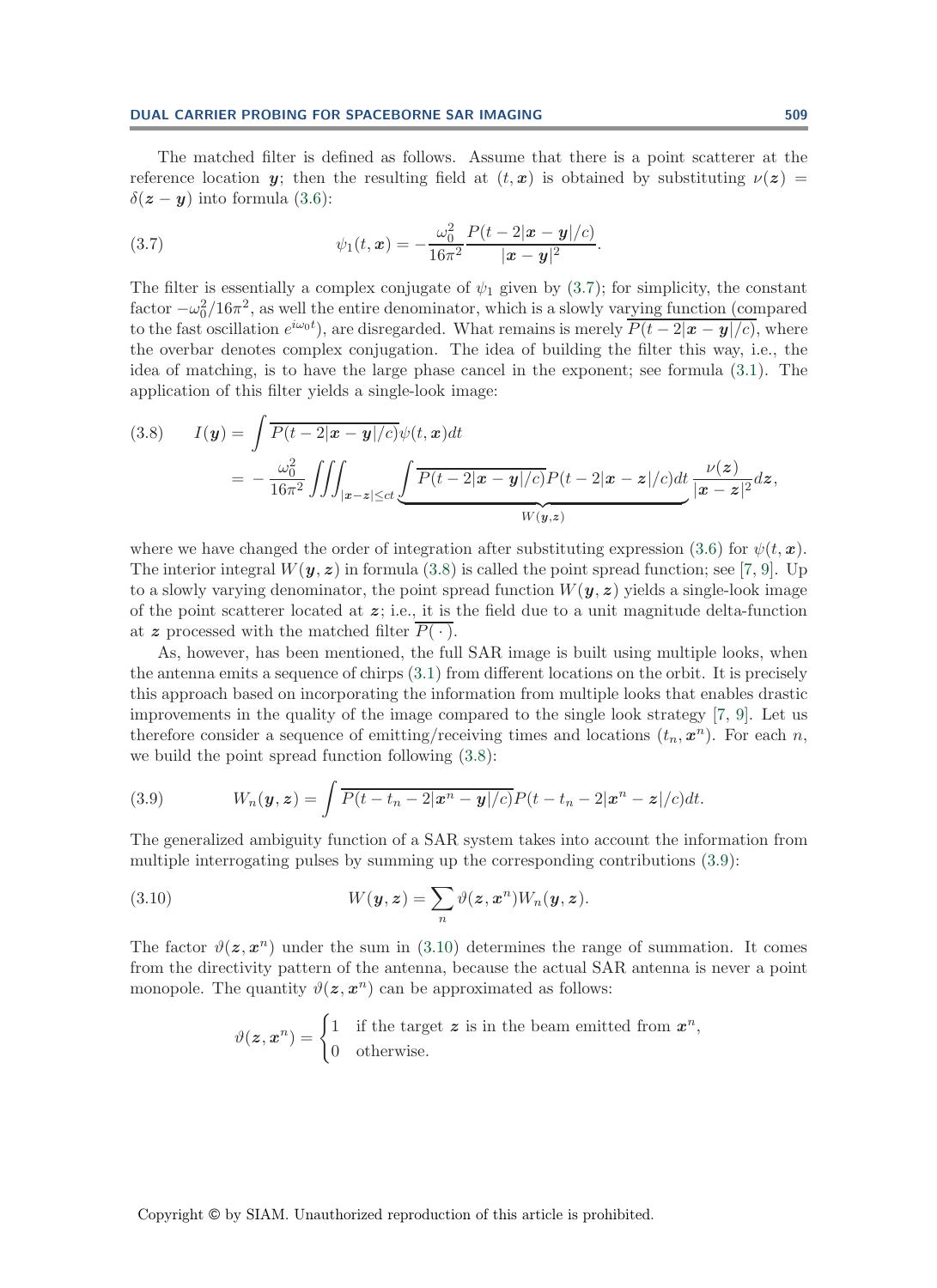In [\[41,](#page-41-0) App. B] (see also [\[7,](#page-40-0) [9\]](#page-40-1)) we have shown that the antenna of longitudinal dimension L emits a beam of angular width  $2\lambda/L$ , provided that the carrier wavelength  $\lambda = 2\pi c/\omega_0$ is much shorter than L. Consequently, the longitudinal size of the antenna footprint on the ground in the case of broadside imaging is

<span id="page-9-1"></span>
$$
R_0 \tan \frac{\lambda}{L} \approx R_0 \frac{\lambda}{L},
$$

<span id="page-9-0"></span>where  $R_0$  is the distance from the location of the antenna  $x^n$  to the center of the footprint. Therefore,

(3.11) 
$$
\vartheta(z, x^n) = \begin{cases} 1 & \text{if } z_1 - R_0 \frac{\lambda}{L} \le x_1^n \le z_1 + R_0 \frac{\lambda}{L}, \\ 0 & \text{if } x_1^n < z_1 - R_0 \frac{\lambda}{L} \text{ or } x_1^n > z_1 + R_0 \frac{\lambda}{L}, \end{cases}
$$

where the subscript "1" denotes the coordinate direction along the flight track (orbit).

The range of summation in [\(3.10\)](#page-8-3) is therefore defined by taking into account only those  $x^n$  for which  $\vartheta(z, x^n) = 1$ ; see [\(3.11\)](#page-9-0). Let  $\Delta x_1$  be the distance along the orbit between the successive emissions of pulses. We can also take  $z_1 = 0$  with no loss of generality. Then the inequality  $-\frac{\lambda R_0}{L} \le x_1^n \le \frac{\lambda R_0}{L}$  translates into  $-\frac{N}{2} \le n \le \frac{N}{2}$ , where  $N = \left[\frac{2\lambda R_0}{\Delta x_1 L}\right]$  and  $[\cdot]$  is the integer part. Consequently, we recast  $(3.9)$ ,  $(3.10)$  as

(3.12) 
$$
W(\mathbf{y}, \mathbf{z}) = \sum_{-N/2}^{N/2} \int \overline{A(t - t_n - 2|\mathbf{y} - \mathbf{x}^n|/c)} e^{2i\omega_0|\mathbf{y} - \mathbf{x}^n|/c} \times A(t - t_n - 2|\mathbf{z} - \mathbf{x}^n|/c) e^{-2i\omega_0|\mathbf{z} - \mathbf{x}^n|/c} dt.
$$

Next, we change the integration variable from t to  $t - t_n$  in each term of the sum [\(3.12\)](#page-9-1) and realize that neither  $\overline{A(t-2|y-x^n|/c)}$  nor  $A(t-2|z-x^n|/c)$  depends on n explicitly, except for the dependence via  $x^n$ . The latter is weak, because for large  $R_0$  both  $|\mathbf{y}-x^n|$  and  $|z-x^n|$ are slowly varying functions of  $x^n$ , and they appear as arguments of another slowly varying function, A. Hence, the factors  $\overline{A}$  and A can be taken out of the sum [\(3.12\)](#page-9-1), and  $x^n$  inside  $\overline{A(\cdot)}$  and  $A(\cdot)$  can be replaced by  $x^0$  for definiteness, which yields

<span id="page-9-2"></span>
$$
(3.13)
$$

$$
W(\mathbf{y},\mathbf{z}) \approx \left(\underbrace{\int \overline{A(t-2|\mathbf{y}-\mathbf{x}^0|/c)}A(t-2|\mathbf{z}-\mathbf{x}^0|/c)dt}_{W_R(\mathbf{y},\mathbf{z})}\right)\left(\underbrace{\sum_{-N/2}^{N/2}e^{2i\omega_0(|\mathbf{y}-\mathbf{x}^n|/c-|\mathbf{z}-\mathbf{x}^n|/c)}_{W_A(\mathbf{y},\mathbf{z})}\right).
$$

<span id="page-9-3"></span>Hence, the generalized ambiguity function gets approximately split into the product of the range factor

(3.14) 
$$
W_R(\boldsymbol{y}, \boldsymbol{z}) = \int \overline{A(t-2|\boldsymbol{y}-\boldsymbol{x}^0|/c)} A(t-2|\boldsymbol{z}-\boldsymbol{x}^0|/c) dt
$$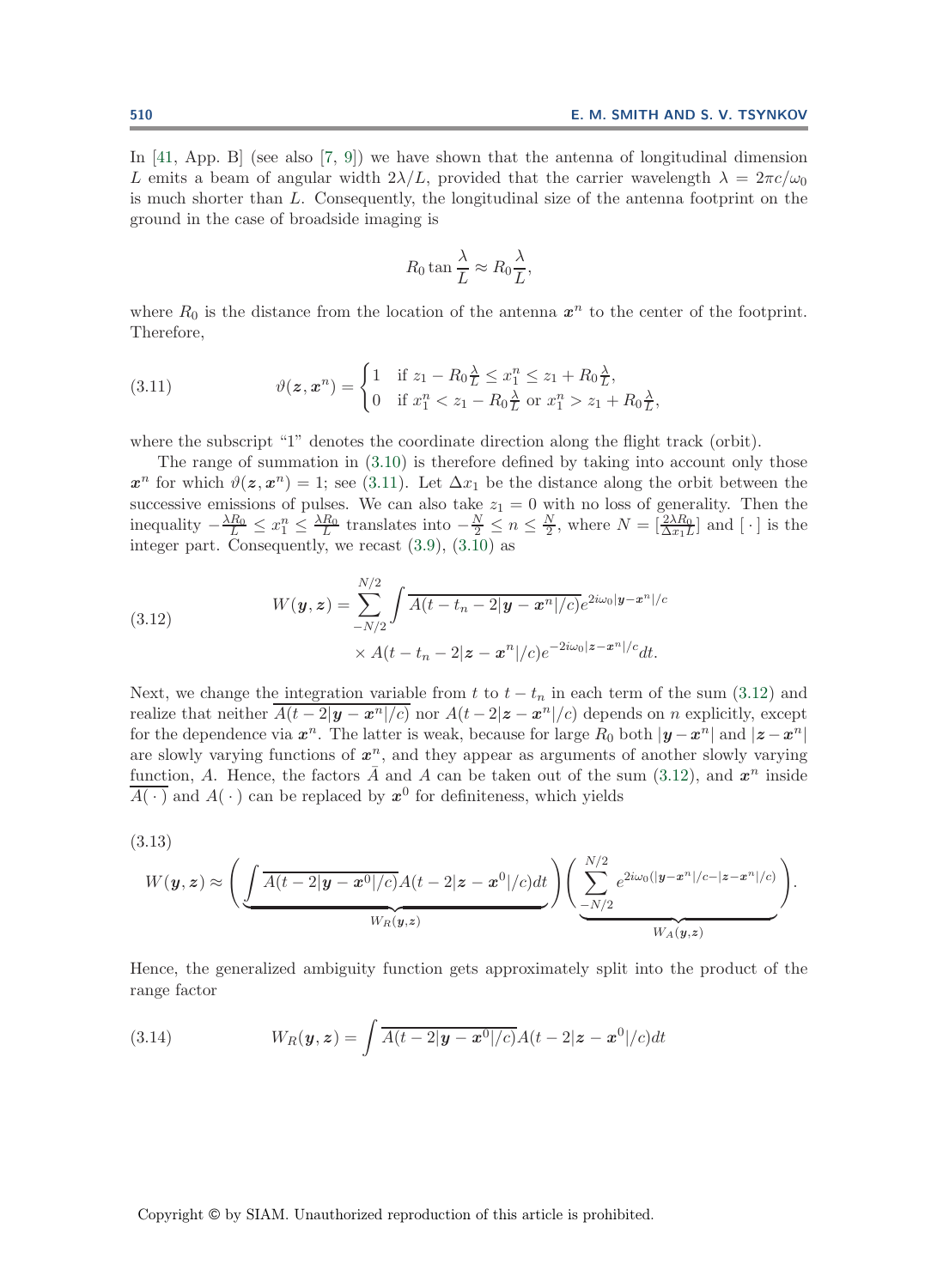<span id="page-10-4"></span>and the azimuthal factor

(3.15) 
$$
W_A(\mathbf{y}, \mathbf{z}) = \sum_{n=-N/2}^{N/2} e^{2i\omega_0(|\mathbf{y}-\mathbf{x}^n|/c-|\mathbf{z}-\mathbf{x}^n|/c)}
$$

that control the range and azimuthal resolution of the radar,  $\frac{4}{3}$  $\frac{4}{3}$  $\frac{4}{3}$  respectively (see [\[7,](#page-40-0) [9\]](#page-40-1)), in the case of unobstructed propagation between the orbit and the ground. Indeed, the generalized ambiguity function [\(3.13\)](#page-9-2) is the image of a delta-type scatterer. Hence, if we could make it equal to a delta-function as well,  $W(\mathbf{y}, \mathbf{z}) = \delta(\mathbf{y} - \mathbf{z})$ , then the radar would have had perfect resolution. In reality this is never achieved, and instead  $W(\mathbf{y}, \mathbf{z})$  has a peak of finite height and finite width when the reference point  $y$  approaches the target  $z$ . The sharper (i.e., the narrower) this peak the better the resolution, because two sharper peaks can be told apart if they are closer.

**3.2. Dispersive propagation in the homogeneous medium.** In the case of propagation through the ionosphere, both the shape and the speed of the pulse change, because of the dispersion. The simplest case to analyze is that of a homogeneous ionosphere; a detailed analysis (based on the Fourier transform and linearization) is provided in Appendix [A.](#page-26-0) The form of the propagating pulse emitted by the antenna at  $x$  is given by  $(A.16)$  (cf. formula [\(3.3\)](#page-7-0)):

<span id="page-10-3"></span>(3.16) 
$$
\varphi(t, \mathbf{z}) = \frac{A'(t - |\mathbf{z} - \mathbf{x}|/v_{\text{gr}}(\omega_0))}{4\pi |\mathbf{z} - \mathbf{x}|} e^{i\omega_0(t - |\mathbf{z} - \mathbf{x}|/v_{\text{ph}}(\omega_0))},
$$
  
where 
$$
A'(t) = \chi_{\tau'}(t)e^{i\alpha' t^2},
$$

<span id="page-10-1"></span>and  $\tau'$  and  $\alpha'$  are the new chirp duration and rate given by [\(A.12\)](#page-29-0) and [\(A.15\)](#page-30-1), respectively:

(3.17) 
$$
\tau' = \tau + \delta \tau = \tau + 2 \frac{|z - x|}{c} \frac{\omega_{\text{pe}}^2}{\omega_0^2} \frac{B}{\omega_0}
$$

<span id="page-10-2"></span>and

(3.18) 
$$
\alpha' = \alpha + \delta\alpha = \alpha - \frac{|z - x|}{c} \frac{\omega_{\rm pe}^2}{\omega_0^3} \frac{B^2}{\tau^2} = \alpha - \frac{\delta\tau}{2} \frac{B}{\tau^2} = \frac{B}{2\tau} \left( 1 - \frac{\delta\tau}{\tau} \right).
$$

Let us emphasize that unlike in a vacuum, the shape of the pulse keeps changing as it propa-gates through the plasma; according to [\(3.17\)](#page-10-1) and [\(3.18\)](#page-10-2), the longer the distance  $|\mathbf{z} - \mathbf{x}|$  that the pulse travels, the more it gets dilated  $(\tau')$  becomes longer) and the more its rate decreases  $(\alpha'$  becomes smaller).

<span id="page-10-0"></span> $4$ Resolution is a capability of the radar to distinguish between two different targets located a certain distance apart.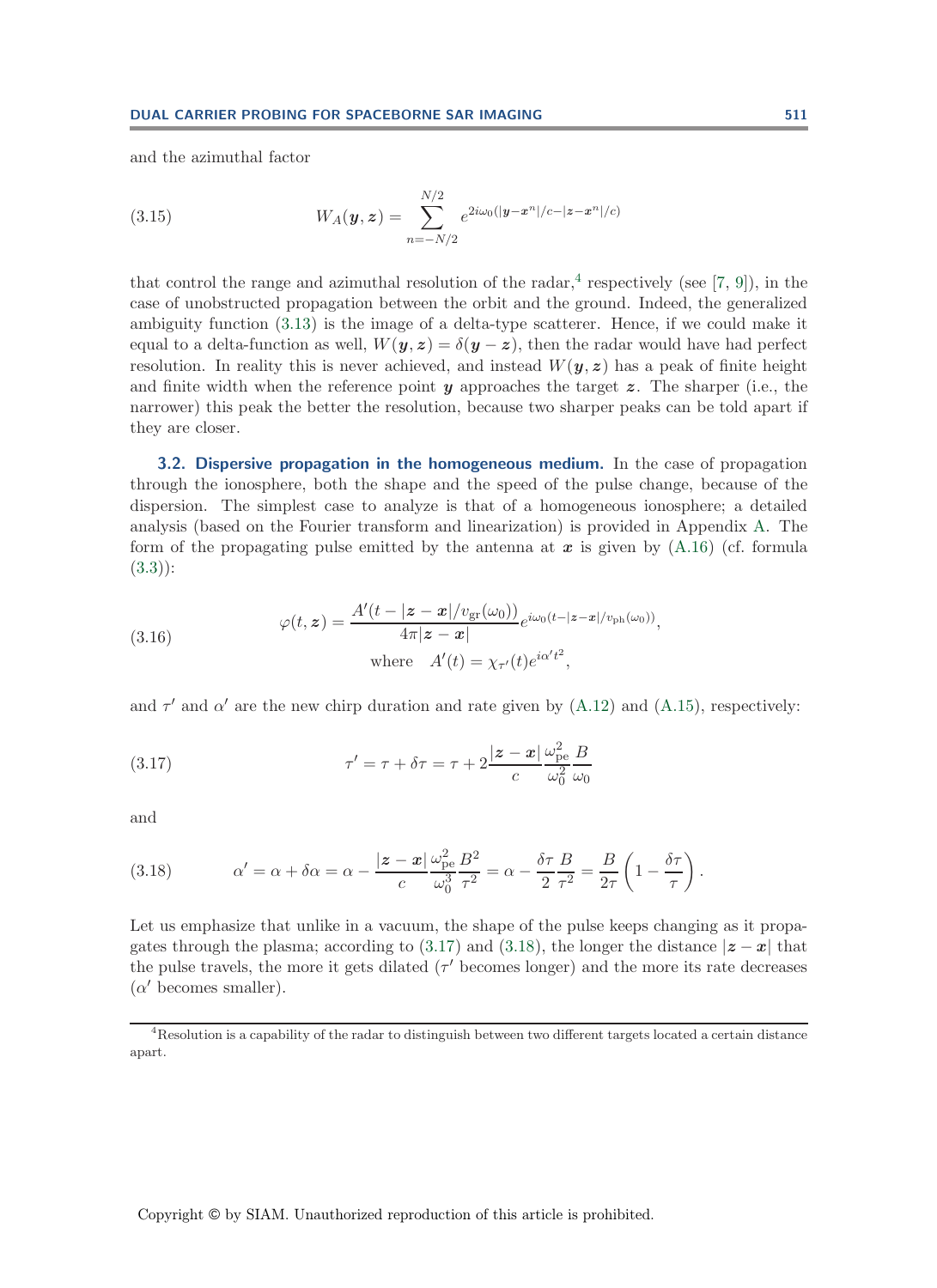We also emphasize that as formula  $(3.16)$  indicates, the chirp itself, i.e., its slowly varying envelope A', which presents a physical observable, travels with the group velocity  $v_{\rm gr}(\omega_0)$ that corresponds to the center carrier frequency  $\omega_0$ . For the high frequency case that we are interested in,  $\omega_0 \gg \omega_{\text{pe}}$ , the group velocity [\(2.5\)](#page-4-3) can be linearized:

<span id="page-11-0"></span>(3.19) 
$$
v_{\rm gr} = v_{\rm gr}(\omega) \approx c \left( 1 - \frac{1}{2} \frac{\omega_{\rm pe}^2}{c^2 k^2} \right) = c \left( 1 - \frac{1}{2} \frac{\omega_{\rm pe}^2}{\omega^2 - \omega_{\rm pe}^2} \right) \approx c \left( 1 - \frac{1}{2} \frac{\omega_{\rm pe}^2}{\omega^2} \right).
$$

<span id="page-11-1"></span>At the same time, the center carrier oscillation per se, i.e., the wave  $e^{i\omega_0 t}$ , travels with the corresponding phase velocity  $v_{\text{ph}}(\omega_0)$  that can also be linearized:

(3.20) 
$$
v_{\text{ph}} = v_{\text{ph}}(\omega) \approx c \left( 1 + \frac{1}{2} \frac{\omega_{\text{pe}}^2}{c^2 k^2} \right) = c \left( 1 + \frac{1}{2} \frac{\omega_{\text{pe}}^2}{\omega^2 - \omega_{\text{pe}}^2} \right) \approx c \left( 1 + \frac{1}{2} \frac{\omega_{\text{pe}}^2}{\omega^2} \right).
$$

<span id="page-11-4"></span>Using the notions of the group and phase velocities  $(3.19)$  and  $(3.20)$ , we can introduce the group and phase travel times, respectively, in the homogeneous ionosphere,

(3.21) 
$$
T_{\rm gr}(\boldsymbol{x}, \boldsymbol{z}, \omega) = \frac{|\boldsymbol{x} - \boldsymbol{z}|}{v_{\rm gr}(\omega)} \quad \text{and} \quad T_{\rm ph}(\boldsymbol{x}, \boldsymbol{z}, \omega) = \frac{|\boldsymbol{x} - \boldsymbol{z}|}{v_{\rm ph}(\omega)},
$$

<span id="page-11-2"></span>and recast formula [\(3.16\)](#page-10-3) as follows:

(3.22) 
$$
\varphi(t,z) = \frac{A'(t - T_{\text{gr}}(\boldsymbol{x}, \boldsymbol{z}, \omega_0))}{4\pi|\boldsymbol{z} - \boldsymbol{x}|} e^{i\omega_0(t - T_{\text{ph}}(\boldsymbol{x}, \boldsymbol{z}, \omega_0))}.
$$

It is important to point out that the group velocity  $v_{\rm gr}$  of  $(3.19)$  is slower than the speed of light c, as it is supposed to be for any velocity associated with the propagation of physical observables. However, the phase velocity  $v_{\text{ph}}$  [\(3.20\)](#page-11-1) is faster than the speed of light c. Hence, if we introduce the neutral (nondispersive) travel time  $T = T(\mathbf{x}, \mathbf{z}) = |\mathbf{x} - \mathbf{z}|/c$ , then, according to [\(3.19\)](#page-11-0) and [\(3.20\)](#page-11-1), for the group and phase travel times we can write

<span id="page-11-3"></span>(3.23) 
$$
T_{\rm gr}(\boldsymbol{x}, \boldsymbol{z}, \omega) = T(\boldsymbol{x}, \boldsymbol{z}) + \Delta T \text{ and } T_{\rm ph}(\boldsymbol{x}, \boldsymbol{z}, \omega) = T(\boldsymbol{x}, \boldsymbol{z}) - \Delta T,
$$
  
where 
$$
\Delta T = \Delta T(\boldsymbol{x}, \boldsymbol{z}, \omega) = \frac{|\boldsymbol{x} - \boldsymbol{z}|}{c} \frac{1}{2} \frac{\omega_{\rm pe}^2}{\omega^2}.
$$

In other words, the group delay and the phase advance in formula [\(3.22\)](#page-11-2) are equal to one another. Given [\(3.23\)](#page-11-3), we can recast formula [\(3.17\)](#page-10-1) for the pulse dilation as follows:

<span id="page-11-5"></span>(3.24) 
$$
\delta \tau = 4 \Delta T(\boldsymbol{x}, \boldsymbol{z}, \omega_0) \frac{B}{\omega_0}.
$$

It shall also be noted that in the previous paper [\[41\]](#page-41-0), we used a simpler semiqualitative approach to analyze the propagation of chirps in the ionosphere. The result was the same as [\(3.22\)](#page-11-2) with one important difference, though: Instead of the phase advance that characterizes the propagation of the carrier frequency in formula [\(3.22\)](#page-11-2), in [\[41\]](#page-41-0) we have incorporated a phase delay equal to the group delay. This could not affect the analysis of the range resolution, as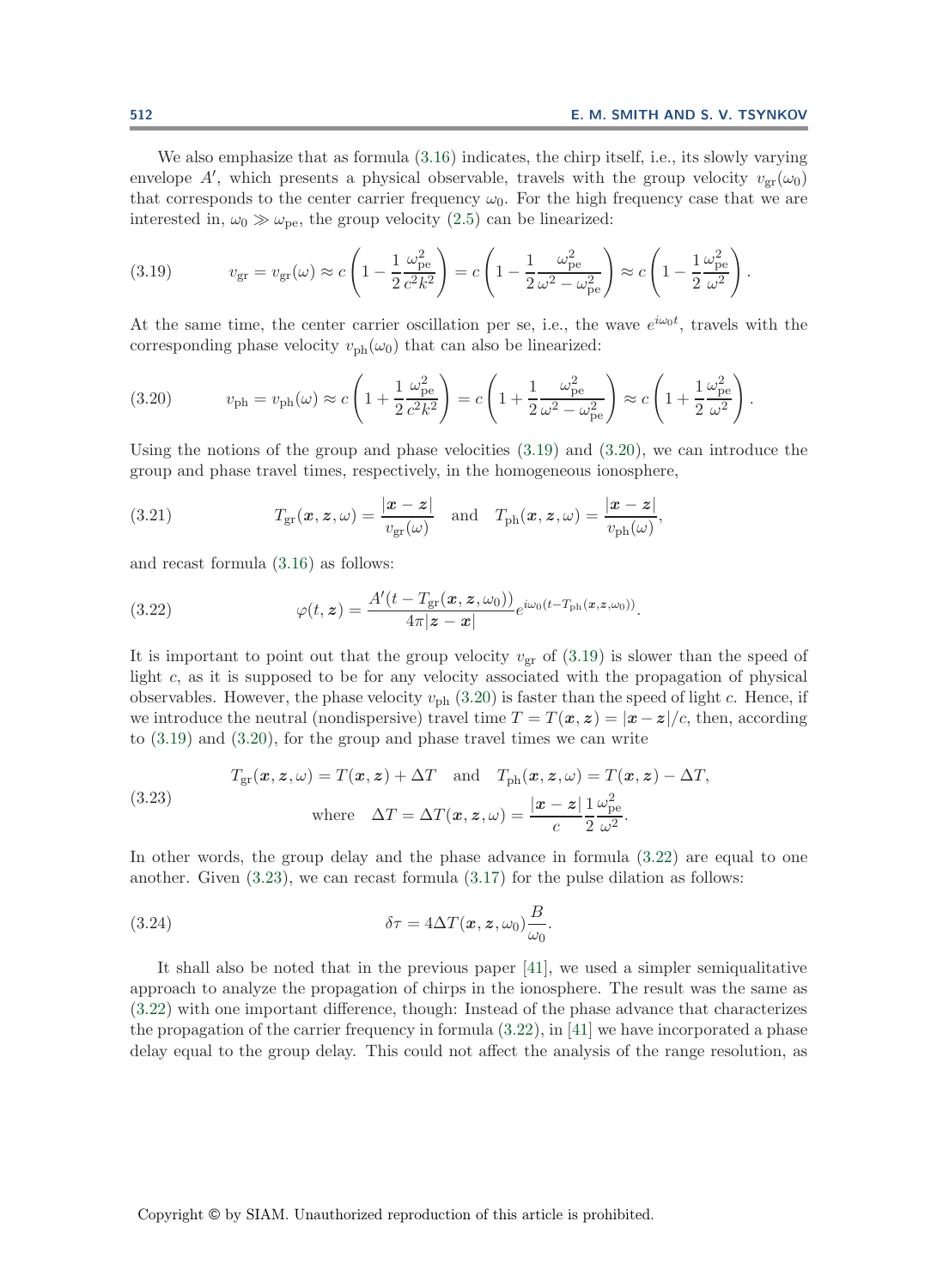it is based on the propagation of envelopes; see formula [\(3.14\)](#page-9-3). On the other hand, this could potentially affect our analysis of the azimuthal resolution in [\[41\]](#page-41-0), as the azimuthal factor of the generalized ambiguity function [\(3.15\)](#page-10-4) includes the phase information. However, as shown by subsequent analysis in the current paper, our previous calculations of the azimuthal resolution are not affected either, because in the linearized high frequency framework that we employ, the group delay and the phase advance are equal in magnitude; see formulae [\(3.23\)](#page-11-3).

**3.3. Dispersive propagation in the inhomogeneous medium.** In the actual ionosphere, the electron number density  $N_e$  is not constant, and this is going to affect the propagation times [\(3.21\)](#page-11-4). For the analysis in this paper, we will assume that the mean electron number density  $\langle N_{\rm e} \rangle$  depends on the altitude above the Earth's surface but does not depend on the horizontal coordinates. A typical dependence of the mean electron number density on the altitude  $h$  is nonmonotonic. The maximum is reached in the F-layer somewhere between 200km and 300km above the Earth's surface, and the characteristic scale  $h_0$  of the variations of  $\langle N_e \rangle$  is on the order of tens of kilometers; see [\[17,](#page-40-11) Chap. VI]. Clearly,  $h_0 \gg \lambda$ , where  $\lambda$ is the wavelength, which suggests that we can perhaps use the approximation of geometrical optics to analyze the propagation of SAR pulses in the inhomogeneous ionosphere.

We should remember, however, that the total electron number density  $N_e$  also has a stochastic component  $\mu(x)$ ; see formula [\(2.7\)](#page-4-4). It depends on all spatial coordinates and can be interpreted as a quasi-homogeneous random field. To justify the use of geometrical optics for the study of pulse propagation through the turbulent ionosphere, the wavelength  $\lambda$  must be much shorter than the characteristic scale of turbulent inhomogeneities. If the latter is taken as  $r_0$  (the outer scale of turbulence), the constraint  $\lambda \ll r_0$  is obviously met. There is, however, a more subtle criterion for applicability of the geometrical optics. The characteristic scale of inhomogeneities must be much longer than the size of the first Fresnel zone  $\sqrt{\lambda R_z}$ , where  $R_z = |z - x|$  is the propagation distance between the antenna and the target. The quantity  $\sqrt{\lambda R_z}$  comes to approximately 540m for  $\lambda = 30$ cm and  $R_z = 1000$ km, which is roughly  $\frac{1}{2}r_0$  according to [\[1\]](#page-40-2) or  $\frac{1}{20}r_0$  according to [\[4\]](#page-40-4). Technically speaking, this makes the geometrical optics a borderline approximation for the class of problems we are considering. It is known, however, that there are fewer shorter scale inhomogeneities in the spectrum of ionospheric turbulence than longer scale inhomogeneities, which still leaves the main conclusions of geometrical optics valid even outside its formal applicability range; see [\[39,](#page-41-4) Chap. I].

The expressions for travel times in the inhomogeneous ionosphere that replace formulae [\(3.21\)](#page-11-4) are derived in Appendix [B](#page-31-0) for the deterministic case and in Appendix [C](#page-35-0) for the stochastic case. The final expressions that we present correspond to the stochastic formulae [\(C.15\)](#page-38-0) and [\(C.16\)](#page-38-1); they reduce to the deterministic formulae [\(B.21\)](#page-35-1) and [\(B.22\)](#page-35-2) if  $\mu = 0$ :

<span id="page-12-0"></span>(3.25a) 
$$
T_{\rm gr}(\mathbf{x}, \mathbf{z}, \omega) = \frac{R_z}{c} \left[ 1 + \frac{1}{2} \frac{4\pi e^2}{m_{\rm e} \omega^2} \left( \frac{\bar{N}_{\rm e}^{(H)}}{H} + \frac{1}{R_z} \int_0^{R_z} \mu(s) ds \right) \right],
$$

(3.25b) 
$$
T_{\rm ph}(\mathbf{x}, \mathbf{z}, \omega) = \frac{R_z}{c} \left[ 1 - \frac{1}{2} \frac{4\pi e^2}{m_{\rm e} \omega^2} \left( \frac{\bar{N}_{\rm e}^{(H)}}{H} + \frac{1}{R_z} \int_0^{R_z} \mu(s) ds \right) \right].
$$

The quantity  $\bar{N}_e^{(H)}$  in formulae [\(3.25\)](#page-12-0) is defined by [\(C.8\)](#page-37-0), and H denotes the orbit altitude.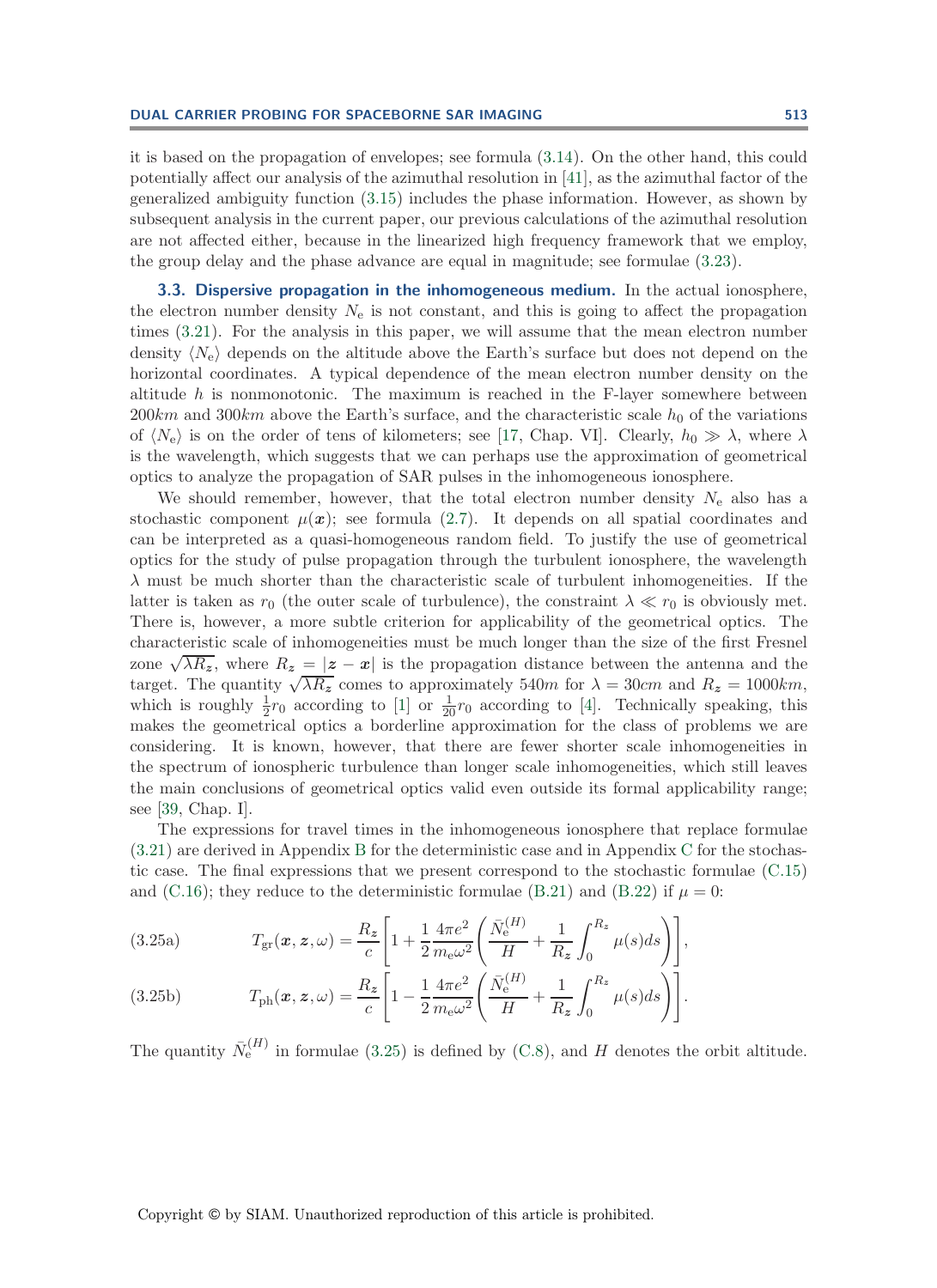Similarly to [\(3.23\)](#page-11-3), we can also write (3.26)

<span id="page-13-1"></span>
$$
T_{\rm gr}(\mathbf{x}, \mathbf{z}, \omega) = T(\mathbf{x}, \mathbf{z}) + \Delta T \text{ and } T_{\rm ph}(\mathbf{x}, \mathbf{z}, \omega) = T(\mathbf{x}, \mathbf{z}) - \Delta T,
$$
  
where  $T(\mathbf{x}, \mathbf{z}) = \frac{R_{\mathbf{z}}}{c}$  and  $\Delta T = \Delta T(\mathbf{x}, \mathbf{z}, \omega) = \frac{R_{\mathbf{z}}}{c} \frac{1}{2} \frac{4\pi e^2}{m_{\rm e} \omega^2} \left( \underbrace{\frac{\bar{N}_{\rm e}^{(H)}}{H} + \frac{1}{R_{\mathbf{z}}}}_{\mathcal{N}} \int_{0}^{R_{\mathbf{z}}} \mu(s) ds \right).$ 

<span id="page-13-2"></span>Given the travel times [\(3.26\)](#page-13-1), we can evaluate the dilation of the pulse on its way between the antenna  $x$  and the target  $z$  using formula  $(3.24)$ :

(3.27) 
$$
\delta \tau = 4 \Delta T(\boldsymbol{x}, \boldsymbol{z}, \omega_0) \frac{B}{\omega_0} = \frac{2R_z}{c} \frac{4\pi e^2}{m_e \omega_0^2} \frac{B}{\omega_0} \mathcal{N}.
$$

On the way between the antenna and the target and back, the dilation [\(3.27\)](#page-13-2) doubles, because the travel distance doubles. The pulse rate [\(3.18\)](#page-10-2) changes accordingly.

Finally, we can modify the generalized ambiguity function derived in section [3.1](#page-6-4) (see formula [\(3.13\)](#page-9-2)) by substituting the actual travel times [\(3.25\)](#page-12-0) instead of the unobstructed travel time  $|z - x^0|/c$  into those factors that correspond to the received signal. According to the form [\(3.22\)](#page-11-2) of the propagating pulse, the group travel time  $T_{\rm gr}(\bm{x}^0, \bm{z}, \omega_0)$  of [\(3.25a\)](#page-6-1) shall be substituted into  $W_R(\bm{y}, \bm{z})$  and the phase travel time  $T_{\text{ph}}(\bm{x}^n, \bm{z}, \omega_0)$  of [\(3.25b\)](#page-6-2) shall be substituted into  $W_A(\mathbf{y}, \mathbf{z})$ . Then, instead of formulae [\(3.14\)](#page-9-3) and [\(3.15\)](#page-10-4), we have

<span id="page-13-3"></span>(3.28) 
$$
W'_R(\boldsymbol{y}, \boldsymbol{z}) = \int \overline{A(t-2|\boldsymbol{y}-\boldsymbol{x}^0|/c)} A'_{2\delta\tau}(t-2T_{\rm gr}(\boldsymbol{x}^0, \boldsymbol{z}, \omega_0))dt
$$

<span id="page-13-4"></span>and

(3.29) 
$$
W'_{A}(\boldsymbol{y}, \boldsymbol{z}) = \sum_{n=-N/2}^{N/2} e^{2i\omega_0(|\boldsymbol{y}-\boldsymbol{x}^n|/c-T_{\text{ph}}(\boldsymbol{x}^n, \boldsymbol{z}, \omega_0))}.
$$

The subscript  $2\delta\tau$  in formula [\(3.28\)](#page-13-3) indicates that the round-trip pulse dilation is twice the  $\delta\tau$  of [\(3.27\)](#page-13-2).

We emphasize that in formulae [\(3.28\)](#page-13-3) and [\(3.29\)](#page-13-4) the factors that correspond to the actual field received by the antenna take into account the dispersion of radio waves in the ionosphere. However, the factors that represent the matched filter remain the same as in the nondispersive case. This creates a mismatch, and as has been shown in [\[41\]](#page-41-0), it is precisely this mismatch that is responsible for the deterioration of the image. In the next section, we briefly reproduce the corresponding arguments from [\[41\]](#page-41-0). It will also help us better understand the mechanism of correcting the matched filter proposed in this paper.

# <span id="page-13-5"></span><span id="page-13-0"></span>**4. Performance of the radar with noncorrected filter.**

<span id="page-13-6"></span>**4.1. Range resolution.** Integration [\(3.28\)](#page-13-3) has been performed in [\[41,](#page-41-0) App. C]. Up to a factor of magnitude one, integral [\(3.28\)](#page-13-3) takes the form

$$
(4.1) \qquad W_R'(\mathbf{y},\mathbf{z}) \propto \int_{\max\{-\tau/2+2R_{\mathbf{y}}/c,-\tau'/2+2T_{\rm gr}(\mathbf{x}^0,\mathbf{z},\omega_0)\}}^{\min\{\tau/2+2R_{\mathbf{y}}/c,\tau'/2+2T_{\rm gr}(\mathbf{x}^0,\mathbf{z},\omega_0)\}} e^{i(\alpha'-\alpha)t^2} e^{4i(\alpha R_{\mathbf{y}}/c-\alpha'T_{\rm gr}(\mathbf{x}^0,\mathbf{z},\omega_0))t} dt,
$$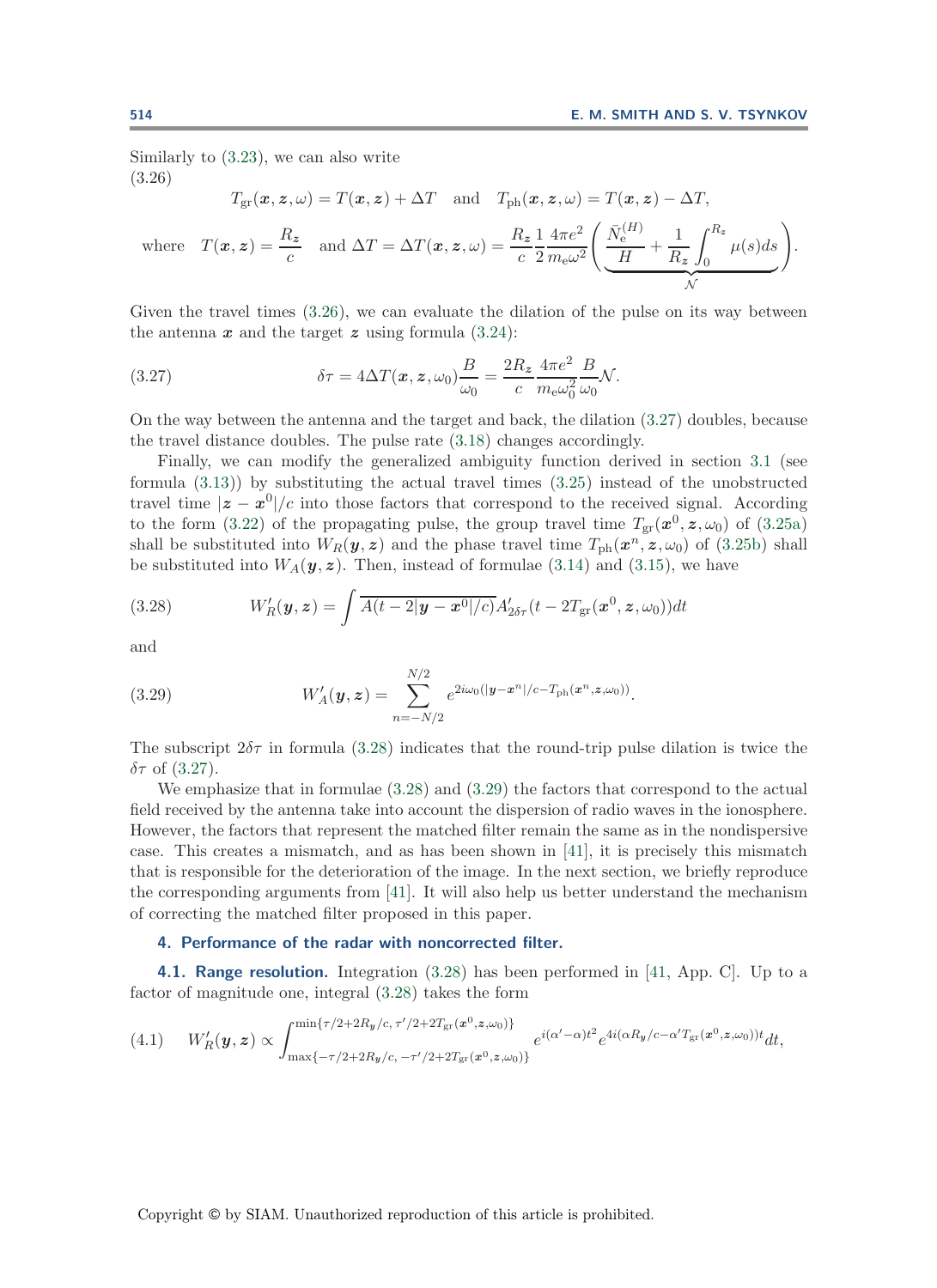where  $R_y = |\mathbf{y} - \mathbf{x}^0|$ . In the simplest case, we disregard the quadratic term in the exponent under the integral [\(4.1\)](#page-13-5). Then, taking the limits as  $\mp \tau/2 + 2R_y/c$  and changing the integration variable  $t = u + 2R_{\mathbf{y}}/c$ , we have

<span id="page-14-0"></span>(4.2) 
$$
W'_R(\boldsymbol{y},\boldsymbol{z}) \propto \tau \operatorname{sinc} \left( 2[\alpha'R_{\boldsymbol{y}}/c - \alpha'T_{\mathrm{gr}}(\boldsymbol{x}^0,\boldsymbol{z},\omega_0)]\tau \right).
$$

When analyzing radar resolution, the sinc  $x \stackrel{\text{def}}{=} \frac{\sin x}{x}$  function is what one typically gets instead of the "genuine"  $\delta$ -function; see [\[7,](#page-40-0) [9\]](#page-40-1). The sharper the central peak of the sinc (i.e., its main lobe between the first zeros on either side of the maximum), the "closer" it is to the  $\delta$ -function and hence the better the resolution. The width (or, sometimes, semiwidth) of the main lobe of the sinc is actually taken as a measure of radar resolution, because it is considered the distance at which two such peaks can be clearly told apart.

In the nondispersive case,  $T(\mathbf{x}^0, \mathbf{z}, \omega_0) = R_{\mathbf{z}}/c$  and  $\alpha' = \alpha$ . Hence,  $W_R'(\mathbf{y}, \mathbf{z})$  reduces to  $W_R(\mathbf{y}, \mathbf{z})$  and, consequently, the sinc attains its maximum when  $R_\mathbf{y} = R_\mathbf{z}$ , i.e., when the distance from the antenna to the reference location *y* coincides with that for the target location **z**. The resolution is then controlled by how widely the sinc is "spread around" its central maximum. The semiwidth of the main lobe of the sinc corresponds to the value of its argument equal to  $\pi$ , and therefore for the full width we find  $\Delta R = 2\pi c/B$ . It is the quantity  $\Delta R$  that is interpreted as the range resolution, i.e., the minimum distance, at which the SAR system can distinguish between two point targets located on the same line of sight normal to the orbit.

The situation with the dispersive range factor  $W_R'(\bm{y}, \bm{z})$  of [\(4.2\)](#page-14-0) is somewhat different. The maximum of the sinc is attained when its full argument is zero, i.e., when  $R_y = cT(x^0, z, \omega_0)$ , which yields

<span id="page-14-1"></span>(4.3) 
$$
R_{y} - R_{z} = cT(x^{0}, z, \omega_{0}) - R_{z} = R_{z} \frac{1}{\omega_{0}^{2}} \frac{4\pi e^{2}}{2m_{e}} \mathcal{N}.
$$

This is obviously not equivalent to  $R_y - R_z = 0$ , which implies that on the image the target is shifted in range from its absolute position by the value of the right-hand side of [\(4.3\)](#page-14-1). The range resolution per se, however, is still given by the width of the main lobe of the sinc as a function of the argument  $R_y - R_z$ :

<span id="page-14-2"></span>(4.4) 
$$
\Delta R = \frac{\pi c}{\alpha' \tau} = \frac{2\pi c}{B} \left( 1 + \frac{2\delta \tau}{\tau} \right).
$$

The factor of 2 in front of  $\delta\tau$  in [\(4.4\)](#page-14-2) appears, because the pulse dilation is evaluated for the round trip between the antenna and the target. The relative deterioration of the range resolution compared to the nondispersive case is therefore  $\sim 2\delta\tau/\tau$ ; see [\(4.4\)](#page-14-2). As shown in [\[41\]](#page-41-0), for the typical values of all the relevant parameters in the deterministic ionosphere, this quantity is very small, about 0.02%.

If the quadratic term is retained in the exponent under the integral [\(4.1\)](#page-13-5) after the change of variables, then the integration yields a complex-valued function  $W'_{R}(\boldsymbol{y}, \boldsymbol{z})$  rather than the actual sinc. As shown in [\[41\]](#page-41-0), the maxima and minima of its absolute value  $|W'_R(\boldsymbol{y}, \boldsymbol{z})|$  are located precisely where the maxima and zeros of the sinc are. In this sense, the range resolution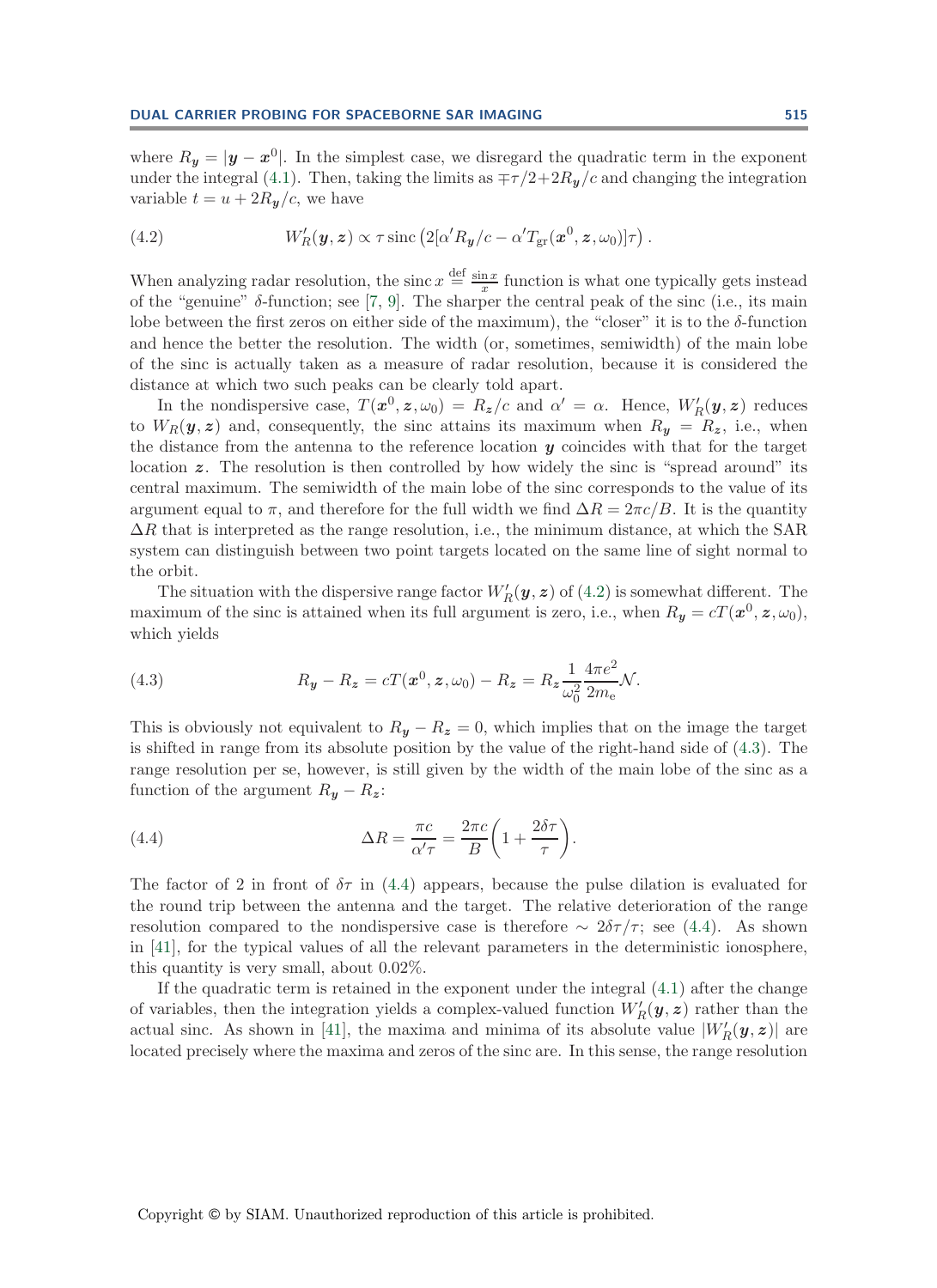<span id="page-15-0"></span>remains unchanged. However, instead of the actual zeros the new  $|W_R'(\bm{y}, \bm{z})|$  now has minima with some nonzero values. In particular, for the first minimum we have

(4.5) 
$$
|W'_{R}(\boldsymbol{y},\boldsymbol{z})|\Big|_{4\alpha'(R_{\boldsymbol{y}}/c-T(\boldsymbol{x}^{0},\boldsymbol{z},\omega_{0}))=\frac{2\pi}{\tau}}=\tau\frac{\delta\alpha\tau^{2}}{\pi^{2}}\left(1+\mathcal{O}(\delta\alpha\tau^{2})\right).
$$

The right-hand side of equality [\(4.5\)](#page-15-0) is about  $0.02 \cdot \tau$  for the typical parameters involved. Therefore, the dispersion of radio waves in the ionosphere causes a deterioration of the image sharpness. As the central maximum of  $|W_R'(\bm{y}, \bm{z})|$  basically remains equal to  $\tau$ , the extent of deterioration appears to be 2%, but this value can, of course, vary both ways depending on the parameters of the radar and the conditions of the ionosphere.

Let us also recall that the quantity  $\mathcal N$  that determines the dilation of the pulse and its new rate (see formulae [\(3.27\)](#page-13-2) and [\(3.18\)](#page-10-2)), as well as the shift of the target position (see formula [\(4.3\)](#page-14-1)), does not only contain a deterministic component but also a stochastic one. The latter is the average value of  $\mu$  along the ray trajectory; see [\(3.25\)](#page-12-0). Hence, based on the idea of ergodicity, and recalling that  $\langle \mu \rangle = 0$ , we can expect that the effect of the aforementioned stochastic component on the radar performance in range will not be large.

To quantify this argument further, we denote the random contribution to  $T_{\rm gr}(\bm{x}^0, \bm{z}, \omega)$ by

<span id="page-15-1"></span>(4.6) 
$$
\varphi_0 = \int_0^{R_z} \mu(s) ds, \quad R_z = |\boldsymbol{x}^0 - \boldsymbol{z}|, \quad \langle \varphi_0 \rangle = 0,
$$

where the integration is conducted along the unperturbed trajectory, and also introduce the mean dilation according to [\(3.27\)](#page-13-2):

$$
\langle \delta \tau \rangle = \frac{2R_z}{c} \frac{4\pi e^2}{m_{\rm e}\omega_0^2}\frac{B}{\omega_0}\langle \mathcal{N} \rangle = \frac{2R_z}{c}\frac{4\pi e^2}{m_{\rm e}\omega_0^2}\frac{B}{\omega_0}\frac{\bar{N}_{\rm e}^{(H)}}{H}.
$$

Standard deviations of both  $\varphi_0$  and  $\delta\tau$  were computed in [\[41\]](#page-41-0) using the spectrum of turbulent fluctuations [\(2.11\)](#page-5-1). It was also shown that  $\sqrt{\langle \varphi_0^2 \rangle} \ll \overline{N}_e^{(\vec{H})}$  and  $\sqrt{\langle \delta \tau^2 \rangle} \ll \langle \delta \tau \rangle$ , or, more precisely, for the case of a homogeneous ionosphere,

<span id="page-15-2"></span>
$$
\frac{\sqrt{\langle \varphi_0^2 \rangle}}{\bar{N}_{\rm e}^{(H)}} = \frac{\sqrt{\langle \delta \tau^2 \rangle}}{\langle \delta \tau \rangle} \approx \sqrt{\frac{r_0}{R_z}} M \ll 1,
$$

where  $r_0$  is the correlation length, and M is given by [\(2.9\)](#page-4-5). In the case of a stratified ionosphere, the variance of fluctuations becomes a function of the altitude h:  $\langle \mu^2 \rangle = \langle \mu^2(h) \rangle$ , and one can show [\[41\]](#page-41-0) that

(4.7) 
$$
\sqrt{\frac{\langle \varphi_0^2 \rangle}{\bar{N}_{\rm e}^{2,(H)} \cdot H}} \approx \sqrt{\frac{r_0}{R_z}} M, \text{ where } \bar{N}_{\rm e}^{2,(H)} = \int_0^H \langle N_{\rm e}(h) \rangle^2 dh.
$$

According to [\[1\]](#page-40-2), the value of  $\bar{N}_{e}^{2,(H)}$  for high altitudes H is between  $9.3 \cdot 10^{18} cm^{-5}$  and  $9.9 \cdot$  $10^{20}cm^{-5}$ , with the average about  $1.5\cdot 10^{19}cm^{-5}$ . Then, say, for  $H = 500km$  we have  $(\bar{N}_{\rm e}^{2,(H)}$ .  $(H)^{1/2} \approx 2.7 \cdot 10^{13} cm^{-2}$ , which is close to  $\bar{N}_{\rm e}^{(H)} \sim \langle N_{\rm e} \rangle \cdot H \approx 5 \cdot 10^{13} cm^{-2}$  if one takes  $\langle N_{\rm e} \rangle =$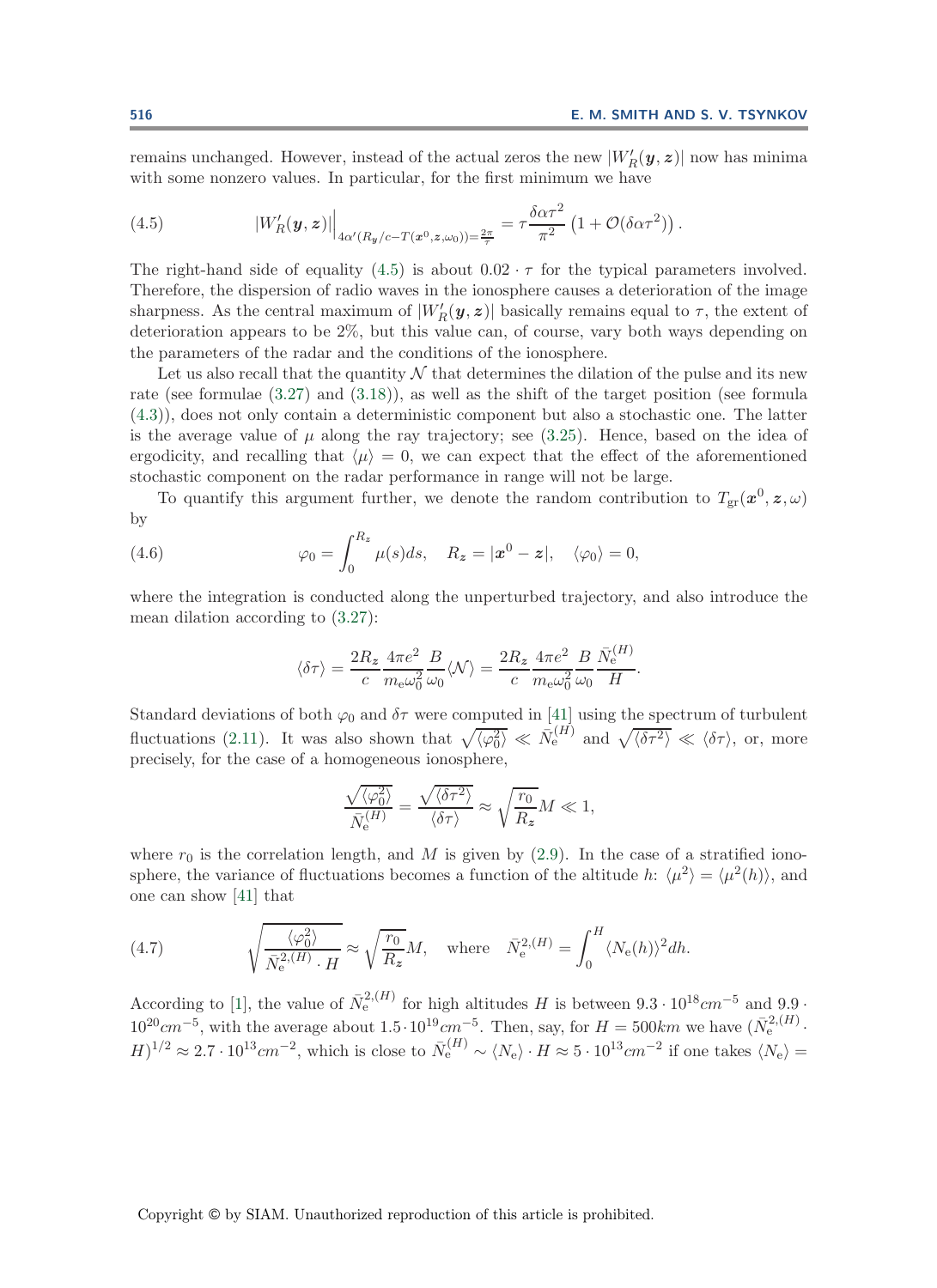$10^6$ cm<sup>-3</sup>. We therefore conclude that the contribution of turbulent fluctuations to travel delays, as well as to the change of the pulse shape during its propagation in the ionosphere, is much smaller than that of the baseline dispersion. Therefore, the role of randomness in the deterioration of SAR performance in range appears minute and can be disregarded for the typical values of the parameters involved.

<span id="page-16-5"></span>**4.2. Azimuthal resolution.** The azimuthal factor [\(3.29\)](#page-13-4) of the generalized ambiguity function has also been computed in [\[41\]](#page-41-0). Similarly to [\(4.6\)](#page-15-1), let us denote

<span id="page-16-0"></span>(4.8) 
$$
\varphi_n = \int_0^{R_z} \mu(s) ds, \quad R_z = |\boldsymbol{x}^n - \boldsymbol{z}|.
$$

<span id="page-16-4"></span>We also linearize the travel distances:

$$
R_z = |\mathbf{z} - \mathbf{x}^n| = \sqrt{R_0^2 + (z_1 - x_1^n)^2} = R_0 \sqrt{1 + \frac{(x_1^n)^2}{R_0^2}} \approx R_0 \left(1 + \frac{1}{2} \frac{(x_1^n)^2}{R_0^2}\right),
$$
  
(4.9)  

$$
R_y = |\mathbf{y} - \mathbf{x}^n| = \sqrt{R_0^2 + (y_1 - x_1^n)^2} = R_0 \sqrt{1 + \frac{(y_1 - x_1^n)^2}{R_0^2}} \approx R_0 \left(1 + \frac{1}{2} \frac{(y_1 - x_1^n)^2}{R_0^2}\right),
$$

because  $|x_1^n| \ll R_0$  and  $|y_1 - x_1^n| \ll R_0$ , where  $R_0$  is the distance along the normal (recall that the subscript "1" denotes the coordinate along the orbit, and  $z_1 = 0$ , as in section [3.1\)](#page-6-4). Then, up to a factor of magnitude one, formula [\(3.29\)](#page-13-4) along with [\(3.25b\)](#page-6-2) yields

<span id="page-16-1"></span>(4.10) 
$$
W'_{A}(\mathbf{y}, \mathbf{z}) \propto \sum_{n=-N/2}^{N/2} e^{\frac{2i\omega_0}{c} \left(-\frac{y_1 x_1^n}{R_0} + \frac{1}{2}\frac{(x_1^n)^2}{2R_0}\frac{4\pi e^2}{m_e\omega_0^2}\frac{\bar{N}_e^{(H)}}{H} + \frac{1}{2}\frac{4\pi e^2}{m_e\omega_0^2}\varphi_n\right)}.
$$

According to the central limit theorem, for long integration distances  $R_z$  each quantity  $\varphi_n$ of [\(4.8\)](#page-16-0) becomes a Gaussian random variable with zero mean; see [\[39,](#page-41-4) Chap. I]. Hence, the mean of each term of  $(4.10)$  is

<span id="page-16-3"></span>
$$
\begin{split} \left\langle e^{\frac{2i\omega_{0}}{c}\left(-\frac{y_{1}x_{1}^{n}}{R_{0}}+\frac{1}{2}\frac{(x_{1}^{n})^{2}}{2R_{0}}\frac{4\pi e^{2}}{m_{e}\omega_{0}^{2}}\frac{\bar{N}_{e}^{(H)}}{H}+\frac{1}{2}\frac{4\pi e^{2}}{m_{e}\omega_{0}^{2}}\varphi_{n}\right)}{m_{e}\omega_{0}^{2}}\right\rangle \\ =e^{\frac{2i\omega_{0}}{c}\left(-\frac{y_{1}x_{1}^{n}}{R_{0}}+\frac{1}{2}\frac{(x_{1}^{n})^{2}}{2R_{0}}\frac{4\pi e^{2}}{m_{e}\omega_{0}^{2}}\frac{\bar{N}_{e}^{(H)}}{H}\right)}{\sqrt{2\pi\langle\varphi_{n}^{2}\rangle}}\frac{1}{\int_{-\infty}^{\infty}e^{\frac{i\omega_{0}}{c}\frac{4\pi e^{2}}{m_{e}\omega_{0}^{2}}\xi}e^{-\frac{\xi^{2}}{2\langle\varphi_{n}^{2}\rangle}}d\xi} \\ =e^{\frac{2i\omega_{0}}{c}\left(-\frac{y_{1}x_{1}^{n}}{R_{0}}+\frac{1}{2}\frac{(x_{1}^{n})^{2}}{2R_{0}}\frac{4\pi e^{2}}{m_{e}\omega_{0}^{2}}\frac{\bar{N}_{e}^{(H)}}{H}\right)}e^{-\frac{1}{2}\frac{\omega_{0}^{2}}{c^{2}}\left(\frac{4\pi e^{2}}{m_{e}\omega_{0}^{2}}\right)^{2}\langle\varphi_{n}^{2}\rangle}{\langle\varphi_{n}^{2}\rangle},\end{split}
$$

<span id="page-16-2"></span>and the variance is given by (see [\[41\]](#page-41-0))

$$
(4.12) \t\t \sigma_n^2 = e^{-\frac{\omega_0^2}{c^2} \left(\frac{4\pi e^2}{m_e \omega_0^2}\right)^2 \langle \varphi_n^2 \rangle} \left(e^{\frac{\omega_0^2}{c^2} \left(\frac{4\pi e^2}{m_e \omega_0^2}\right)^2 \langle \varphi_n^2 \rangle} - 1\right) \approx \frac{\omega_0^2}{c^2} \left(\frac{4\pi e^2}{m_e \omega_0^2}\right)^2 \langle \varphi_n^2 \rangle.
$$

The (dimensionless) quantity on the right-hand side of [\(4.12\)](#page-16-2), which is obtained by Taylor's formula, is the variance of the phase; it is small for the typical values of the parameters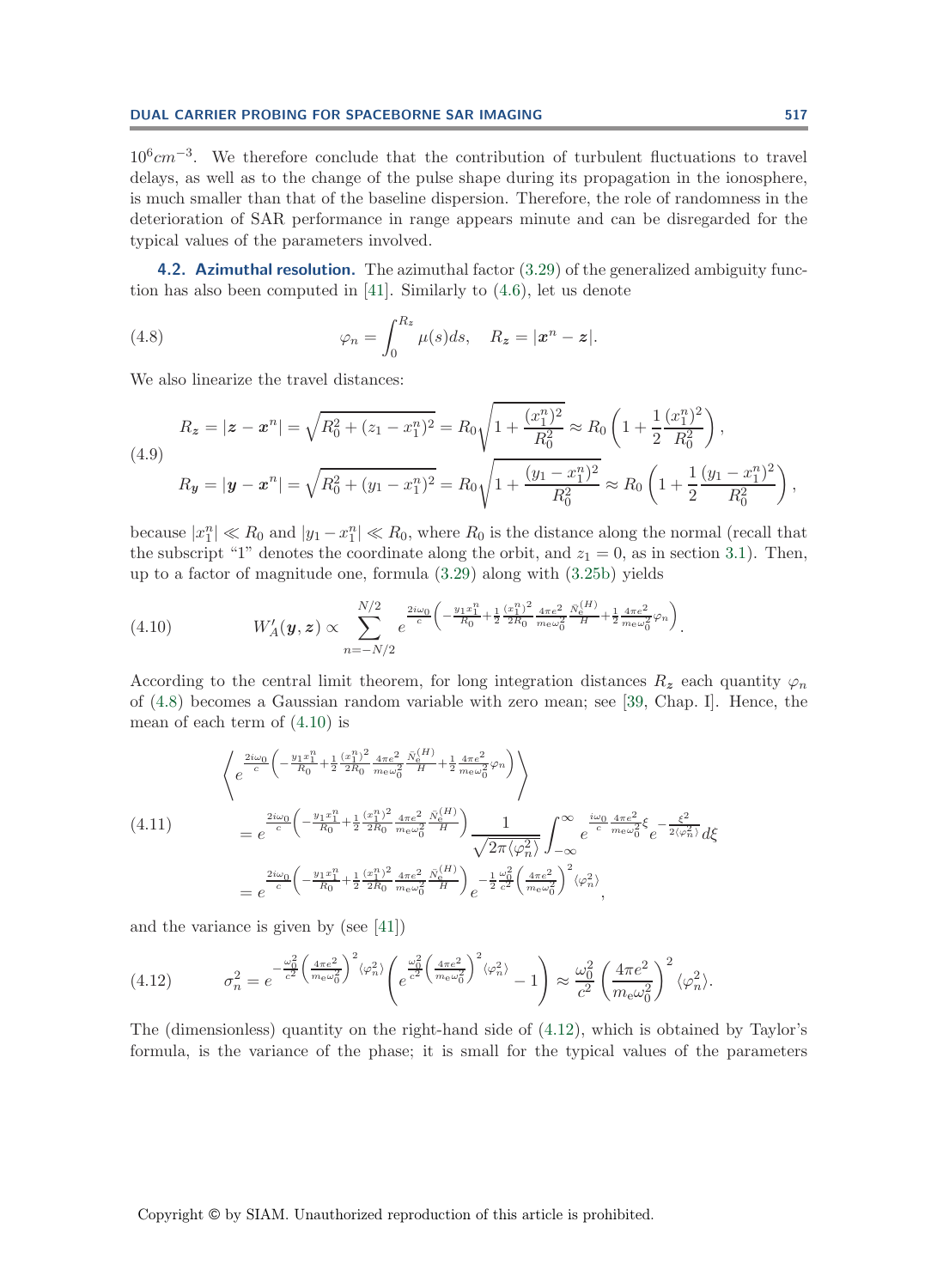involved. Thus, the decrease of the amplitude on the right-hand side of [\(4.11\)](#page-16-3) is also small; in the literature it is known as extinction [\[39,](#page-41-4) Chap. I].

To obtain the mean and variance of the sum [\(4.10\)](#page-16-1), we will assume that all individual variances [\(4.12\)](#page-16-2) are the same:  $\sigma_n^2 = \sigma^2$ ,  $n = -N/2, \ldots, N/2$ . To that effect we note that while the integration distance  $R_z$  in formula [\(4.8\)](#page-16-0) depends on n, its variation compared to  $R_0$ is small; see  $(4.9)$ .

<span id="page-17-0"></span>For the mean value of  $(4.10)$  we can therefore write using  $(4.11)$ 

$$
(4.13) \t\t \langle W'_{A}(\boldsymbol{y},\boldsymbol{z})\rangle \propto e^{-\sigma^2/2} \sum_{n=-N/2}^{N/2} e^{\frac{2i\omega_0}{c} \left(-\frac{y_1 x_1^n}{R_0} + \frac{1}{2}\frac{(x_1^n)^2}{2R_0}\frac{4\pi e^2}{m_e\omega_0^2}\frac{\bar{N}_e^{(H)}}{H}\right)},
$$

where the deterministic sum on the right-hand side of [\(4.13\)](#page-17-0) controls the azimuthal resolution in the case of a nonfluctuating ionosphere. There are two terms in the exponent on the right-hand side of [\(4.13\)](#page-17-0). The first one, linear with respect to  $x_1^n$ , is the only thing that one would have obtained if the propagation were unobstructed. The second term, which is quadratic with respect to  $x_1^n$ , is due to the phase mismatch between the actual received signal subject to ionospheric delays and the noncorrected matched filter.

With no quadratic term we have

(4.14) 
$$
\sum_{n=-N/2}^{N/2} e^{-\frac{2i\omega_0}{c}\frac{y_1x_1^n}{R_0}} \approx (N+1)\mathrm{sinc}\frac{\omega_0 y_1 \Delta x_1 (N+1)}{R_0 c},
$$

where  $\Delta x_1$  is the distance that the satellite travels along the orbit between the successive emission of pulses,  $x_1^n = n \cdot \Delta x_1$ , and we have assumed that  $\frac{\omega_0 y_1 \Delta x_1}{R_0 c} \ll 1$ , which holds for the typical values of all parameters. The semiwidth of the main lobe of the sing corresponds to typical values of all parameters. The semiwidth of the main lobe of the sinc corresponds to the value of its argument equal to  $\pi$ :

<span id="page-17-2"></span><span id="page-17-1"></span>
$$
\frac{2\pi y_1 \Delta x_1}{R_0 \lambda} \frac{2\lambda R_0}{\Delta x_1 L} = \pi,
$$

where we have replaced  $N + 1$  by  $N = \left[\frac{2\lambda R_0}{\Delta x_1 L}\right] \approx \frac{2\lambda R_0}{\Delta x_1 L}$ , because  $N \gg 1$   $(\Delta x_1 \approx 4m$  for the spinithal resolution in the undistorted satellite travel speed of  $8km/sec$ ). Consequently, the azimuthal resolution in the undistorted case is  $2y_1 = L/2$ .

With the quadratic term taken into account, the function  $\langle W'_{A}(\mathbf{y}, \mathbf{z})\rangle$  of [\(4.13\)](#page-17-0) becomes complex valued. The central maximum of its modulus is attained when the argument is equal to zero, and the first minimum appears precisely where the first zero of the sinc [\(4.14\)](#page-17-1) is. In this sense, the azimuthal resolution per se remains unaffected. However, similarly to the case of range resolution, the sharpness of the image deteriorates, and this deterioration for the azimuthal resolution appears stronger. Specifically, one can show [\[41\]](#page-41-0) that

$$
(4.15) \qquad |\langle W'_{A}(\mathbf{y}, \mathbf{z})\rangle| \Big|_{\frac{\omega_0 y_1 \Delta x_1 (N+1)}{R_0 c} = \pi} \approx e^{-\sigma^2/2} \left(N+1\right) \frac{\omega_0 (\Delta x_1)^2}{2R_0 c} \frac{4\pi e^2}{m_e \omega_0^2} \frac{\bar{N}_e^{(H)}}{H} \frac{(N+1)^2}{2\pi^2},
$$

which is approximately  $0.09 \cdot (N+1)$  for the typical values of the parameters involved. Hence, there may be about 9% degradation of image sharpness in the azimuthal direction due to the dispersion of radio waves in the ionosphere.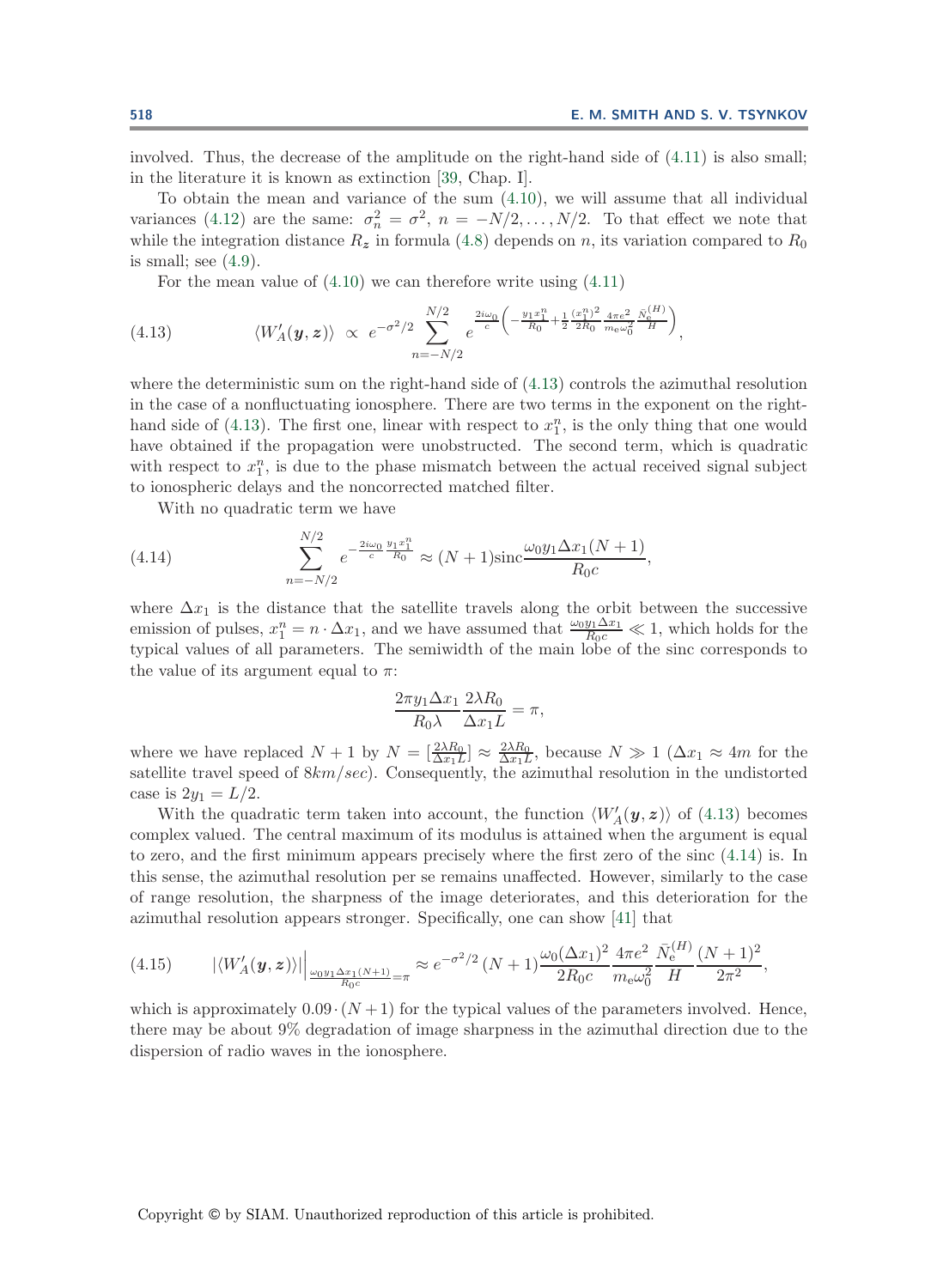## **DUAL CARRIER PROBING FOR SPACEBORNE SAR IMAGING 519** 519

The effect of randomness on the azimuthal resolution is also stronger than that on the range resolution. Recall that range resolution is basically determined by a single look, and because of the ergodicity the contribution of turbulent fluctuations into the radar reading on this single look effectively vanishes (i.e., averages out). On the contrary, azimuthal resolution is determined based on multiple looks,  $n = -N/2, \ldots, N/2$ , and whereas the contribution of randomness into each individual reading is still small, it can get amplified when those individual readings are summed up. In [\[41\]](#page-41-0), we call this effect "unaveraging."

To estimate the variance of the sum [\(4.10\)](#page-16-1), one needs to see to what extent the individual random variables that compose this sum are dependent or independent. Each of these random variables has a logarithmically normal probability distribution, and similarly to the standard Gaussian variables, if they are uncorrelated, they are independent [\[41,](#page-41-0) App. F]. Therefore, the covariance (correlation function) of the received field along the synthetic antenna can provide a measure of dependence or independence for the random variables that compose the sum [\(4.10\)](#page-16-1). In [\[39,](#page-41-4) Chap. I] it is shown that if the fluctuations of the phase are small, then the correlation function for the field approximately coincides with the correlation function for the electron number density [\(2.8\)](#page-4-1). Consequently, the correlation length  $r_0$  (see formula [\(2.11\)](#page-5-1)) will also provide a characteristic scale of how rapidly the received field decorrelates along the synthetic antenna. Roughly speaking, for the locations that are further apart than  $r_0$ , the received pulses will be uncorrelated and hence independent, whereas for the locations that are closer than  $r_0$  they will not be independent.

<span id="page-18-1"></span>Based on these considerations, the following expression was obtained in [\[41\]](#page-41-0) for the variance of [\(4.10\)](#page-16-1):

(4.16) 
$$
\sigma_{\Sigma}^2 = \frac{D}{r_0} N_c^2 \sigma^2 = \frac{r_0}{D} (N+1)^2 \sigma^2,
$$

where  $D = R_0 \frac{2\lambda}{L}$  is the length of the synthetic array. It has also been shown in [\[41\]](#page-41-0) that the corresponding relative change of the azimuthal resolution is  $\frac{\sigma}{2}\sqrt{\frac{r_0}{D}}$ . This quantity is about 0.3% for the typical values of the parameters, and it is also proportional to  $\omega_0^{-1/2}$ , i.e., increases as the carrier frequency decreases.

A 0.3% degradation of the azimuthal resolution is not negligible but is still rather small. However, when estimating  $\sigma$  via  $\langle \varphi^2 \rangle$  (see formulae [\(4.7\)](#page-15-2) and [\(4.12\)](#page-16-2)), we have taken the average values for M and  $N_e^{2,(H)}$ . Taking the corresponding values from the upper part of their respective ranges may result in a much larger value of  $\langle \varphi^2 \rangle$  and, as such, in a noticeable deterioration of azimuthal resolution.

<span id="page-18-0"></span>**5. Dual carrier probing.** To remove the mismatch that causes distortions of the image, one needs to correct the filter, i.e., replace the unobstructed travel times  $|\mathbf{y} - \mathbf{x}^n|/c$  by  $T_{\rm gr}(\bm{x}^n, \bm{y}, \omega_0)$  in [\(3.28\)](#page-13-3) and by  $T_{\rm ph}(\bm{x}^n, \bm{y}, \omega_0)$  in [\(3.29\)](#page-13-4), and also adjust the chirp duration and chirp rate in the filter factor under the integral [\(3.28\)](#page-13-3). However, unlike in the received field, which is a physical observable, the correction in the filter must be done theoretically. Therefore, one needs to know the quantity  $\mathcal N$  (see formula [\(3.26\)](#page-13-1)) that characterizes the ionosphere. The availability of  $\mathcal N$  will allow one to calculate the dilation [\(3.27\)](#page-13-2) and the new chirp rate [\(3.18\)](#page-10-2) for any reference location *y*.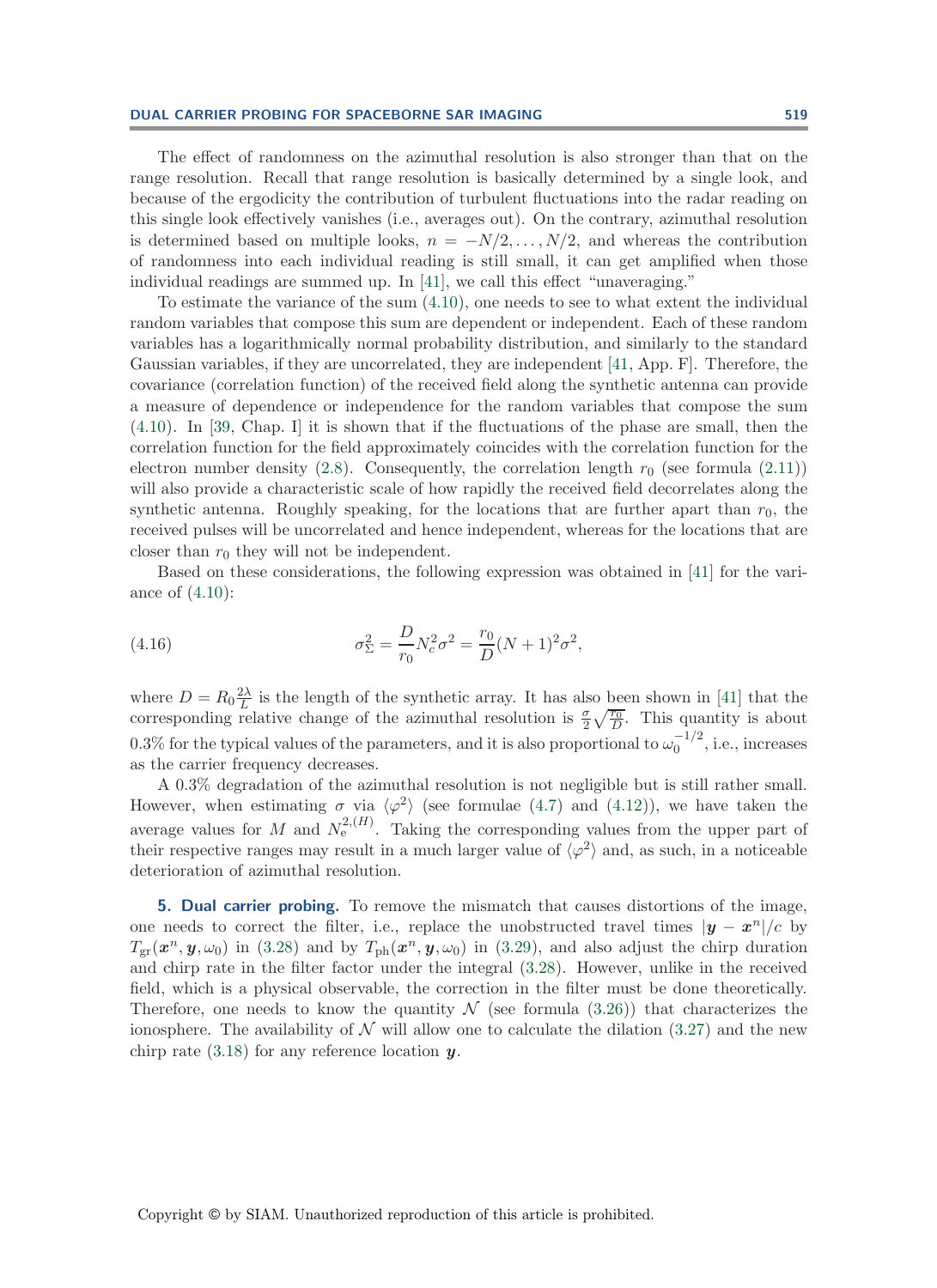The quantity  $\mathcal N$  depends on the deterministic part of the electron number density (see formula [\(C.8\)](#page-37-0)) and also has a random component obtained by integrating  $\mu(x)$  along the ray trajectory. In the literature, many estimates are available for the electron number density and the TEC in the ionosphere; see, e.g., [\[17\]](#page-40-11) or [\[5\]](#page-40-15). Those estimates, however, can provide only a typical range of values, especially as the parameters of the ionosphere are known to vary in space and in time. This will not allow one to correct the filter with a sufficient degree of reliability. More accurate values of the ionospheric parameters can be obtained with the help of the specialized techniques, such as those described in the papers surveyed in section [1.](#page-0-0) It is to be emphasized, though, that even if the TEC is known accurately, but not for the exact same state of the ionosphere that corresponds to having a given image taken, it may still be not very useful for mitigating the image distortions. What is needed rather is an accurate value of  $\mathcal N$  exactly at the time and place the image is taken. The technique we describe hereafter provides just that.

Namely, we exploit the idea of dual carrier probing as it applies to deriving  $\mathcal N$  for the given specific state of the ionosphere. Let us assume that there is an object or feature in the scene that can be clearly identified on the image. This object does not have to be artificial. It does not have to dominate the scene, say, by having the highest reflectivity. Its location does not have to be known ahead of time. It merely has to be something that can be fairly easily picked out and matched on different images that represent the same terrain. For example, it can be some landmark, such as a hilltop, a building, a road intersection, etc.

Let  $\omega_0$  and  $\omega_1$  be two distinct carrier frequencies,  $\omega_0 \neq \omega_1$ , and let  $R_y^{(0)}$  and  $R_y^{(1)}$  be the corresponding ranges of the aforementioned object measured by the radar, whereas its true range is  $R_z$  (unknown yet). Then we can consider the corresponding two equations [\(4.3\)](#page-14-1) as a system:

<span id="page-19-0"></span>(5.1) 
$$
R_{\mathbf{y}}^{(0)} = cT_{\text{gr}}(\mathbf{x}^0, \mathbf{z}, \omega_0),
$$

$$
R_{\mathbf{y}}^{(1)} = cT_{\text{gr}}(\mathbf{x}^0, \mathbf{z}, \omega_1),
$$

where the group travel time  $T_{\text{gr}}$  is given by formula [\(3.25a\)](#page-6-1). With the data  $R_{\mathbf{y}}^{(0)}$  and  $R_{\mathbf{y}}^{(1)}$ available, system [\(5.1\)](#page-19-0) can be solved with respect to the two unknown quantities: the true range  $R_z$  and the integral quantity  $\mathcal N$  that characterizes the plasma.

More precisely, the true range  $R_z$  enters into the expression for  $T_{gr}$  as a factor in front of the formula and also as the integration limit for the random component of the electron number density; see [\(3.25a\)](#page-6-1). As, however, we have seen in section [4,](#page-13-0) the contribution of randomness into the single-look image is very small for large  $R_z$ , because of the ergodicity. Randomness rather manifests itself when the information from multiple looks is combined for the analysis of azimuthal resolution. Therefore, since system [\(5.1\)](#page-19-0) contains only single-look information, we can disregard the stochastic contribution into  $T_{\rm gr}$  and instead of [\(3.25a\)](#page-6-1) substitute the expression

<span id="page-19-1"></span>(5.2) 
$$
\tilde{T}_{\rm gr}(\boldsymbol{x}^0, \boldsymbol{z}, \omega) = \frac{R_{\boldsymbol{z}}}{c} \left[ 1 + \frac{1}{\omega^2} \frac{4\pi e^2}{2m_{\rm e}} \frac{\bar{N}_{\rm e}^{(H)}}{H} \right]
$$

on the right-hand side of equations [\(5.1\)](#page-19-0). We emphasize that the simplification offered by formula [\(5.2\)](#page-19-1) compared to formula [\(3.25a\)](#page-6-1) is due to the ergodicity of  $\mu$  that can be employed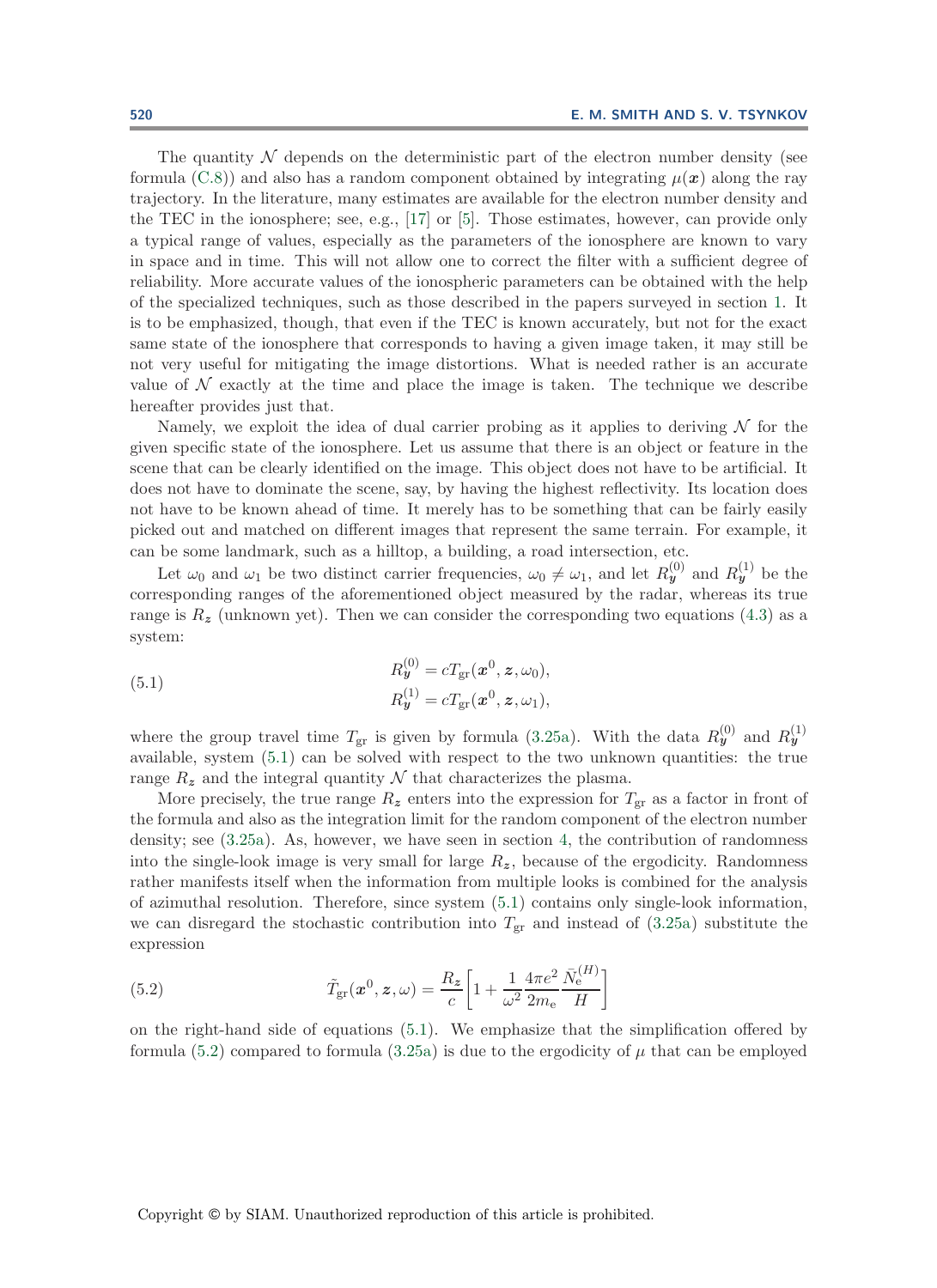in the context of single-look imaging. This simplification is important, as it allows one to determine the plasma quantity  $\bar{N}_{e}^{(H)}$  defined by formula [\(C.8\)](#page-37-0), as well as the true range  $R_{z}$ . Let us introduce the following notation for brevity:

<span id="page-20-2"></span><span id="page-20-1"></span>

(5.3) 
$$
\bar{\omega}_{\text{pe}}^2 = \frac{4\pi e^2}{m_{\text{e}}} \frac{\bar{N}_{\text{e}}^{(H)}}{H}.
$$

Using this notation, system [\(5.1\)](#page-19-0) with the expression for  $\tilde{T}_{gr}$  given by [\(5.2\)](#page-19-1) is recast as

(5.4) 
$$
R_{y}^{(0)} = R_{z} \left( 1 + \frac{\bar{\omega}_{pe}^{2}}{2\omega_{0}^{2}} \right),
$$

$$
R_{y}^{(1)} = R_{z} \left( 1 + \frac{\bar{\omega}_{pe}^{2}}{2\omega_{1}^{2}} \right).
$$

The range  $R_z$  can be eliminated from system  $(5.4)$  by dividing the equations by one another. Then, after simple transformations, we have

<span id="page-20-3"></span>(5.5) 
$$
\bar{\omega}_{\text{pe}}^2 = \frac{2\omega_0^2 \omega_1^2 (R_{\mathbf{y}}^{(0)} - R_{\mathbf{y}}^{(1)})}{\omega_1^2 R_{\mathbf{y}}^{(1)} - \omega_0^2 R_{\mathbf{y}}^{(0)}}.
$$

Once the frequency  $\bar{\omega}_{pe}^2$  has been obtained, the actual electron content  $\bar{N}_{e}^{(H)}$  can be determined using [\(5.3\)](#page-20-2). Moreover, if there is a need to know the true range  $R_z$  of the chosen reference object, it can be easily found from either of the equations [\(5.4\)](#page-20-1).

Let us emphasize that formula [\(5.5\)](#page-20-3) does not degenerate in the sense that its denominator does not turn into zero. Indeed, if it were equal to zero, then system [\(5.4\)](#page-20-1) would immediately yield  $\omega_0 = \omega_1$ . However, the quantity  $\bar{\omega}_{pe}^2$  computed according to [\(5.5\)](#page-20-3) appears sensitive to the errors in the data  $R_y^{(0)}$  and  $R_y^{(1)}$ . A rigorous analysis of this sensitivity, i.e., of the conditioning [\[37,](#page-41-19) Chap. 1] of formula [\(5.5\)](#page-20-3), can be found in Appendix [D.](#page-38-2) It shows that the conditioning is weakly affected only by how far the probing frequencies  $\omega_0$  and  $\omega_1$  are chosen from each other. For the most part,  $\bar{\omega}_{pe}^2$  appears sensitive to errors, because there is a difference between two large numbers that are close to one another  $(R_y^{(0)}$  and  $R_y^{(1)}$ ) in the numerator of [\(5.5\)](#page-20-3). The overall conditioning of  $\bar{\omega}_{pe}^2$  can be improved, though, by using several reference locations instead of one. In Appendix [D,](#page-38-2) we are showing that this approach indeed helps reduce the resulting error.

It is also to be noted that the idea of using two frequencies for determining the TEC is briefly mentioned in [\[44\]](#page-41-6), without analyzing the resulting performance. The authors of [\[44\]](#page-41-6) suggest, however, that the two frequencies be taken from the existing SAR bandwidth. This is likely to require that special strong scatterers (perhaps, artificial) be present in the imaged scene that can be used for deriving the ionosphere parameters from the raw SAR data. In the absence of such bright point targets the two frequencies have to be taken as two carriers so that the ionosphere parameters can be obtained from the processed SAR images.

<span id="page-20-0"></span>**6. Correcting the matched filter.** Let us recall that the distortions of the SAR image are due to the mismatch between the actual field received by the radar antenna and the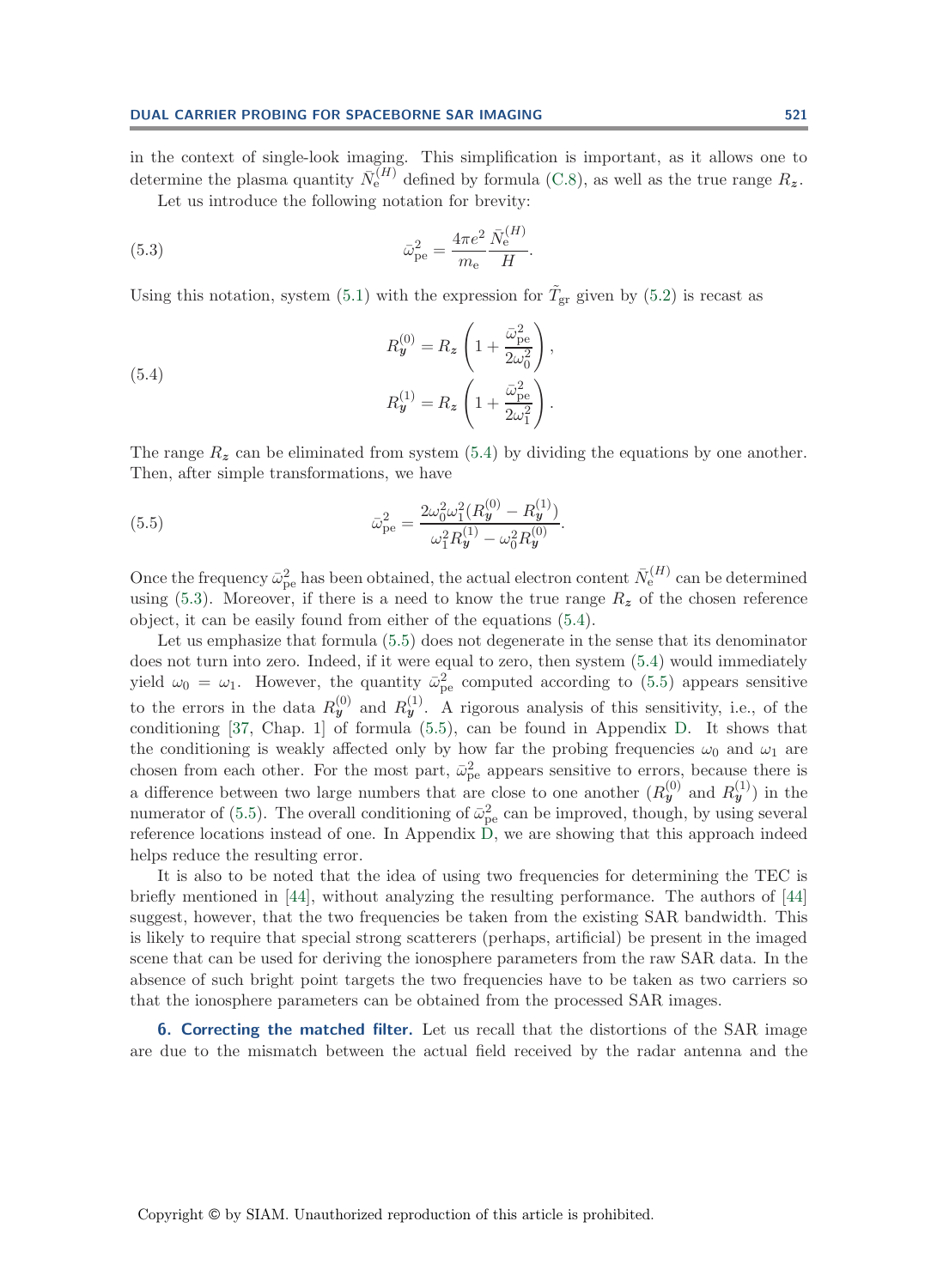assumptions made about this field when designing the signal processing algorithm, i.e., the matched filter. Once the quantity  $\bar{N}_{e}^{(H)}$  has been found, one can use formulae [\(3.25\)](#page-12-0) and accurately evaluate the deterministic contributions to the travel times  $T_{ph}(x^n, y, \omega_0)$  and  $T_{gr}(x^n, y, \omega_0)$  for any location y. Then one can also compute the pulse dilation for the reference point *y* using formula [\(3.27\)](#page-13-2) and the new pulse rate according to [\(3.18\)](#page-10-2). This allows one to correct the matched filter, i.e., to modify its definition in formulae [\(3.28\)](#page-13-3) and [\(3.29\)](#page-13-4) by substituting the travel times that account for the ionospheric dispersion.

**6.1. Range resolution.** The matched filter is corrected by using the actual travel times instead of the travel times in vacuum, and by taking into account the dilation and the rate change of the pulse upon its arrival. With this correction in place, the range factor of the generalized ambiguity function becomes (cf. formula [\(4.1\)](#page-13-5))

$$
(6.1)
$$

<span id="page-21-0"></span>
$$
W'_{R}(\boldsymbol{y},\boldsymbol{z}) = \int_{\max\{-\tau'(\boldsymbol{y})/2+2\tilde{T}_{gr}(\boldsymbol{y}),\tau'(\boldsymbol{z})/2+2T_{gr}(\boldsymbol{z})\}}^{\min\{\tau'(\boldsymbol{y})/2+2\tilde{T}_{gr}(\boldsymbol{y}),\tau'(\boldsymbol{z})/2+2T_{gr}(\boldsymbol{z})\}} e^{-i\alpha'(\boldsymbol{y})(t-2\tilde{T}_{gr}(\boldsymbol{y}))^{2}} e^{i\alpha'(\boldsymbol{z})(t-2T_{gr}(\boldsymbol{z}))^{2}} dt
$$
  

$$
\propto \int_{\max\{-\tau'(\boldsymbol{y})/2+2\tilde{T}_{gr}(\boldsymbol{y}),\tau'(\boldsymbol{z})/2+2T_{gr}(\boldsymbol{z})\}}^{\min\{\tau'(\boldsymbol{y})/2+2\tilde{T}_{gr}(\boldsymbol{y}),\tau'(\boldsymbol{z})/2+2T_{gr}(\boldsymbol{z})\}} e^{i(\alpha'(\boldsymbol{z})-\alpha'(\boldsymbol{y}))t^{2}} e^{4i(\alpha'(\boldsymbol{y})\tilde{T}_{gr}(\boldsymbol{y})-\alpha'(\boldsymbol{z})T_{gr}(\boldsymbol{z}))} dt,
$$

where we have introduced the abbreviated notations  $T_{\rm gr}(z) = T_{\rm gr}(x^0, z, \omega_0)$  and  $\tilde{T}_{\rm gr}(y) =$  $\tilde{T}_{\rm gr}(\bm{x}^0,\bm{y},\omega_0)$ . We emphasize that for the filter part of the generalized ambiguity function we can substitute only the deterministic component of the group travel time [\(5.2\)](#page-19-1), because this is what we derive from the single-look information; see section [5.](#page-18-0) The primed quantities  $\tau'$ and  $\alpha'$  in formula [\(6.1\)](#page-21-0) are to be evaluated for the pulse round trip between the antenna and the target (cf. formulae  $(3.17)$  and  $(3.18)$ ):

<span id="page-21-3"></span>(6.2) 
$$
\tau' = \tau + 2\delta\tau \quad \text{and} \quad \alpha' = \alpha - \delta\tau \frac{B}{\tau^2} = \frac{B}{2\tau} \left( 1 - \frac{2\delta\tau}{\tau} \right),
$$

where  $\delta\tau$  is given by formula [\(3.27\)](#page-13-2). For the integral [\(6.1\)](#page-21-0), we consider the integration limits  $\pm \tau'(\mathbf{y})/2+2\tilde{T}(\mathbf{y})$  and, changing the integration variable  $u = t - 2\tilde{T}(\mathbf{y})$ , obtain

(6.3)  

$$
W'_{R}(\mathbf{y}, \mathbf{z}) \propto \int_{-\tau'(\mathbf{y})/2}^{\tau'(\mathbf{y})/2} e^{-i\alpha'(\mathbf{y})u^{2}} e^{i\alpha'(\mathbf{z})(u+2\tilde{T}_{\text{gr}}(\mathbf{y})-2T_{\text{gr}}(\mathbf{z}))^{2}} du
$$

$$
\propto \int_{-\tau'(\mathbf{y})/2}^{\tau'(\mathbf{y})/2} e^{i(\alpha'(\mathbf{z})-\alpha'(\mathbf{y}))u^{2}} e^{4i\alpha'(\mathbf{z})(\tilde{T}_{\text{gr}}(\mathbf{y})-T_{\text{gr}}(\mathbf{z}))u} du,
$$

where the constant factors of magnitude one in front of the integrals are dropped.

Following the analysis of section [4.1,](#page-13-6) we first disregard the quadratic term  $\sim u^2$  in the exponent under the integral [\(6.3\)](#page-21-1), because this term is small. Then integral [\(6.3\)](#page-21-1) evaluates to

(6.4) 
$$
W'_{R}(\boldsymbol{y},\boldsymbol{z}) \propto \tau'(\boldsymbol{y}) \text{sinc}[2\alpha'(\boldsymbol{z})(\tilde{T}_{\text{gr}}(\boldsymbol{y}) - T_{\text{gr}}(\boldsymbol{z}))\tau'(\boldsymbol{y})].
$$

The range resolution of the radar is defined as the full width of the sinc function [\(6.4\)](#page-21-2) interpreted as a function of  $R_y - R_z$  and hence can be obtained by setting the argument of the sinc equal to  $2\pi$ :

<span id="page-21-2"></span><span id="page-21-1"></span>
$$
2\alpha'(\boldsymbol{z})(\tilde{T}_{\rm gr}(\boldsymbol{y})-T_{\rm gr}(\boldsymbol{z}))\tau'(\boldsymbol{y})=2\pi.
$$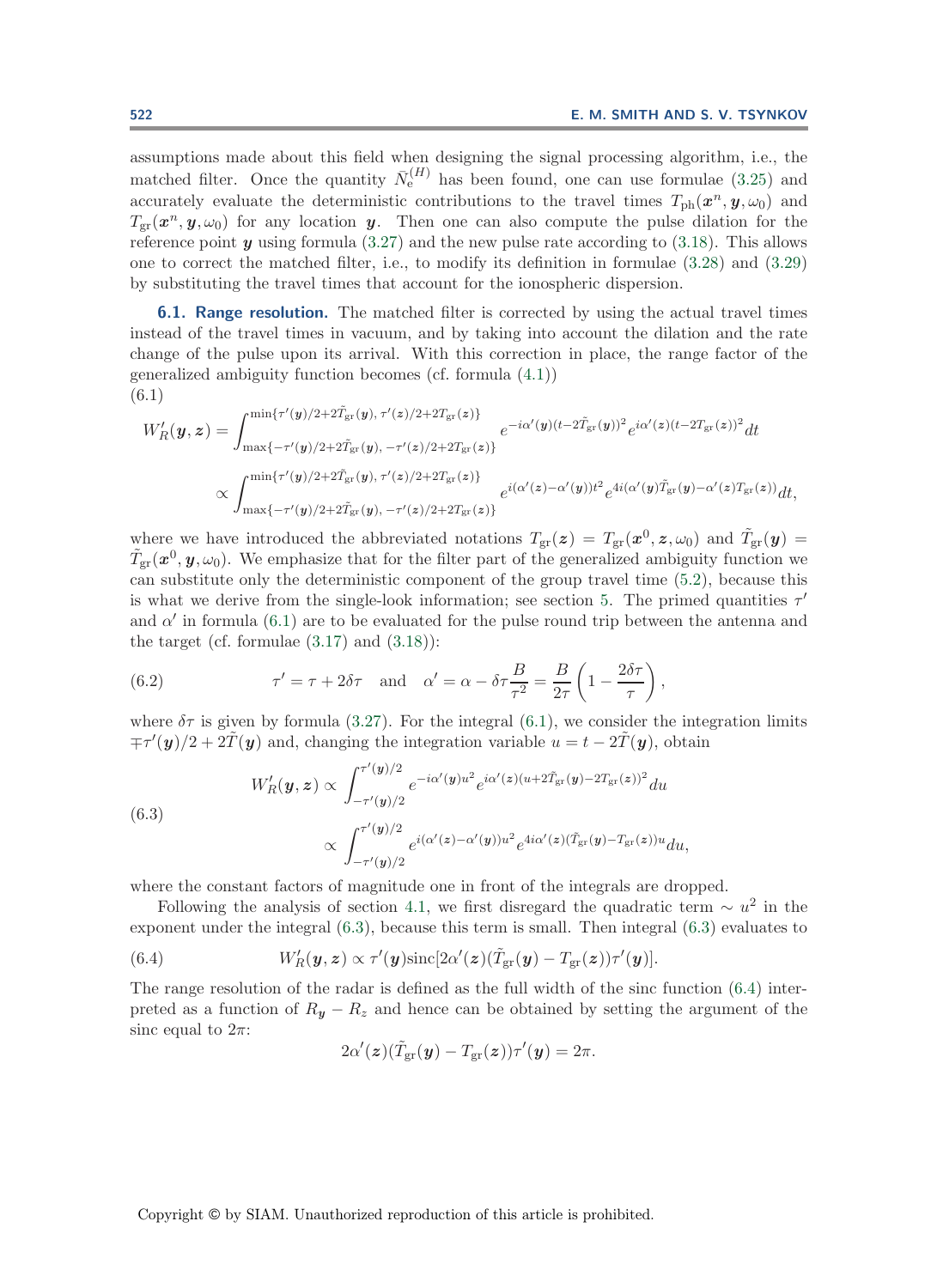With the help of  $(6.2)$ , the previous equality transforms into

<span id="page-22-0"></span>(6.5) 
$$
\frac{B}{\tau} \left( 1 - \frac{2\delta\tau}{\tau} \right) (\tilde{T}_{\rm gr}(\boldsymbol{y}) - T_{\rm gr}(\boldsymbol{z})) \tau \left( 1 + \frac{2\delta\tau}{\tau} \right) = 2\pi.
$$

We first notice that the correction due to the dilation of the pulse in formula [\(6.5\)](#page-22-0) becomes quadratic with respect to  $\frac{2\delta\tau}{\tau}$ . For the typical values of the parameters involved, we have  $\frac{\delta \tau}{\tau} \sim 10^{-4}$ ; see [\[41\]](#page-41-0). Consequently, we can disregard this correction completely and instead of  $(6.5)$  write

<span id="page-22-1"></span>(6.6) 
$$
B(\tilde{T}_{\rm gr}(\boldsymbol{y}) - T_{\rm gr}(\boldsymbol{z})) = 2\pi.
$$

<span id="page-22-2"></span>Then we can use formulae  $(3.25a)$ ,  $(4.6)$ ,  $(5.2)$ , and  $(5.3)$  and express the difference between the group travel times in [\(6.6\)](#page-22-1) as follows:

(6.7) 
$$
\tilde{T}_{\rm gr}(\mathbf{y}) - T_{\rm gr}(\mathbf{z}) = \frac{R_{\mathbf{y}} - R_{\mathbf{z}}}{c} \left( 1 + \frac{1}{2} \frac{\bar{\omega}_{\rm pe}^2}{\omega_0^2} \right) - \frac{1}{2} \frac{4\pi e^2}{m_{\rm e} \omega_0^2} \frac{1}{c} \varphi_0(\mathbf{z}).
$$

As  $\langle \varphi_0(z) \rangle = 0$ , we can say that for every particular realization of the random field  $\mu$  we have  $|\varphi_0(z)| \sim \sqrt{\langle \varphi_0^2 \rangle}$ . Hence, the second term on the right-hand side of equality [\(6.7\)](#page-22-2) appears much smaller than the first term, because the exact same argument applies here as given in section [4.1;](#page-13-6) see the discussion around [\(4.7\)](#page-15-2). Thus, disregarding this second term and substituting the result into [\(6.6\)](#page-22-1), we arrive at the following expression for the range resolution:

<span id="page-22-3"></span>(6.8) 
$$
\Delta R = R_{y} - R_{z} \approx \frac{2\pi c}{B} \left( 1 - \frac{1}{2} \frac{\bar{\omega}_{pe}^{2}}{\omega_{0}^{2}} \right).
$$

The resolution given by formula  $(6.8)$  is an improvement over the noncorrected case  $(4.4)$ , because it is basically as good as the nondispersive resolution  $\Delta R = 2\pi c/B$ . However, as indicated in section [4.1,](#page-13-6) the range resolution of a SAR sensor does not suffer much from the ionospheric dispersion in any event. Therefore, what is even more important is that when the filter is corrected, the target is no longer shifted in range from its true position as in formula [\(4.3\)](#page-14-1). That is because the maximum of the sinc in formula [\(6.4\)](#page-21-2) is attained precisely at  $R_{\mathbf{y}} = R_{\mathbf{z}}$ .

What is also very important is that the degradation of image sharpness becomes negligible once the filter has been corrected. To analyze this effect, we bring back the quadratic term in the exponent under the integral [\(6.3\)](#page-21-1). First, we recast this integral in the form

<span id="page-22-4"></span>(6.9) 
$$
W'_{R}(\boldsymbol{y},\boldsymbol{z}) \propto \int_{-\tau'(\boldsymbol{y})/2}^{\tau'(\boldsymbol{y})/2} e^{i\gamma u^2} e^{i\zeta u} du,
$$

where

<span id="page-22-5"></span>(6.10) 
$$
\gamma = \alpha'(z) - \alpha'(y) = \frac{B}{\tau^2} (\delta \tau(y) - \delta \tau(z)) = \frac{B}{\tau^2} \frac{2(R_y - R_z)}{c} \frac{4\pi e^2}{m_e \omega_0^2} \frac{B}{\omega_0} \mathcal{N},
$$

(6.11) 
$$
\zeta = 4\alpha'(z)(\tilde{T}_{\rm gr}(\boldsymbol{y}) - T_{\rm gr}(\boldsymbol{z})),
$$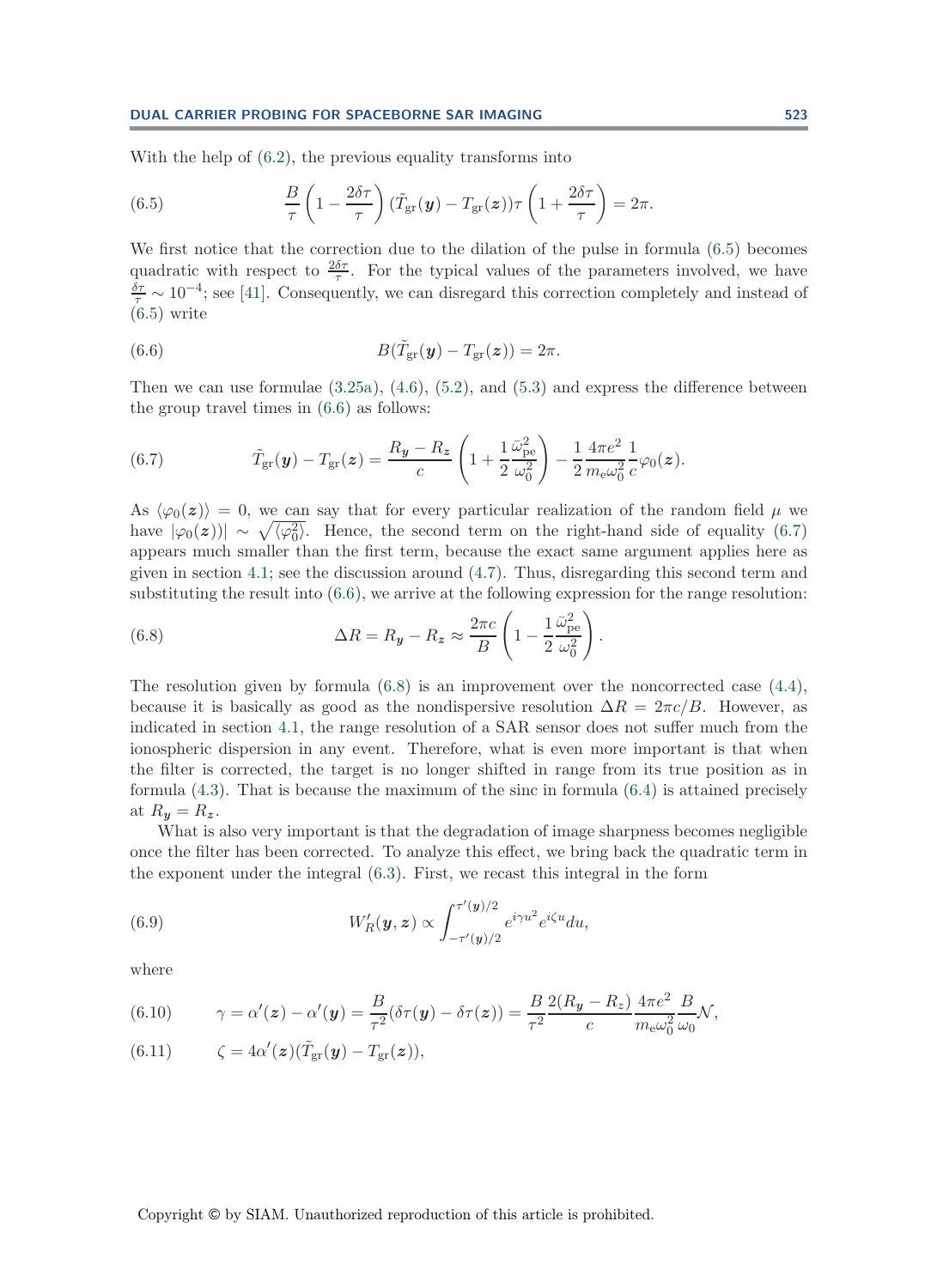and the quantity  $\mathcal N$  is defined in formula [\(3.26\)](#page-13-1). The quadratic term in the exponent under the integral [\(6.9\)](#page-22-4) is small:  $|\gamma u^2| \ll 1$  for  $u \in [-\tau'(y)/2, \tau'(y)/2]$ , and consequently we have

$$
W'_{R}(\mathbf{y}, \mathbf{z}) \approx \int_{-\tau'(\mathbf{y})/2}^{\tau'(\mathbf{y})/2} (1 + i\gamma u^{2}) e^{i\zeta u} du
$$
  
(6.12)  

$$
= \tau' \mathrm{sinc} [2\alpha'(\mathbf{z}) (\tilde{T}_{\mathrm{gr}}(\mathbf{y}) - T_{\mathrm{gr}}(\mathbf{z})) \tau'] + i\gamma \frac{4\zeta \tau' \cos \frac{\zeta \tau'}{2} + (-8 + \zeta^{2} \tau'^{2}) \sin \frac{\zeta \tau'}{2}}{2\zeta^{3}},
$$

where  $\tau' = \tau'(y)$ . The first term on the right-hand side of [\(6.12\)](#page-23-0) obviously coincides with  $(6.4)$ , and the second term represents a correction. According to  $(6.10)$  and  $(6.11)$ ,  $(6.7)$ , both  $\gamma$  and  $\zeta$  vanish as  $R_y$  approaches  $R_z$ . However, the fraction on the right-hand side of [\(6.12\)](#page-23-0) remains bounded as  $\zeta \to 0$  (and  $\gamma \to 0$ ). It is, in fact, easy to see that

(6.13) 
$$
W'_R(\boldsymbol{y}, \boldsymbol{z}) \approx \tau' \mathrm{sinc} [2\alpha'(\boldsymbol{z}) (\tilde{T}_{\mathrm{gr}}(\boldsymbol{y}) - T_{\mathrm{gr}}(\boldsymbol{z})) \tau'] + \frac{3}{16} i \gamma \tau'^3.
$$

As the first term on the right-hand side of  $(6.13)$  is proportional to  $\tau'$ , the relative magnitude of the correction is  $\sim \gamma \tau'^2$  (this is a dimensionless quantity). There is no correction at the central peak of the sinc, because  $\gamma = 0$  when  $R_y = R_z$ . To quantify the extent to which the image sharpness is affected, we estimate the correction at the first zero of the sinc. Using formulae  $(6.10)$  and  $(6.2)$ , we obtain

<span id="page-23-1"></span><span id="page-23-0"></span>
$$
\gamma {\tau'}^2 = B \frac{2(R_y - R_z)}{c} \frac{4\pi e^2}{m_e \omega_0^2} \frac{B}{\omega_0} \mathcal{N} \left( 1 + \frac{2\delta \tau}{\tau} \right)^2,
$$

where the value of  $R_y - R_z$  shall be taken according to formula [\(6.8\)](#page-22-3). For the typical values of the parameters involved, we have

$$
\frac{4\pi e^2}{m_{\rm e}\omega_0^2}\mathcal{N}\approx \frac{\bar{\omega}_{\rm pe}^2}{\omega_0^2}\sim 10^{-4}\quad{\rm and}\quad \frac{B}{\omega_0}\sim 10^{-2},
$$

so that altogether we can write

$$
\frac{3}{16}\gamma\tau'^2 \approx \frac{3\pi}{4}\frac{\bar{\omega}_{\rm pe}^2}{\omega_0^2}\frac{B}{\omega_0}\left(1 - \frac{1}{2}\frac{\bar{\omega}_{\rm pe}^2}{\omega_0^2}\right)\left(1 + \frac{4\delta\tau}{\tau}\right) \sim \frac{3\pi}{4} \cdot 10^{-6}.
$$

We therefore conclude that the degradation of image contrast in range decreases to approximately 0.0002%, as opposed to  $2\%$  in the noncorrected case; see formula [\(4.5\)](#page-15-0).

**6.2. Azimuthal resolution.** Once the matched filter has been corrected, expression [\(3.29\)](#page-13-4) for the azimuthal component of the generalized ambiguity function becomes

(6.14) 
$$
W'_{A}(\boldsymbol{y}, \boldsymbol{z}) = \sum_{n=-N/2}^{N/2} e^{2i\omega_0(\tilde{T}_{\rm ph}(\boldsymbol{x}^n, \boldsymbol{y}, \omega_0) - T_{\rm ph}(\boldsymbol{x}^n, \boldsymbol{z}, \omega_0))},
$$

where in the filter part we have substituted the deterministic portion of the phase travel time:

<span id="page-23-2"></span> $\sqrt{r}r$ 

$$
\tilde{T}_{\rm ph}(\boldsymbol{x}^0, \boldsymbol{z}, \omega) = \frac{R_{\boldsymbol{z}}}{c} \bigg[ 1 - \frac{1}{\omega^2} \frac{4\pi e^2}{2m_{\rm e}} \frac{\bar{N}_{\rm e}^{(H)}}{H} \bigg],
$$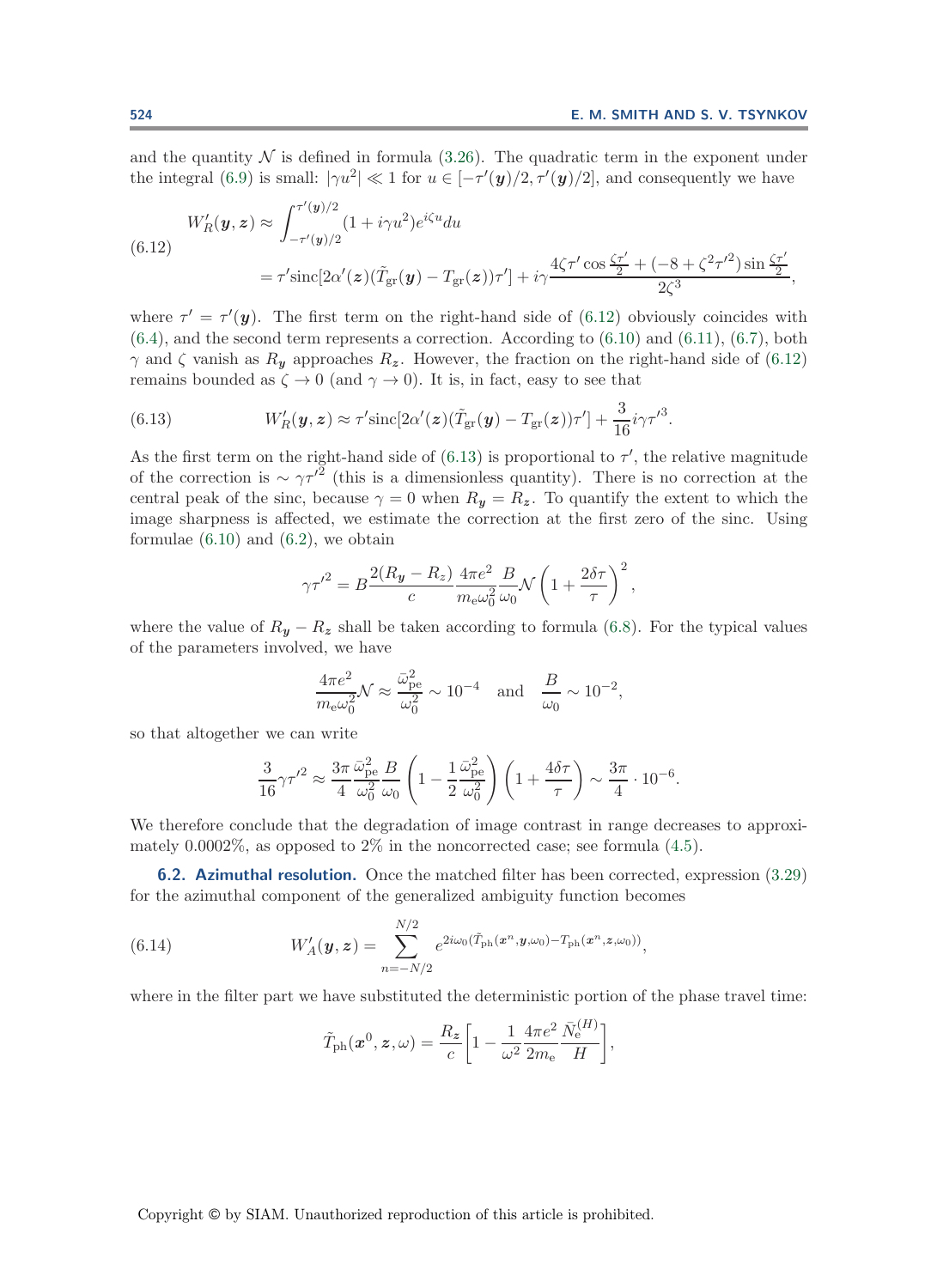because this is what we derive from the sing-look image by means of dual carrier probing; see section [5.](#page-18-0) Then, using formulae  $(3.25b)$ ,  $(4.8)$ , and  $(4.9)$ , we can transform expression  $(6.14)$ into (cf. formula [\(4.10\)](#page-16-1))

<span id="page-24-0"></span>(6.15) 
$$
W'_{A}(\boldsymbol{y}, \boldsymbol{z}) \propto \sum_{n=-N/2}^{N/2} e^{-\frac{2i\omega_{0}}{c} \left[-\frac{y_{1}x_{1}^{n}}{R_{0}} \left(1-\frac{1}{2}\frac{4\pi e^{2}}{m_{e}\omega_{0}^{2}}\frac{\bar{N}_{e}^{(H)}}{H}\right) + \frac{1}{2}\frac{4\pi e^{2}}{m_{e}\omega_{0}^{2}}\varphi_{n}\right]},
$$

where the constant factor of unit magnitude in front of the sum was dropped. Next, following the same derivation as in section [4.2](#page-16-5) (see also [\[41\]](#page-41-0)), we compute the mean and variance of each term in the sum [\(6.15\)](#page-24-0):

<span id="page-24-2"></span><span id="page-24-1"></span>(6.16)  

$$
\begin{aligned}\n\left\langle e^{\frac{2i\omega_0}{c}\left[-\frac{y_1x_1^n}{R_0}\left(1-\frac{1}{2}\frac{4\pi e^2}{m_e\omega_0^2}\frac{\bar{N}_e^{(H)}}{H}\right)+\frac{1}{2}\frac{4\pi e^2}{m_e\omega_0^2}\varphi_n\right] \right\rangle \\
&= e^{\frac{2i\omega_0}{c}\left[-\frac{y_1x_1^n}{R_0}\left(1-\frac{1}{2}\frac{4\pi e^2}{m_e\omega_0^2}\frac{\bar{N}_e^{(H)}}{H}\right)\right]}e^{-\frac{1}{2}\frac{\omega_0^2}{c^2}\left(\frac{4\pi e^2}{m_e\omega_0^2}\right)^2\langle\varphi_n^2\rangle} \\
&\sigma_n^2 \approx \frac{\omega_0^2}{c^2}\left(\frac{4\pi e^2}{m_e\omega_0^2}\right)^2\langle\varphi_n^2\rangle.\n\end{aligned}
$$

Also as in section [4.2,](#page-16-5) the individual variances [\(6.17\)](#page-24-1) can be assumed approximately equal to one another,  $\sigma_n^2 \approx \sigma^2$ ,  $n = -N/2, \ldots, N/2$ , because the integration distance for  $\varphi_n$  depends on *n* weakly. Hence, we can use  $(6.16)$  and derive the mean value of the sum  $(6.15)$ :

(6.18) 
$$
\langle W'_{A}(\bm{y}, \bm{z}) \rangle \propto e^{-\sigma^2/2} \sum_{n=-N/2}^{N/2} e^{\frac{2i\omega_0}{c} \left[ -\frac{y_1 x_1^n}{R_0} \left( 1 - \frac{1}{2} \frac{4\pi e^2}{m_e \omega_0^2} \frac{\bar{N}_e^{(H)}}{H} \right) \right]}
$$

The sum [\(6.18\)](#page-24-3) can actually be computed using the same approach as employed in section [4.2](#page-16-5) and in [\[41\]](#page-41-0). The result is another sinc function, and it leads to the following estimate of the azimuthal resolution in the case of a nonfluctuating ionosphere:

$$
2y_1 \approx \frac{L}{2}\left(1+\frac{1}{2}\frac{4\pi e^2}{m_{\rm e}\omega_0^2}\frac{\bar{N}_{\rm e}^{(H)}}{H}\right) = \frac{L}{2}\left(1+\frac{1}{2}\frac{\bar{\omega}_{\rm pe}^2}{\omega_0^2}\right).
$$

This value is only marginally worse than that obtained in the nondispersive case:  $2y_1 = L/2$ . Even more important, correction of the filter restores the sharpness of the image for the nonfluctuating ionosphere, so that there is no deterioration like in the noncorrected case; see formula  $(4.15)$ . The reason is that unlike in formula  $(4.10)$ , there is no quadratic term with respect to  $x_1^n$  in the exponent in the sum [\(6.15\)](#page-24-0).

As, however, the proposed correction is based on the single-look data that essentially do not account for randomness (due to the ergodicity), it does not offer any remedy for the stochastic part of image distortions in the azimuthal direction. In other words, we can expect that even with the corrected filter in place, the azimuthal factor  $W'_A(\bm{y}, \bm{z})$  of the generalized ambiguity function will still have the variance of order [\(4.16\)](#page-18-1), which will result in the same extent of deterioration in the azimuthal resolution as estimated in [\[41\]](#page-41-0).

<span id="page-24-3"></span>,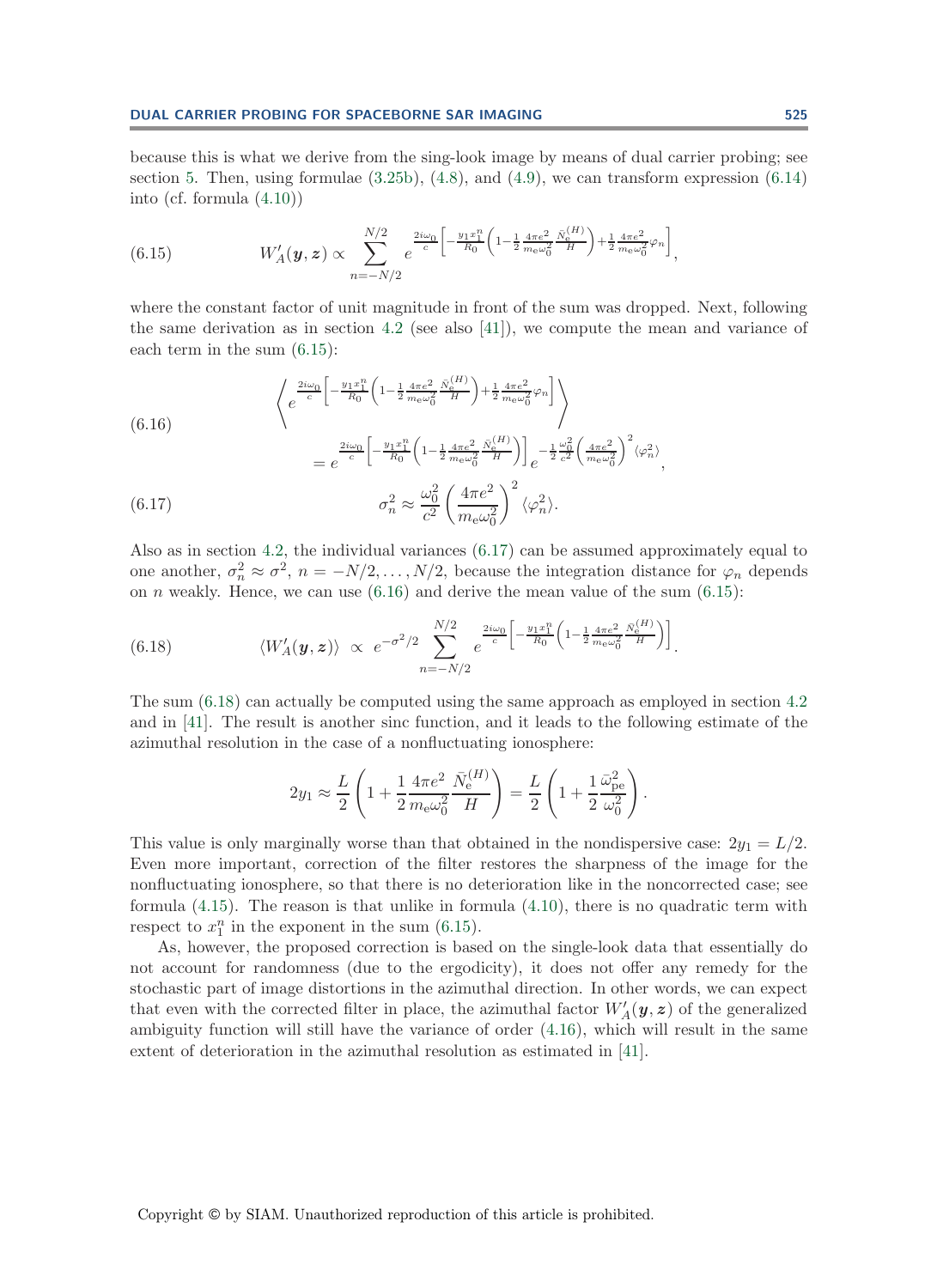<span id="page-25-0"></span>**7. Discussion.** SAR images obtained from satellites are prone to deterioration due to the temporal dispersion of radio waves in the Earth's ionosphere. The deterioration is stronger for lower carrier frequencies and weaker for higher carrier frequencies. We have analyzed this phenomenon in the case of a scalar field (polarization of radar pulses is not taken into account) propagating in an inhomogeneous cold plasma. Our analysis shows that image deterioration is due to the mismatch between the actual signals scattered off the Earths' surface and received by the radar antenna and the matched filter (an image processing tool) designed as if the propagation between the antenna and the ground were unobstructed.

To correct the filter, one needs to know a key characteristic of the ionosphere precisely at the time and place the image is taken. This key characteristic is the integral content of electrons per unit area in the layer of ionospheric plasma between the satellite and the ground. We have proposed deriving this quantity by probing the terrain, and hence the ionosphere, on two distinct carrier frequencies. We have also shown that the resulting correction of the filter completely eliminates all the distortions of the image that are due to the deterministic part of the electron content in the ionosphere.

The correction, however, is not effective for removing the distortions due to the random part of the charged particle content, i.e., turbulent fluctuations of the electron number density. The reason is that the correction is based on the data from a single-look image, for which the effect of randomness is "downplayed" by ergodicity. Mitigating the stochastic part of image distortions will be a subject for future study.

Another issue that needs further attention is the sensitivity of the proposed dual carrier technique to the errors in the data. We have shown that this sensitivity can be reduced if multiple reference locations are used instead of a single one for evaluating the required electron content along the line of sight. It is possible that performing a statistical cross-correlation between the two images rather than considering individual reference locations may be even more efficient.

Besides, we should note that our approach to correcting the filter relies on the important consideration that the mean parameters of the ionosphere do not vary in the horizontal direction. This assumption will hold only if the size of the imaged scene is relatively small. For larger scenes, the procedure of dual carrier probing needs to be carried out repeatedly, and the filter needs to be adjusted accordingly, as the satellite travels along the orbit and the antenna's footprint sweeps the imaged stripmap.

Directions for the future study may include the following:

- An investigation of whether the stochastic component of image distortions can be tackled by any of the "black box" image sharpening and deblurring techniques developed previously in the general framework (see, e.g., [\[19\]](#page-40-21)) with no direct relation to spaceborne SAR. The considerations based on the central limit theorem that are outlined in section [4.2](#page-16-5) may be useful in this perspective.
- Introduction of a vector propagation model, analysis of SAR imaging with polarization, and accounting for anisotropy of the medium due to the magnetic field of the Earth and for the Faraday rotation.
- Analysis of the effect of turbulent fluctuations in the ionosphere on the image using true Kolmogorov-type spectra, as opposed to the modified spectrum  $(2.11)$ , which accounts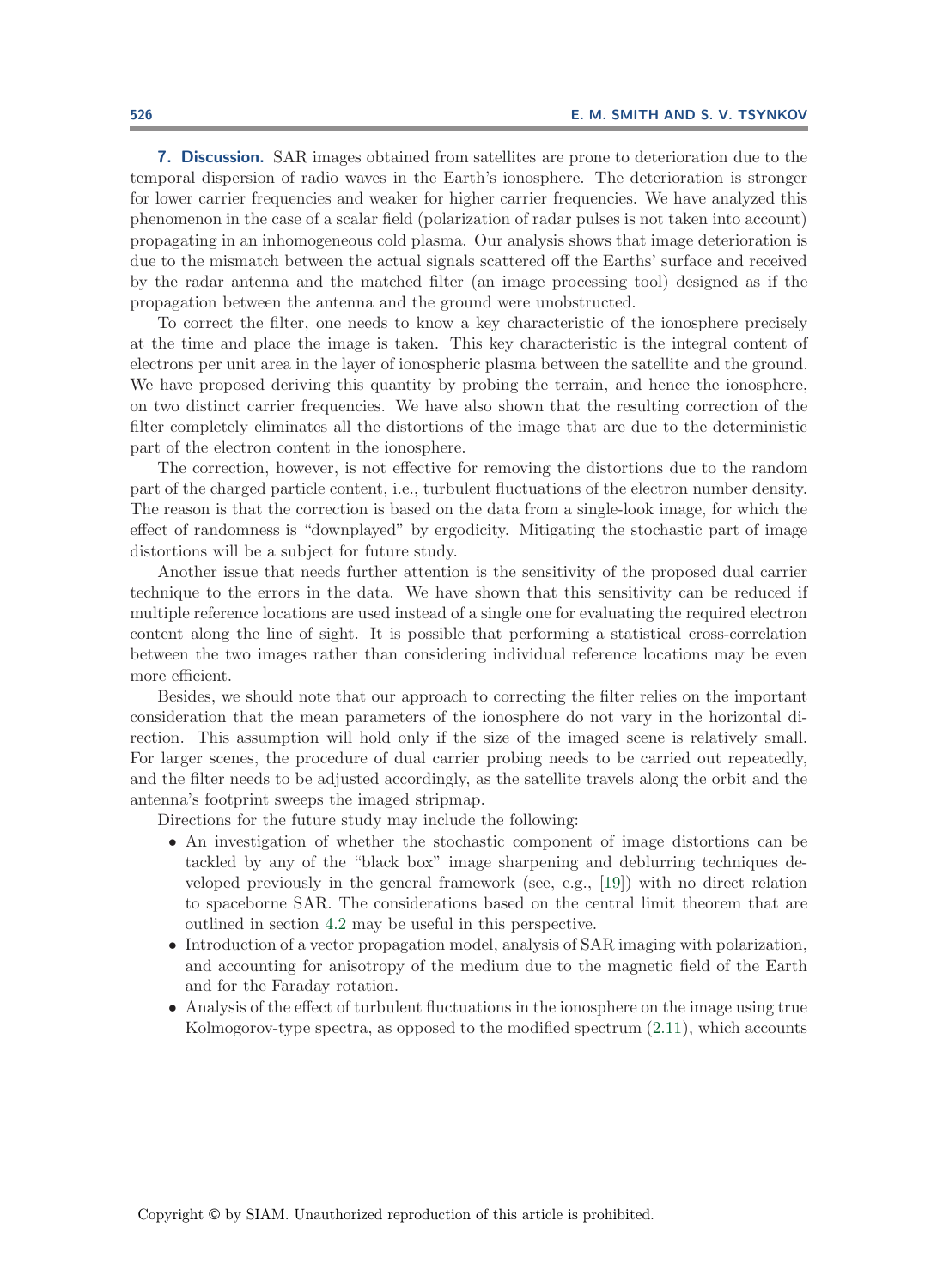## **DUAL CARRIER PROBING FOR SPACEBORNE SAR IMAGING 527**

only for the short range phenomena, and accounting for anisotropic turbulence due to the magnetic field of the Earth.

- Analysis of the cost and the engineering difficulties associated with the proposed dual carrier methodology. For example, how may the outcome be affected by the calibration differences between the electronic equipment used for the two carrier frequencies?
- Applying the proposed methodology to processing the actual experimental data.
- Approaches for reducing the noise that is always present, regardless of whether the imaging is done through the ionosphere or not, for example, instrument noise or rough terrain noise. As a minimum requirement, this noise may not be amplified by any of the techniques used for mitigating the ionospheric distortions.
- Analysis of the dispersion on the target, distinguishing between the target dispersion and the ionospheric dispersion, and possible applications to material identification SAR (MISAR).
- <span id="page-26-1"></span>• Optimization of interrogating waveforms for the ionosphere beyond the standard linear upchirps.

<span id="page-26-0"></span>**Appendix A. Propagation of radar pulses in the homogeneous ionosphere.** We are interested in obtaining a spherically symmetric solution similar to the retarded potential [\(3.3\)](#page-7-0), but for the case of dispersive propagation governed by the Klein–Gordon equation [\(2.6\)](#page-4-0). Let  $r = |z - x|$  denote the radial coordinate in the spherical system centered at  $x \in \mathbb{R}^3$ , which is the location of the antenna (we are using the notation of section [3.1\)](#page-6-4), and let  $\varphi = \varphi(t, r)$ be a spherically symmetric solution of [\(2.6\)](#page-4-0). Introduce a new function  $\phi = \phi(t, r)$  such that  $\varphi(t,r) = \varphi(t,r)/r$ ; then  $\varphi(t,r)$  satisfies the one-dimensional Klein–Gordon equation

(A.1) 
$$
\frac{\partial^2 \phi}{\partial t^2} - c^2 \frac{\partial^2 \phi}{\partial r^2} + \omega_{\rm pe}^2 \phi = 0, \qquad r \ge 0.
$$

Consequently, we need to look into the propagation of pulses governed by [\(A.1\)](#page-26-1).

<span id="page-26-2"></span>Assume that a pulse of shape  $P(t)$  is given at  $r = 0$  (location of the antenna); for example, it can be the high-range resolution upchirp [\(3.1\)](#page-6-1):

(A.2) 
$$
P(t) = \frac{1}{4\pi} \chi_{\tau}(t) e^{i(\omega_0 + \frac{Bt}{2\tau})t},
$$

where  $\omega_0$  is the center carrier frequency, B is the bandwidth, and  $\tau$  is the duration of the chirp. The factor  $1/4\pi$  in [\(A.2\)](#page-26-2) accounts for the difference between the one-dimensional and three-dimensional delta-functions  $\delta(r)$  and  $\delta(x_1, x_2, x_3)$  that excite the pulse at the origin.

We will Fourier transform the pulse  $(A.2)$  in time and study the propagation of individual frequencies. The transformation yields

<span id="page-26-3"></span>(A.3)  
\n
$$
\hat{P}(\omega) = \frac{1}{2\pi} \int_{-\tau/2}^{\tau/2} \frac{1}{4\pi} e^{i(\omega_0 + \frac{Bt}{2\tau})t - i\omega t} dt = \frac{1}{8\pi^2} \int_{-\tau/2}^{\tau/2} e^{i\alpha t^2 + i\beta t} dt
$$
\n
$$
= \frac{1}{8\pi^2} \frac{\sqrt{\pi}}{2\sqrt{\alpha}} e^{-i\frac{\beta^2}{4\alpha} + i\frac{\pi}{4}} \left[ \text{erf}\left( \frac{\sqrt{-i}(\beta - \alpha \tau)}{2\sqrt{\alpha}} \right) - \text{erf}\left( \frac{\sqrt{-i}(\beta + \alpha \tau)}{2\sqrt{\alpha}} \right) \right],
$$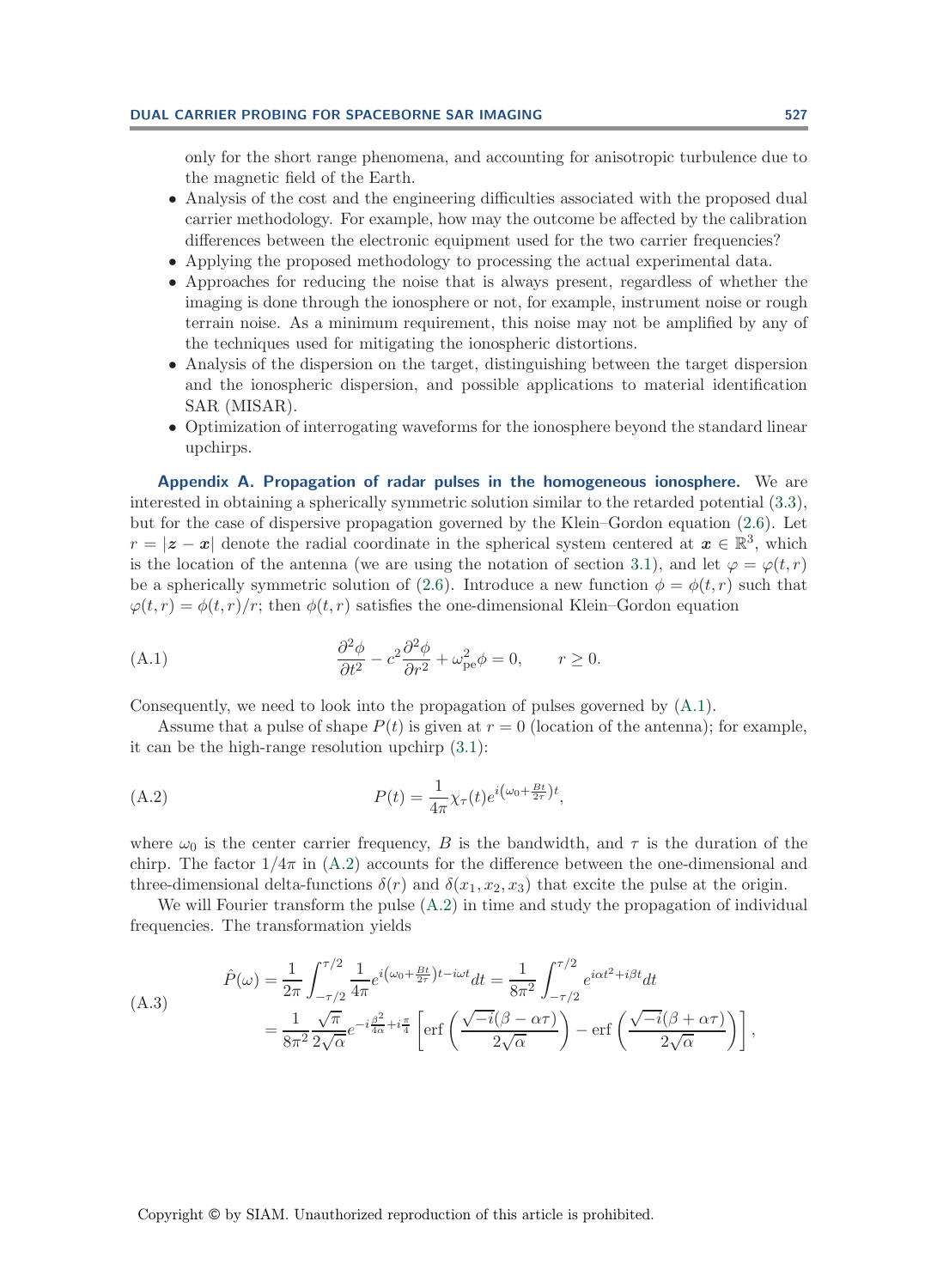.

<span id="page-27-0"></span>where  $\alpha = \frac{B}{2\tau}$  is the chirp rate, and  $\beta = \omega_0 - \omega$ . To simplify expression [\(A.3\)](#page-26-3), we need to analyze the arguments of the erf functions. Denote

(A.4) 
$$
\eta_{\pm} = \frac{\beta \pm \alpha \tau}{2\sqrt{\alpha}} = \frac{\omega_0 - \omega \pm B/2}{\sqrt{2B/\tau}},
$$

and consider several cases. First, let  $\omega \in [\omega_0 - B/2, \omega_0 + B/2]$ , and in addition suppose that  $ω$  is not too close to either endpoint,  $ω_0 - B/2$  or  $ω_0 + B/2$ . In other words, suppose that the numerator on the right-hand side of  $(A.4)$  is of the same order of magnitude as the bandwidth, i.e.,  $|\omega_0 - \omega \pm B/2| \sim B$ . Then,  $|\eta_{\pm}| \sim \sqrt{B\tau/2}$ , and for the typical values of the parameters involved (see section [3\)](#page-5-0) this quantity is approximately 15.8. In general, we can say that the value of  $\sqrt{B\tau/2}$  is between 10 to 20 or higher, and we can therefore evaluate the erf functions on the right-hand side of [\(A.3\)](#page-26-3) by the stationary phase method. Indeed,

$$
\mathrm{erf}(\sqrt{-i}\eta_{\pm}) = \frac{2}{\sqrt{\pi}} \int_0^{\sqrt{-i}\eta_{\pm}} e^{-z^2} dz = \frac{2\sqrt{-i}}{\sqrt{\pi}} \eta_{\pm} \int_0^1 e^{i\eta_{\pm}^2 u^2} du = \frac{2\sqrt{-i}}{\sqrt{\pi}} \eta_{\pm} \left[ \int_0^1 f_{\delta}(u) e^{i\eta_{\pm}^2 u^2} du + \mathcal{O}(\delta) \right],
$$

where  $f_{\delta}(u)$  is a specially chosen auxiliary function such that  $f_{\delta} \in C^{\infty}[0, 1], f_{\delta}^{(k)}(1) = 0$  for all  $k = 0, 1, 2, \ldots$ , and  $f_{\delta}(u) \equiv 1$  for  $u \in [0, 1-\delta]$ , where  $\delta > 0$  can be arbitrarily small. Then, assuming that  $\eta_{\pm}^2$  is sufficiently large, we can apply the Erdélyi lemma [\[13\]](#page-40-22) to the last integral in the previous formula and by dropping the  $\mathcal{O}(\delta)$  term obtain

<span id="page-27-1"></span>
$$
\mathrm{erf}(\sqrt{-i}\eta_{\pm})\approx\dfrac{2\sqrt{-i}}{\sqrt{\pi}}\eta_{\pm}\int_{0}^{1}f_{\delta}(u)e^{i\eta_{\pm}^2u^2}du\approx\dfrac{2\sqrt{-i}}{\sqrt{\pi}}\eta_{\pm}\dfrac{\Gamma(\frac{1}{2})}{2}e^{i\frac{\pi}{4}}\left(\eta_{\pm}^2\right)^{-1/2}=-\dfrac{\eta_{\pm}}{|\eta_{\pm}|}
$$

In doing so we note that in this particular case the asymptotic expansion given by the Erdélyi lemma actually converges, because all of its terms except for the leading term happen to be exactly equal to zero. Altogether, if  $\omega$  is inside the interval  $[\omega_0 - B/2, \omega_0 + B/2]$  and not too close to its endpoints, then we have

(A.5) 
$$
\hat{P}(\omega) \approx \frac{1}{8\pi^2} \frac{\sqrt{\pi}}{2\sqrt{\alpha}} e^{-i\frac{\beta^2}{4\alpha} + i\frac{\pi}{4}} \left[ \underbrace{-\frac{\eta}{|\eta_-|} + \frac{\eta_+}{|\eta_+|}}_{=2} \right] = \frac{1}{8\pi^2} \frac{\sqrt{\pi}}{\sqrt{\alpha}} e^{-i\frac{\beta^2}{4\alpha} + i\frac{\pi}{4}},
$$

since in this case  $\eta$ <sub>-</sub> is always negative, and  $\eta$ <sub>+</sub> is always positive.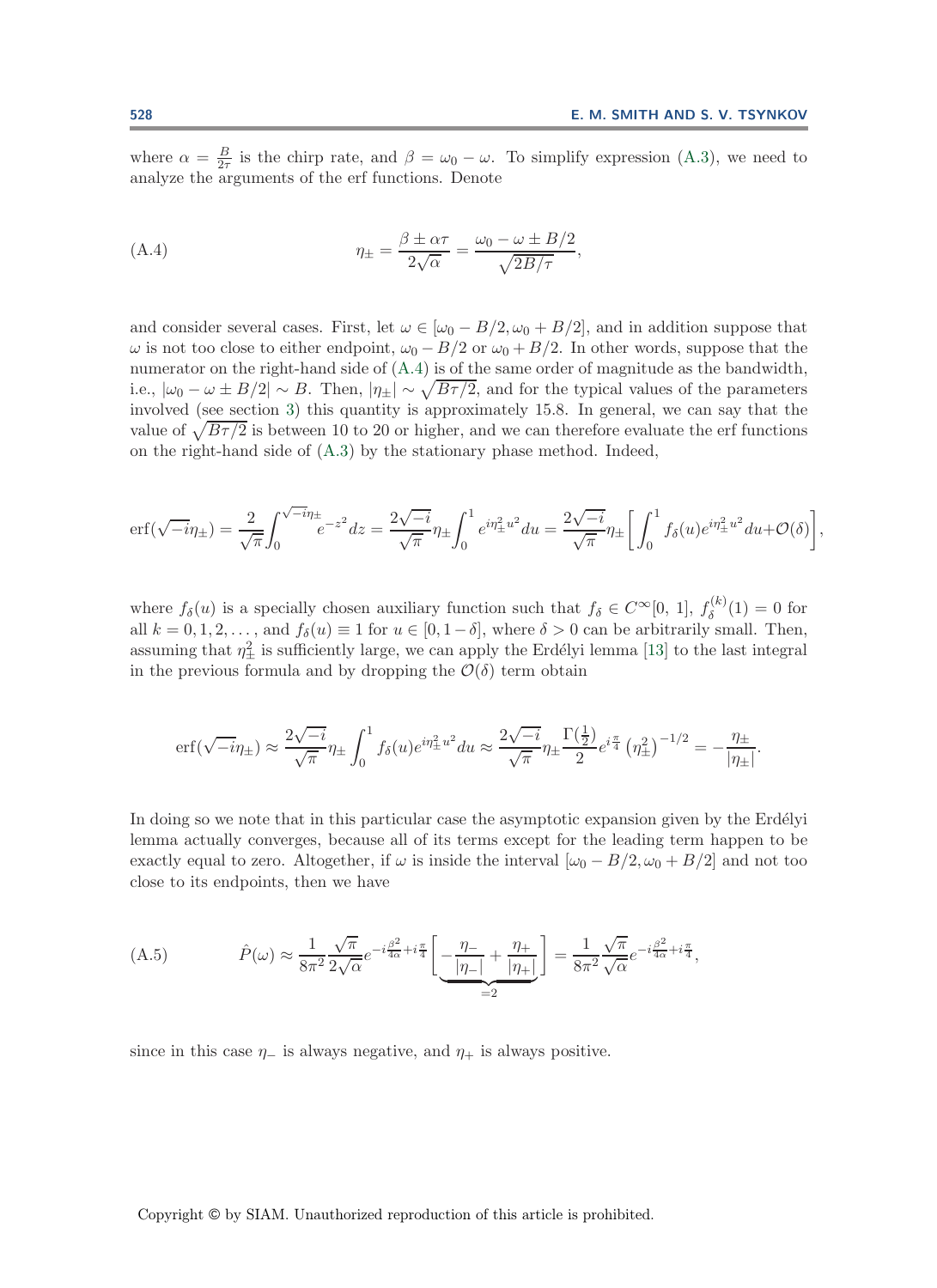<span id="page-28-1"></span>Next, let  $\omega$  be outside the interval  $[\omega_0 - B/2, \omega_0 + B/2]$  and, again, not too close to either of its endpoints. Then we can apply the exact same reasoning as before and obtain

(A.6) 
$$
\hat{P}(\omega) \approx \frac{1}{8\pi^2} \frac{\sqrt{\pi}}{2\sqrt{\alpha}} e^{-i\frac{\beta^2}{4\alpha} + i\frac{\pi}{4}} \left[ \underbrace{-\frac{\eta}{|\eta_-|} + \frac{\eta_+}{|\eta_+|}}_{=0} \right] = 0,
$$

because unlike in formula [\(A.5\)](#page-27-1), now both  $\eta_-$  and  $\eta_+$  have the same sign.

Finally, we need to consider the case when  $\omega$  is close to one of the endpoints of the interval  $[\omega_0-B/2,\omega_0+B/2]$ , i.e.,  $|\omega_0-\omega-B/2|\ll B$  or  $|\omega_0-\omega+B/2|\ll B$ . For example, if  $\omega$  is close to the left endpoint so that  $|\omega_0 - \omega - B/2|$  is small, then erf( $\sqrt{-i\eta_-}$ ) (see formulae [\(A.3\)](#page-26-3) and [\(A.4\)](#page-27-0)) can be evaluated using the first order Taylor expansion for erf, whereas erf $(\sqrt{-i\eta_+})$ should still be computed with the help of the Erdélyi lemma, which altogether yields

<span id="page-28-0"></span>(A.7) 
$$
\hat{P}(\omega) = \frac{1}{8\pi^2} \frac{\sqrt{\pi}}{2\sqrt{\alpha}} e^{-i\frac{\beta^2}{4\alpha} + i\frac{\pi}{4}} \left[ \frac{\sqrt{-i}}{\sqrt{\pi}\sqrt{\alpha}} (\omega_0 - \omega - B/2) + 1 \right].
$$

Expression [\(A.7\)](#page-28-0) is valid only when the term in the round brackets is small.

<span id="page-28-2"></span>Hereafter, we will leave out the foregoing transient case,  $|\omega_0 - \omega - B/2| \ll B$  or  $|\omega_0 - \omega +$  $B/2| \ll B$ , and evaluate the Fourier transform  $\hat{P}(\omega)$  only by combining [\(A.5\)](#page-27-1) and [\(A.6\)](#page-28-1):

(A.8) 
$$
\hat{P}(\omega) \approx \begin{cases} \frac{1}{8\pi^2} \frac{\sqrt{\pi}}{\sqrt{\alpha}} e^{-i\frac{\beta^2}{4\alpha} + i\frac{\pi}{4}} & \text{if } \omega \in [\omega_0 - B/2, \omega_0 + B/2], \\ 0 & \text{if } \omega \notin [\omega_0 - B/2, \omega_0 + B/2]. \end{cases}
$$

Qualitatively, formula  $(A.8)$  implies that in the spectrum of the pulse  $P(t)$  (see  $(A.2)$ ) we have only those frequencies  $\omega$  that are built in there by design:  $\omega_0 - B/2 \leq \omega \leq \omega_0 + B/2$ . In reality, jump discontinuities that this pulse has at  $\pm \tau/2$  will alter its spectrum to some degree, but we do not take this into account, because we disregard the transient behavior  $(A.7)$ .

In the transformed space, each of the frequencies  $\omega$  that compose the spectrum in  $(A.8)$ , or, rather, each of the waves  $e^{i\omega t}$ , propagates with its own phase velocity. Indeed, the propagating pulse  $\phi(t, r)$  that has covered the distance r from the origin can be written as the inverse Fourier transform [\[2,](#page-40-18) Chap. I], which immediately leads to the introduction of the phase velocity  $v_{\text{ph}} = v_{\text{ph}}(\omega) = \omega/k$  in the exponent:

<span id="page-28-3"></span>(A.9) 
$$
\phi(t,z) = \int_{\omega_0 - B/2}^{\omega_0 + B/2} \hat{P}(\omega) e^{i(\omega t - kr)} d\omega = \int_{\omega_0 - B/2}^{\omega_0 + B/2} \hat{P}(\omega) e^{i\omega(t - r/v_{\text{ph}}(\omega))} d\omega.
$$

The function  $\hat{P}(\omega)$  in formula [\(A.9\)](#page-28-3) is defined by [\(A.8\)](#page-28-2), and the frequency  $\omega$  and the wavenumber k are assumed to be connected via the dispersion relation  $(2.3)$ . Next, recalling that the central carrier frequency is much higher than the Langmuir frequency,  $\omega_0 \gg \omega_{\text{pe}}$ , and also that the radar pulse is narrow band,  $|\omega - \omega_0| \ll \omega_0$ , we can use formula [\(2.4\)](#page-4-6) and obtain a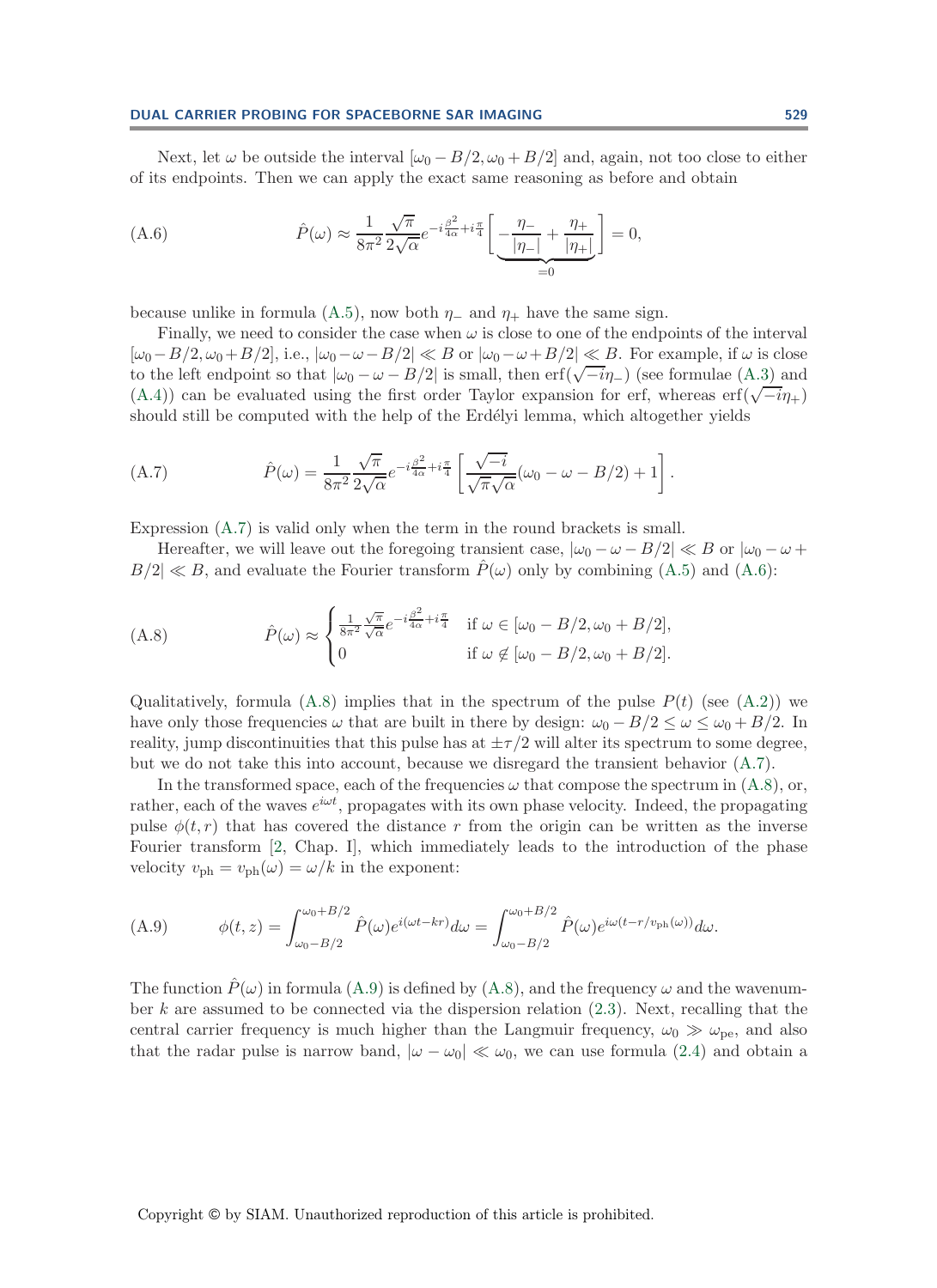linearized expression for the phase velocity,

$$
v_{\rm ph}(\omega) = c \left( 1 + \frac{\omega_{\rm pe}^2}{c^2 k^2} \right)^{1/2} = c \left( 1 + \frac{\omega_{\rm pe}^2}{\omega^2 - \omega_{\rm pe}^2} \right)^{1/2} \approx c \left( 1 + \frac{1}{2} \frac{\omega_{\rm pe}^2}{\omega^2} \right)
$$
  
\n(A.10)  
\n
$$
= c \left( 1 + \frac{1}{2} \frac{\omega_{\rm pe}^2}{\omega_0^2 \left( 1 + \frac{\omega - \omega_0}{\omega_0} \right)^2} \right) \approx c \left( 1 + \frac{1}{2} \frac{\omega_{\rm pe}^2}{\omega_0^2} \left( 1 - 2 \frac{\omega - \omega_0}{\omega_0} \right) \right)
$$
  
\n
$$
= c \left( 1 + \frac{1}{2} \frac{\omega_{\rm pe}^2}{\omega_0^2} - \frac{\omega_{\rm pe}^2}{\omega_0^3} (\omega - \omega_0) \right),
$$

as well as for its reciprocal, which is needed in [\(A.9\)](#page-28-3):

<span id="page-29-2"></span><span id="page-29-1"></span>
$$
\frac{1}{v_{\rm ph}} \approx \frac{1}{c} \left( 1 - \frac{1}{2} \frac{\omega_{\rm pe}^2}{\omega_0^2} + \frac{\omega_{\rm pe}^2}{\omega_0^3} (\omega - \omega_0) \right).
$$

Then, substituting the reciprocal phase velocity into [\(A.9\)](#page-28-3), we get (A.11)

$$
\phi(t,z) \approx \frac{1}{8\pi^2} \frac{\sqrt{\pi}}{\sqrt{\alpha}} e^{i\frac{\pi}{4}} \int_{\omega_0 - B/2}^{\omega_0 + B/2} e^{-i\frac{\tau}{2B}(\omega - \omega_0)^2} e^{i\omega \left[ t - \frac{\tau}{c} \left( 1 - \frac{1}{2} \frac{\omega_{\text{P}}^2}{\omega_0^2} + \frac{\omega_{\text{P}}^2}{\omega_0^3} (\omega - \omega_0) \right) \right]} d\omega
$$
\n
$$
= \frac{1}{8\pi^2} \frac{\sqrt{\pi}}{\sqrt{\alpha}} e^{i\frac{\pi}{4}} \int_{-B/2}^{B/2} e^{-i\frac{\tau}{2B} \lambda^2} e^{i(\omega_0 + \lambda)} \left[ t - \frac{r}{c} \left( 1 - \frac{1}{2} \frac{\omega_{\text{P}}^2}{\omega_0^2} + \frac{\omega_{\text{P}}^2}{\omega_0^3} \lambda \right) \right] d\lambda
$$
\n
$$
= \frac{1}{8\pi^2} \frac{\sqrt{\pi}}{\sqrt{\alpha}} e^{i\frac{\pi}{4}} e^{i\omega_0} \left[ t - \frac{r}{c} \left( 1 - \frac{1}{2} \frac{\omega_{\text{P}}^2}{\omega_0^2} \right) \right] \int_{-B/2}^{B/2} e^{-i\lambda \left[ t - \frac{r}{c} \left( 1 - \frac{1}{2} \frac{\omega_{\text{P}}^2}{\omega_0^2} \right) - \frac{r}{c} \frac{\omega_{\text{P}}^2}{\omega_0^3} \right]} e^{i\lambda^2 \left[ -\frac{\tau}{2B} - \frac{r}{c} \frac{\omega_{\text{P}}^2}{\omega_0^3} \right]} d\lambda
$$
\n
$$
\approx \frac{1}{8\pi^2} \frac{\sqrt{\pi}}{\sqrt{\alpha}} e^{i\frac{\pi}{4}} e^{i\omega_0 (t - r/v_{\text{ph}}(\omega_0))} \int_{-B/2}^{B/2} e^{-i a\lambda^2 + ib\lambda} d\lambda
$$
\n
$$
= \frac{1}{8\pi^2} \frac{\sqrt{\pi}}{\sqrt{\alpha}} e^{i\frac{\pi}{4}} \frac{\sqrt{\pi}}{2\sqrt{a}} e^{i\frac{b^2}{4a}} e^{-i\frac{\pi
$$

where  $\lambda = \omega - \omega_0$ ,  $a = \frac{\tau}{2B} + \frac{r}{c} \frac{\omega_{pe}^2}{\omega_0^3}$ , and  $b = t - \frac{r}{c} (1 + \frac{1}{2})$  $\frac{\omega_{\rm pe}^2}{\omega_0^2}$ ).

<span id="page-29-0"></span>Let us analyze the arguments of the erf functions in  $(A.11)$ . First, we can write

(A.12) 
$$
aB = \frac{\tau}{2} + \frac{r}{c} \frac{\omega_{\text{pe}}^2}{\omega_0^2} \frac{B}{\omega_0} = \frac{\tau}{2} + \frac{\delta \tau}{2} \stackrel{\text{def}}{=} \frac{\tau'}{2},
$$

where  $\delta\tau$  is the pulse dilation that it undergoes when traveling over the distance r, and  $\tau'$ , accordingly, is the new pulse length. Next, we can linearize the group velocity [\(2.5\)](#page-4-3) the same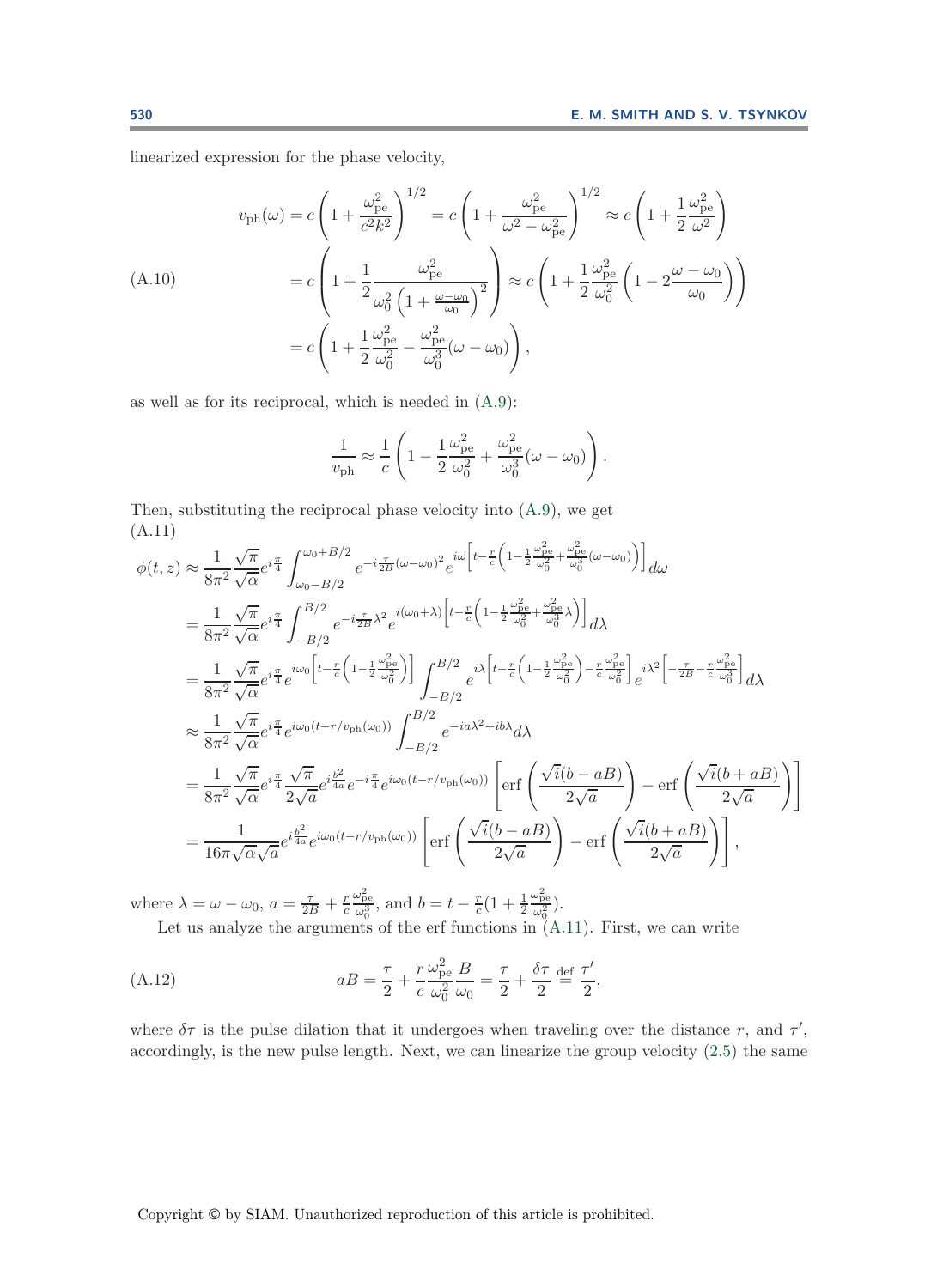<span id="page-30-2"></span>way as we have linearized the phase velocity (see  $(2.4)$  and  $(A.10)$ ) and, using the first order Taylor formula, write

(A.13) 
$$
b \approx t - \frac{r}{c} \left( 1 - \frac{1}{2} \frac{\omega_{\text{pe}}^2}{\omega_0^2} \right)^{-1} \approx t - \frac{r}{v_{\text{gr}}(\omega_0)},
$$

which means that  $b$  is the retarded moment of time that corresponds to the center carrier group velocity. Then, by applying the same stationary phase argument as we have used for the analysis of [\(A.3\)](#page-26-3), we can conclude that if b of [\(A.13\)](#page-30-2) is inside the interval  $[-\tau'/2, \tau'/2]$ (see  $(A.12)$ ), then the difference of the two erf functions on the last line of  $(A.11)$  is equal to 2, while otherwise this difference is equal to 0.

An important comment is in order. Leaving out the transients that correspond to the endpoints of the pulse and its spectrum is equivalent to disregarding the so-called precursors; see [\[17,](#page-40-11) sect. 21] or [\[35\]](#page-41-20). In other words, we are focusing on the propagation of the main body of the pulse, because it is the main body of the pulse that is used for building the generalized ambiguity function in section [3.](#page-5-0)

<span id="page-30-3"></span>Finally, for the quantity  $1/4a$  that is in the exponent on the last line of  $(A.11)$ , we can write

(A.14) 
$$
\frac{1}{4a} = \frac{1}{\frac{2\tau}{B} + 4\frac{r}{c} \frac{\omega_{pe}^2}{\omega_0^3}} = \frac{B}{2\tau + 4\frac{r}{c} \frac{\omega_{pe}^2}{\omega_0^2} \frac{B}{\omega_0}} = \frac{B}{2\tau'} \stackrel{\text{def}}{=} \alpha'.
$$

Equation [\(A.14\)](#page-30-3) introduces the new pulse rate  $\alpha'$  (slope of the linear upchirp), which is smaller than the original pulse rate  $\alpha$ . The relation between the two can be obtained as follows:

$$
(A.15) \ \alpha' = \frac{1}{\frac{2\tau}{B} \left(1 + 2\frac{r}{c} \frac{\omega_{\text{pe}}^2}{\omega_0^3} \frac{B}{\tau}\right)} \approx \frac{B}{2\tau} \left(1 - 2\frac{r}{c} \frac{\omega_{\text{pe}}^2}{\omega_0^3} \frac{B}{\tau}\right) = \alpha - \frac{r}{c} \frac{\omega_{\text{pe}}^2}{\omega_0^3} \frac{B^2}{\tau^2} = \alpha - \frac{\delta \tau}{2} \frac{B}{\tau^2} \stackrel{\text{def}}{=} \alpha + \delta \alpha.
$$

When deriving [\(A.15\)](#page-30-1), we could use the first order Taylor formula, because for the typical values of the parameters involved (see the end of section [2](#page-2-0) and the beginning of section [3\)](#page-5-0), the second term in the expression for a appears much smaller than the first term. Indeed,  $\frac{\tau}{2B} \sim$ 2.5 · 10<sup>-12</sup>, whereas for the propagation distances r about 1000*km* we have  $\frac{r}{c} \frac{\omega_{\rm pe}^2}{\omega_0^3}$  ∼ 3.3 · 10<sup>-16</sup>.

We should also note that even though according to formulae  $(A.14)$ ,  $(A.15)$  there is a small difference between  $1/4a$  and  $\alpha$ , this difference can be disregarded when computing the first factor on the last line of [\(A.11\)](#page-29-1), because taking it into account would imply only a minute change in the amplitude. Consequently,

<span id="page-30-1"></span><span id="page-30-0"></span>
$$
\frac{1}{16\pi\sqrt{\alpha}\sqrt{a}}\approx \frac{1}{8\pi},
$$

and, altogether, combining formulae  $(A.11)$ – $(A.14)$  and recalling that  $\varphi(t, r) = \varphi(t, r)/r$ , we obtain the spherically symmetric propagating pulse in the form

$$
\varphi(t,r) = \frac{1}{4\pi r} e^{i\omega_0 (t - r/v_{\rm ph}(\omega_0))} \chi_{\tau'}(t - r/v_{\rm gr}(\omega_0)) e^{i\alpha'(t - r/v_{\rm gr}(\omega_0))^{2}}
$$

$$
\stackrel{\text{def}}{=} \frac{1}{4\pi r} A'(t - r/v_{\rm gr}(\omega_0)) e^{i\omega_0 (t - r/v_{\rm ph}(\omega_0))}.
$$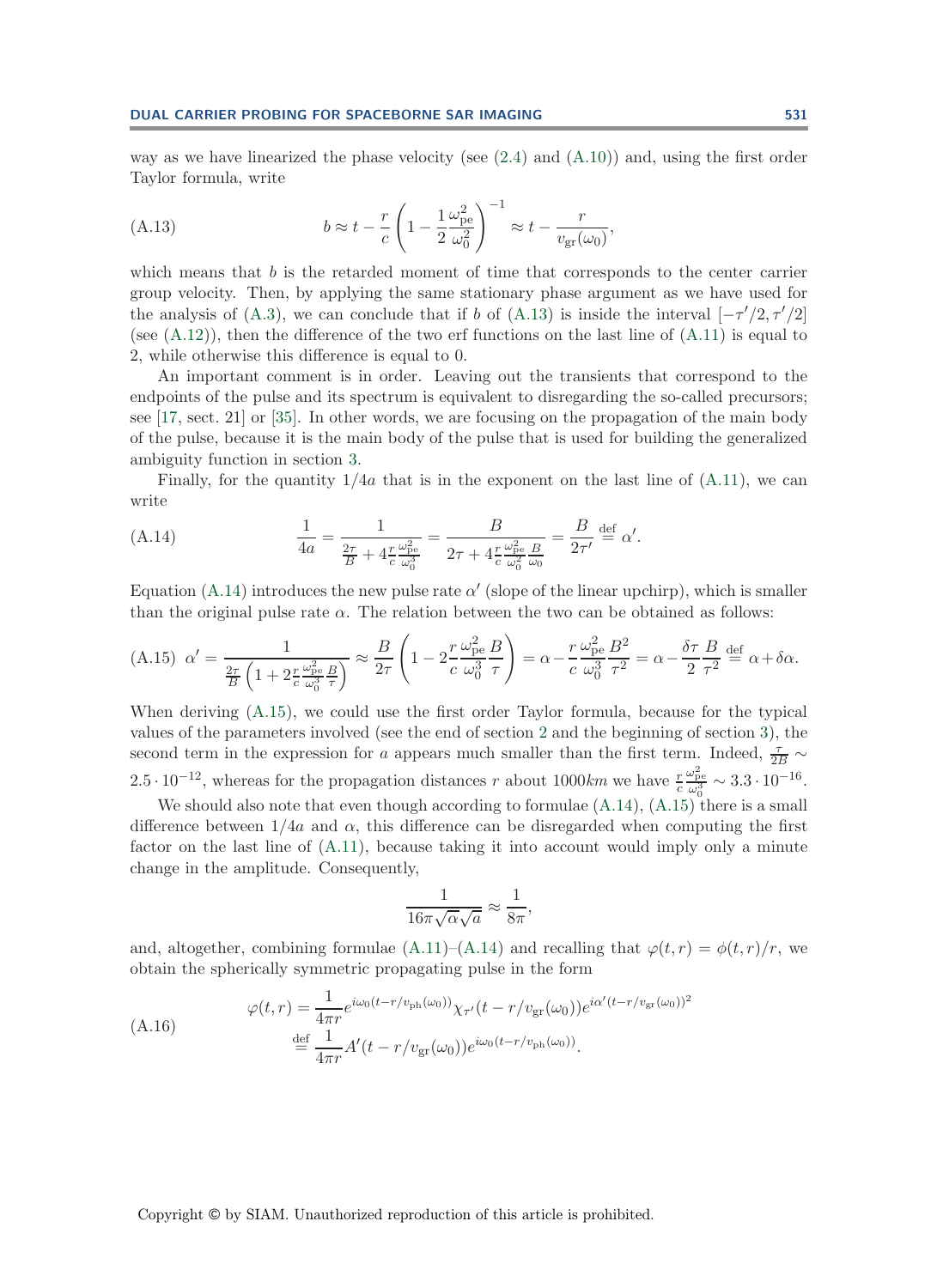<span id="page-31-4"></span><span id="page-31-3"></span><span id="page-31-2"></span><span id="page-31-1"></span>,



(a) With no correction of the look angle. (b) With the correction of the look angle.

**Figure B.1.** Schematic waves' travel paths between the antenna and the target in the inhomogeneous ionosphere.

<span id="page-31-0"></span>**Appendix B. Travel times in the deterministic inhomogeneous ionosphere.** In this section, the quantities  $N_e = N_e(h)$  and  $\omega_{pe} = \omega_{pe}(h)$  are assumed to have no random component. Suppose that the antenna is positioned at  $x = 0$  and has altitude H above the Earth. It sends a signal toward the target  $z$  on the ground (see Figure [B.1\(](#page-31-1)a)) so that the look angle to the target is equal to  $\theta_0$  and, as such,  $R_z = H/\cos\theta_0$ . As the medium is lossless (collisionless

dilute plasma with no Ohm conductivity; see section [2\)](#page-2-0), its electric permittivity is real:

(B.1) 
$$
\epsilon(h) = 1 - \frac{\omega_{\text{pe}}^2(h)}{\omega^2}, \text{ where } \omega_{\text{pe}}^2(h) = \frac{4\pi e^2 N_e(h)}{m_e}
$$

and we can write Snell's law (for plane waves) in the continuous form [\[17,](#page-40-11) sect. 19] as follows:

(B.2) 
$$
n(h)\sin\theta(h) = n(H)\sin\theta_0,
$$

where the refraction index is given by

(B.3) 
$$
n(h) = \sqrt{\epsilon(h)} = \sqrt{1 - \frac{\omega_{\rm pe}^2(h)}{\omega^2}}.
$$

The angle  $\theta(h)$  in formula [\(B.2\)](#page-31-2) is the angle that the tangent to the wave trajectory at a given altitude h makes with the negative ordinate axis; see Figure [B.1\(](#page-31-1)a). Then, at every point on the trajectory, we can write with the help of [\(B.2\)](#page-31-2)

(B.4) 
$$
\frac{dx}{dh} = -\tan \theta(h) = -\frac{n(h)\sin \theta(h)}{n(h)\cos \theta(h)} = -\frac{n(H)\sin \theta_0}{n(h)\cos \theta(h)} = -\frac{n(H)\sin \theta_0}{\sqrt{n^2(h) - n^2(H)\sin^2 \theta_0}}.
$$

Hence, the actual trajectory can be obtained by integrating equality [\(B.4\)](#page-31-3):

(B.5) 
$$
x(h) = \int_H^h \frac{dx}{dh} dh = \int_h^H \frac{n(H) \sin \theta_0}{\sqrt{n^2(h) - n^2(H) \sin^2 \theta_0}} dh.
$$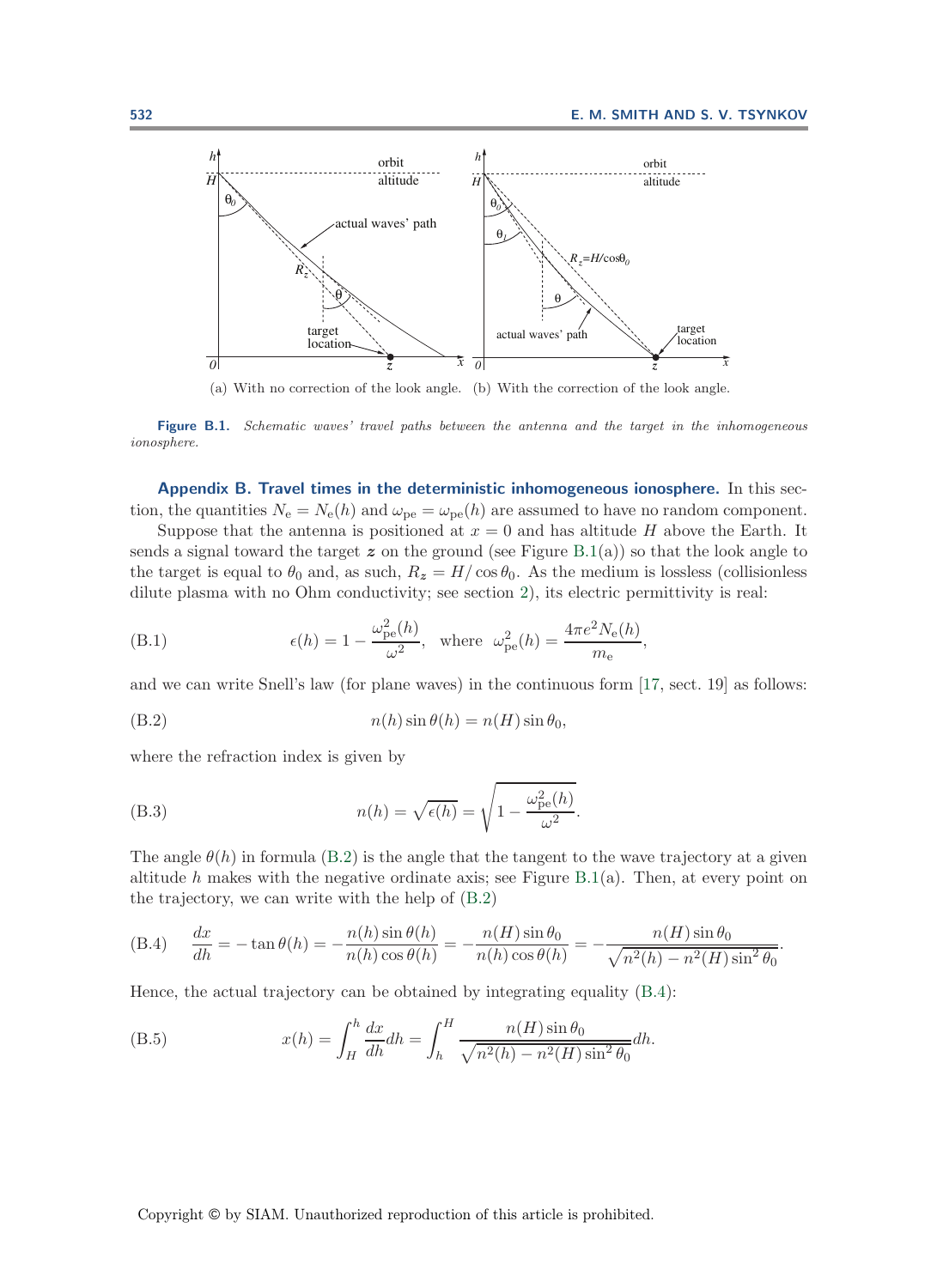However, for the general dependence  $N_e = N_e(h)$ , the integration in [\(B.5\)](#page-31-4) is not easy to perform. On the other hand, we can simplify formula [\(B.4\)](#page-31-3) by taking into account that all the ionospheric corrections are small and employing the first order Taylor expansion with respect to  $\omega_{\rm pe}^2/\omega^2$ :

<span id="page-32-3"></span>
$$
\frac{dx}{dh} = -\frac{\sqrt{1 - \frac{\omega_{pe}^2(H)}{\omega^2}} \sin \theta_0}{\sqrt{1 - \frac{\omega_{pe}^2(h)}{\omega^2} - \left(1 - \frac{\omega_{pe}^2(H)}{\omega^2}\right) \sin^2 \theta_0}} \approx -\frac{\left(1 - \frac{1}{2} \frac{\omega_{pe}^2(H)}{\omega^2}\right) \sin \theta_0}{\sqrt{\cos^2 \theta_0 + \frac{\omega_{pe}^2(H) \sin^2 \theta_0 - \omega_{pe}^2(h)}{\omega^2}}}
$$
\n(B.6)\n
$$
\approx -\tan \theta_0 \left(1 - \frac{1}{2} \frac{\omega_{pe}^2(H)}{\omega^2}\right) \left(1 - \frac{1}{2} \frac{\omega_{pe}^2(H) \sin^2 \theta_0 - \omega_{pe}^2(h)}{\omega^2 \cos^2 \theta_0}\right)
$$
\n
$$
\approx -\tan \theta_0 \left(1 - \frac{1}{2} \frac{\omega_{pe}^2(H) - \omega_{pe}^2(h)}{\omega^2 \cos^2 \theta_0}\right).
$$

The integration of equation [\(B.5\)](#page-31-4) yields

<span id="page-32-0"></span>
$$
x(h, \theta_0) = \int_H^h -\tan \theta_0 \left( 1 - \frac{1}{2} \frac{\omega_{\rm pe}^2(H) - \omega_{\rm pe}^2(h)}{\omega^2 \cos^2 \theta_0} \right) dh
$$
  
(B.7)  

$$
= (H - h) \tan \theta_0 + \frac{1}{2} \frac{4\pi e^2}{m_{\rm e}} \frac{\tan \theta_0}{\omega^2 \cos^2 \theta_0} \left( \int_h^H N_{\rm e}(h) dh - (H - h) N_{\rm e}(H) \right).
$$

The shape of the curve [\(B.7\)](#page-32-0) is determined by the profile of the electron number density  $N_e = N_e(h)$ . The curve is also parameterized by the look angle  $\theta_0$  at the location of the antenna. With no variation in the electron number density,  $N_e(h) \equiv N_e(H)$ , formula [\(B.7\)](#page-32-0) yields a straight line between the antenna and the target:

<span id="page-32-4"></span>(B.8) 
$$
x(h) = (H - h) \tan \theta_0.
$$

As, however,  $N_e(h)$  is not constant, the ray that originates at the antenna under the look angle  $\theta_0$  will not, generally speaking, come to the target; see Figure [B.1\(](#page-31-1)a). To have this ray come to the target, we need to correct the look angle; see Figure [B.1\(](#page-31-1)b).

Let  $\theta_1$  be the new look angle. We substitute it into formula [\(B.7\)](#page-32-0) instead of  $\theta_0$  and require that  $x(0, \theta_1) = H \tan \theta_0$ . In other words, we require that the wave trajectory that originates at the antenna under the new look angle  $\theta_1$  terminate precisely at the target z on the ground; see Figure [B.1\(](#page-31-1)b). We have  $5$ 

<span id="page-32-2"></span>(B.9) 
$$
x(0, \theta_1) = H \tan \theta_1 + \frac{1}{2} \frac{4\pi e^2}{m_e} \frac{\bar{N}_e^{(H)} - N_e(H)H}{\omega^2 \cos^2 \theta_1} \tan \theta_1 = H \tan \theta_0,
$$

where  $\bar{N}_{e}^{(H)}$  is an important characteristic of the ionosphere—the integral of its electron number density across the layer of thickness H:

<span id="page-32-5"></span>(B.10) 
$$
\bar{N}_e^{(H)} \stackrel{\text{def}}{=} \int_0^H N_e(h) dh.
$$

<span id="page-32-1"></span> ${}^{5}$ Formula [\(B.9\)](#page-32-2) corrects formula [\(D.2\)](#page-39-0) from our previous publication on the subject [\[41,](#page-41-0) p. 177], in which we have committed an arithmetic error.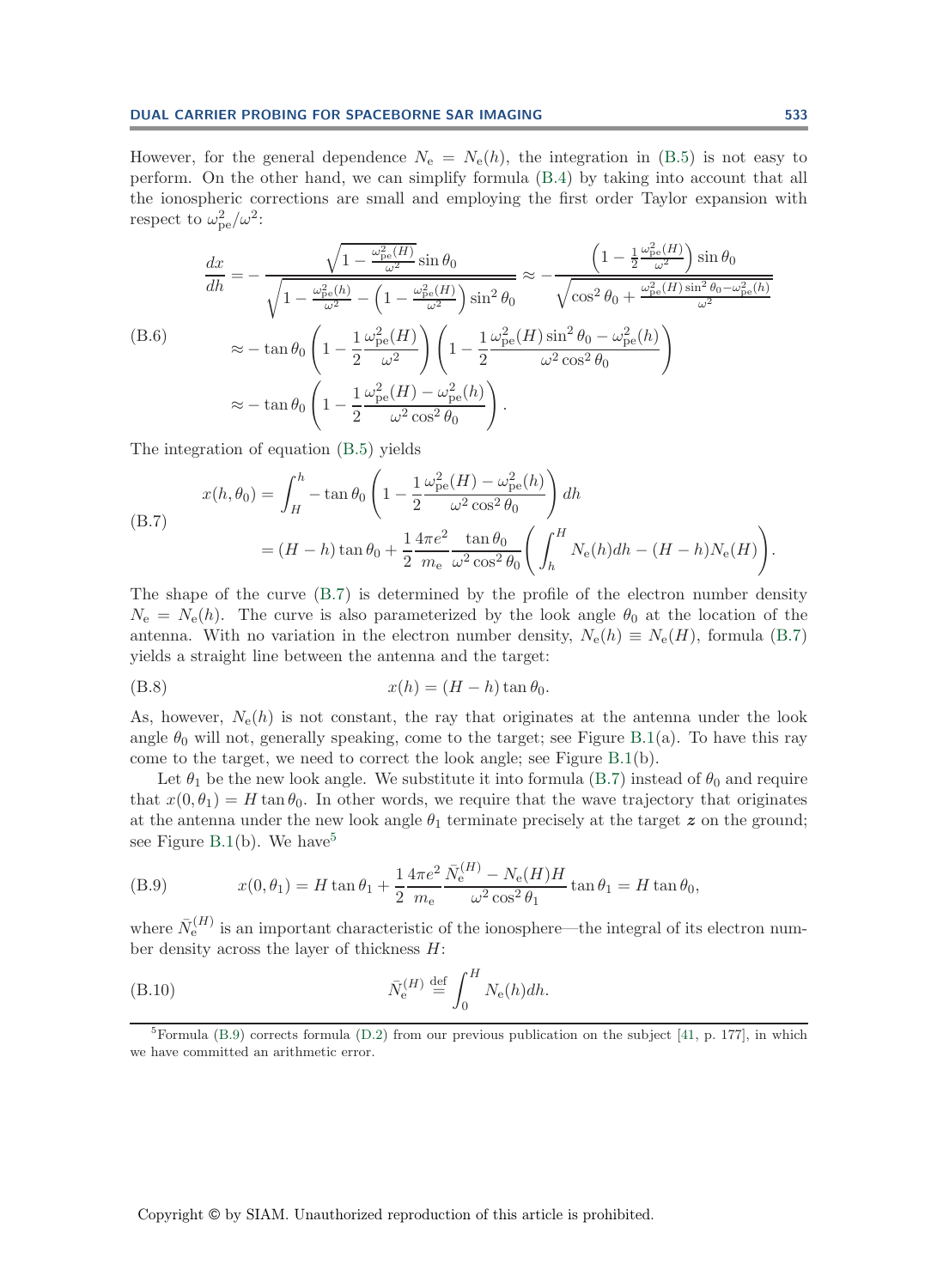Formula [\(B.9\)](#page-32-2) is an equation for  $\theta_1$ . Let us now introduce a new notation K for brevity,

(B.11) 
$$
K = \frac{1}{2} \frac{4\pi e^2}{m_e} \frac{\bar{N}_e^{(H)} - N_e(H)H}{\omega^2},
$$

<span id="page-33-0"></span>and recast [\(B.9\)](#page-32-2) as

(B.12) 
$$
H \tan \theta_1 + \frac{K}{\cos^2 \theta_1} \tan \theta_1 = H \tan \theta_0.
$$

Then, assuming that  $\theta_1 = \theta_0 + \delta_{\theta}$ , where  $\delta \theta \ll \theta_0$ , we can use the first order Taylor formula and write

<span id="page-33-1"></span>
$$
\tan \theta_1 \approx \tan \theta_0 + \frac{\delta \theta}{\cos^2 \theta_0} \quad \text{and} \quad \frac{1}{\cos^2 \theta_1} \approx \frac{1}{\cos^2 \theta_0} (1 + 2 \tan \theta_0 \delta \theta).
$$

Substituting these expressions into [\(B.12\)](#page-33-0), we arrive at

$$
H \frac{\delta \theta}{\cos^2 \theta_0} + \frac{K}{\cos^2 \theta_0} (1 + 2 \tan \theta_0 \delta \theta) \left( \tan \theta_0 + \frac{\delta \theta}{\cos^2 \theta_0} \right) = 0.
$$

In the previous equation, we keep only linear terms with respect to  $\delta\theta$ :

<span id="page-33-4"></span>
$$
H\delta\theta + K \tan \theta_0 + K \frac{2\sin^2 \theta_0 + 1}{\cos^2 \theta_0} \delta\theta = 0,
$$

<span id="page-33-2"></span>which yields

$$
(B.13) \quad \delta\theta = -\frac{K \tan \theta_0}{H + K \frac{2 \sin^2 \theta_0 + 1}{\cos^2 \theta_0}} = -\frac{K \tan \theta_0}{H} \frac{1}{1 + \frac{K}{H} \frac{2 \sin^2 \theta_0 + 1}{\cos^2 \theta_0}} \approx -\frac{K \tan \theta_0}{H} \left(1 - \frac{K}{H} \frac{2 \sin^2 \theta_0 + 1}{\cos^2 \theta_0}\right),
$$

because according to formula [\(B.11\)](#page-33-1), the quotient  $K/H$  is small:  $K/H \sim \omega_{\rm pe}^2/\omega^2 \ll 1$ . Our subsequent analysis shows that the second term in parentheses on the right-hand side of [\(B.13\)](#page-33-2) can be disregarded.

Let s denote the arc length of the pulse trajectory. Then, using formula  $(B.4)$  and keeping only first order terms in the Taylor expansion, we can write (B.14)

$$
\frac{ds}{dh} = \sqrt{1 + \left(\frac{dx}{dh}\right)^2} = \sqrt{\frac{n^2(h)}{n^2(h) - n^2(H)\sin^2\theta_0}} \approx \frac{1}{\cos\theta_0} \left(1 + \frac{1}{2} \frac{\omega_{\rm pe}^2(h) - \omega_{\rm pe}^2(H)}{\omega^2} \tan^2\theta_0\right).
$$

Consequently, the total length of the trajectory which originates at the angle  $\theta_1$  and is shown in Figure [B.1\(](#page-31-1)b) is given by

<span id="page-33-3"></span>
$$
(B.15)
$$

$$
S = \int_0^H \frac{ds(\theta_1)}{dh} dh = \frac{1}{\cos \theta_1} \left( H + \frac{1}{2} \frac{4\pi e^2}{m_e} \frac{\bar{N}_e^{(H)} - \omega_{pe}^2(H)H}{\omega^2} \tan^2 \theta_1 \right) = \frac{H}{\cos \theta_1} \left( 1 + \frac{K}{H} \tan^2 \theta_1 \right).
$$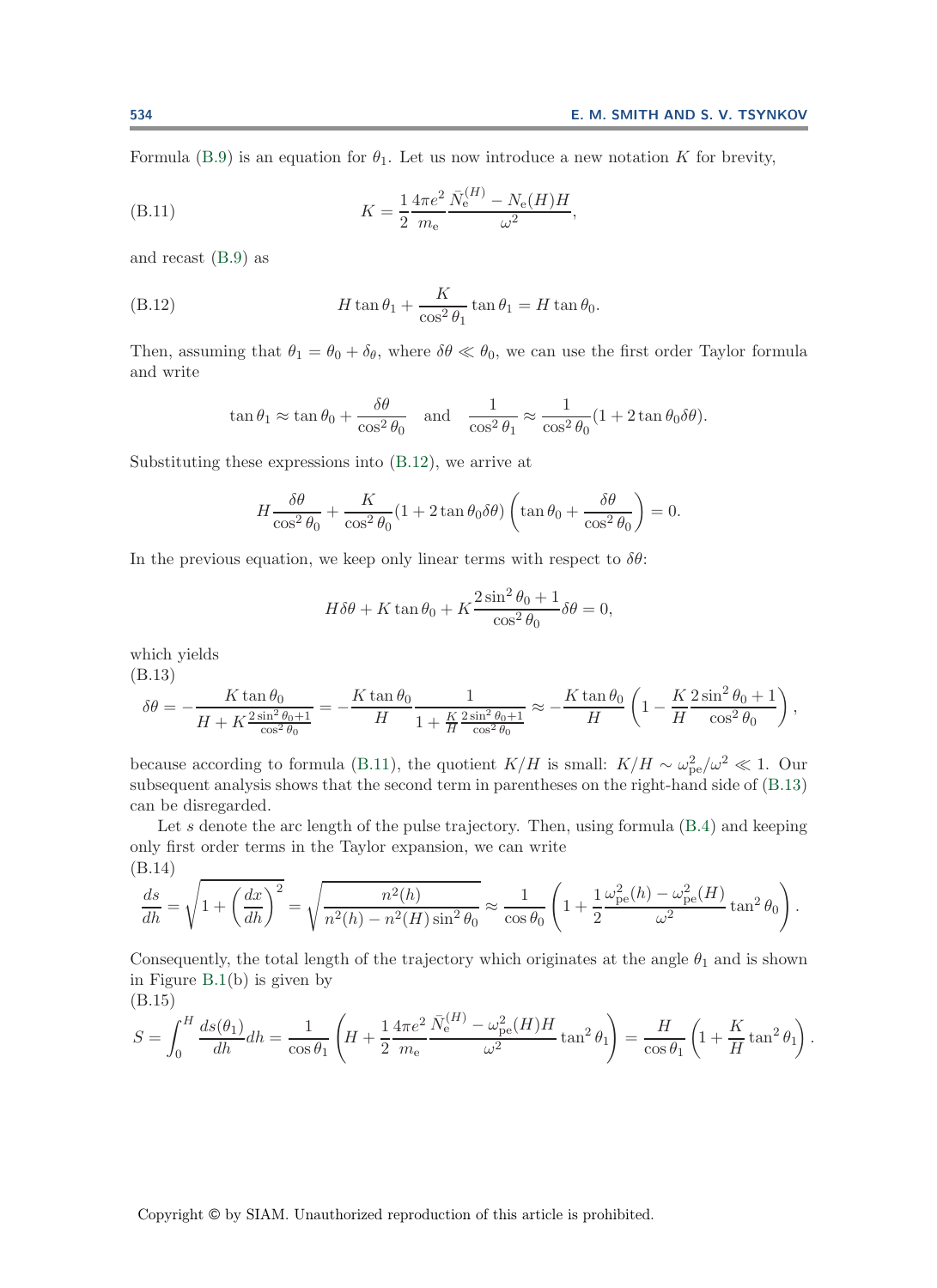For the trigonometric functions in formula [\(B.15\)](#page-33-3), we can use [\(B.13\)](#page-33-2) and write

$$
\frac{1}{\cos \theta_1} \approx \frac{1}{\cos \theta_0} (1 + \tan \theta_0 \delta \theta) \approx \frac{1}{\cos \theta_0} \left[ 1 - \frac{K \tan^2 \theta_0}{H} \left( 1 - \frac{K}{H} \frac{2 \sin^2 \theta_0 + 1}{\cos^2 \theta_0} \right) \right]
$$

$$
\approx \frac{1}{\cos \theta_0} \left[ 1 - \frac{K \tan^2 \theta_0}{H} \right]
$$

and

$$
\tan^2 \theta_1 \approx \tan^2 \theta_0 + \frac{2 \tan \theta_0}{\cos^2 \theta_0} \delta \theta \approx \tan^2 \theta_0 - \frac{K}{H} \frac{2 \tan^2 \theta_0}{\cos^2 \theta_0} \left( 1 - \frac{K}{H} \frac{2 \sin^2 \theta_0 + 1}{\cos^2 \theta_0} \right)
$$

$$
\approx \tan^2 \theta_0 - \frac{K}{H} \frac{2 \tan^2 \theta_0}{\cos^2 \theta_0}.
$$

On the right-hand side of the previous equalities, we have dropped the terms of order  $K^2/H^2$ , because  $K/H \ll 1$ , and hence the quantities quadratic with respect to  $K/H$  are negligible. We could have arrived at the same result if we had dropped the second term in parentheses on the right-hand side of the last equality in formula [\(B.13\)](#page-33-2) ahead of time. Substituting the previous two expressions back into formula [\(B.15\)](#page-33-3), we have (B.16)

<span id="page-34-0"></span>
$$
S = \frac{H}{\cos \theta_0} \left[ 1 - \frac{K}{H} \tan^2 \theta_0 \right] \cdot \left[ 1 + \frac{K}{H} \left( \tan^2 \theta_0 - \frac{K}{H} \frac{2 \tan^2 \theta_0}{\cos^2 \theta_0} \right) \right] = \frac{H}{\cos \theta_0} \left[ 1 + \mathcal{O}\left(\frac{K^2}{H^2}\right) \right].
$$

Formula [\(B.16\)](#page-34-0) implies that up to the negligibly small additive terms of order  $K^2/H^2$ , the length of the pulse trajectory between the antenna  $x$  and the target  $z$  (see Figure [B.1\(](#page-31-1)b)) is equal to the length of a straight line that connects the antenna and the target:

(B.17) 
$$
S \approx \frac{H}{\cos \theta_0} = |\mathbf{z} - \mathbf{x}| = R_{\mathbf{z}}.
$$

<span id="page-34-3"></span><span id="page-34-2"></span><span id="page-34-1"></span>The travel time along the trajectory [\(B.5\)](#page-31-4) is given by the integral

(B.18) 
$$
T = \int_0^H \frac{dt}{dh} dh = \int_0^H \frac{1}{v(h)} \frac{ds}{dh} dh,
$$

where  $v(h) = v(\omega, \omega_{pe}(h))$  can be either the group velocity [\(3.19\)](#page-11-0) or the phase velocity [\(3.20\)](#page-11-1), and the quantity  $\frac{ds}{dh}$  is given by [\(B.14\)](#page-33-4). For the case of group velocity, formula [\(B.18\)](#page-34-1) yields

$$
T_{\rm gr}(\boldsymbol{x}, \boldsymbol{z}, \omega) \approx \int_0^H \frac{1}{c} \left( 1 - \frac{1}{2} \frac{\omega_{\rm pe}^2(h)}{\omega^2} \right)^{-1} \frac{1}{\cos \theta_1} \left( 1 + \frac{1}{2} \frac{\omega_{\rm pe}^2(h) - \omega_{\rm pe}^2(H)}{\omega^2} \tan^2 \theta_1 \right) dh
$$
  

$$
\approx \frac{1}{c \cdot \cos \theta_1} \int_0^H \left( 1 + \frac{1}{2} \frac{\omega_{\rm pe}^2(h)}{\omega^2} + \frac{1}{2} \frac{\omega_{\rm pe}^2(h) - \omega_{\rm pe}^2(H)}{\omega^2} \tan^2 \theta_1 \right) dh,
$$

because we are disregarding all the terms of higher order than linear with respect to  $\omega_{\rm pe}^2/\omega^2$ .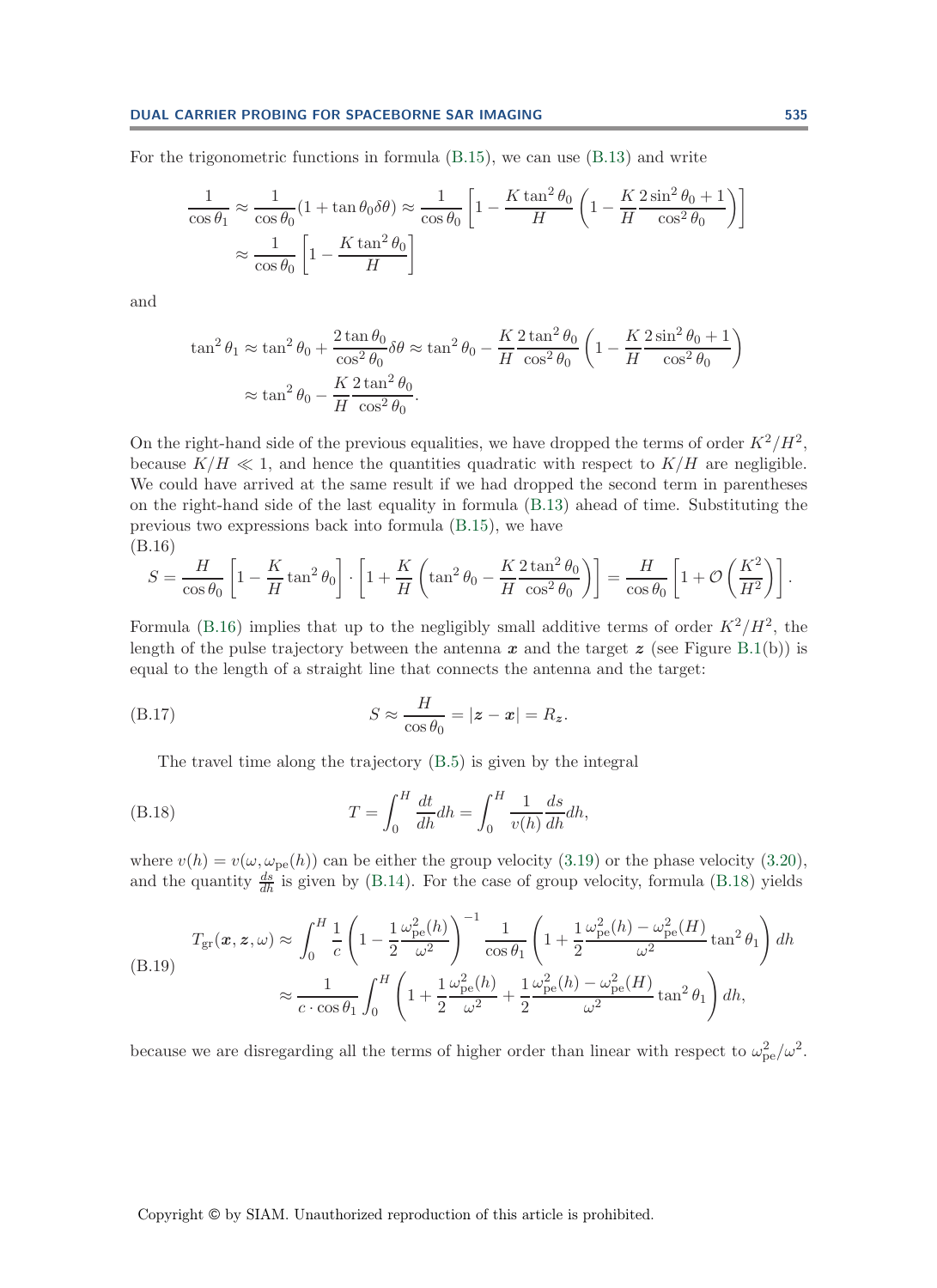<span id="page-35-3"></span>Formula [\(B.19\)](#page-34-2), along with formulae [\(B.15\)](#page-33-3) and [\(B.17\)](#page-34-3), implies that

$$
T_{\rm gr}(\mathbf{x}, \mathbf{z}, \omega) \approx \frac{S}{c} + \frac{1}{c \cdot \cos \theta_1} \int_0^H \frac{1}{2} \frac{\omega_{\rm pe}^2(h)}{\omega^2} dh
$$
  
\n(B.20)  
\n
$$
= \frac{H}{c \cdot \cos \theta_0} + \frac{1}{c \cdot \cos \theta_0} \left[ 1 - \frac{K \tan^2 \theta_0}{H} \right] \frac{1}{2} \frac{4\pi e^2}{m_{\rm e}} \frac{\bar{N}_{\rm e}^{(H)}}{\omega^2}
$$
  
\n
$$
\approx \frac{H}{c \cdot \cos \theta_0} \left( 1 + \frac{1}{2} \frac{4\pi e^2}{m_{\rm e} \omega^2} \frac{\bar{N}_{\rm e}^{(H)}}{H} \right) = \frac{R_z}{c} \left( 1 + \frac{1}{2} \frac{4\pi e^2}{m_{\rm e} \omega^2} \frac{\bar{N}_{\rm e}^{(H)}}{H} \right),
$$

where we have again dropped the terms higher than first order with respect to  $K/H \sim \omega_{\rm pe}^2/\omega^2$ . Formula [\(B.20\)](#page-35-3) yields a final expression for the group travel time of a high frequency,  $\omega \gg \omega_{\text{pe}}$ , radar pulse between the antenna and the target in an inhomogeneous deterministic ionosphere. Let us also recall that in our linearized framework the length of the pulse trajectory is equal to that of a straight segment between the antenna and the target,  $S = R<sub>z</sub>$ , because all the corrections are quadratic; see formulae [\(B.16\)](#page-34-0) and [\(B.17\)](#page-34-3). Hence, formula [\(B.20\)](#page-35-3) could have been obtained merely as (cf. formula [\(B.18\)](#page-34-1))

<span id="page-35-1"></span>
$$
T_{\rm gr}(\boldsymbol{x}, \boldsymbol{z}, \omega) = \int_0^{R_z} \frac{ds}{v_{\rm gr}(h)} = \frac{1}{\cos \theta_0} \int_0^H \frac{dh}{v_{\rm gr}(h)}
$$
  

$$
\approx \frac{1}{c \cdot \cos \theta_0} \int_0^H \left(1 + \frac{1}{2} \frac{\omega_{\rm pe}^2(h)}{\omega^2}\right) dh = \frac{R_z}{c} \left(1 + \frac{1}{2} \frac{4\pi e^2}{m_{\rm e} \omega^2} \frac{\bar{N}_{\rm e}^{(H)}}{H}\right).
$$

Formula [\(B.21\)](#page-35-1) can be interpreted in the context of the perturbation theory. Namely, the unperturbed pulse trajectory is a straight line. To get the first order perturbation for the group travel time, we integrate the reciprocal of the perturbed group velocity along the unperturbed trajectory.

As concerns the phase travel time, we need just to notice that the linearized group and phase velocities differ only by the sign of the  $\sim \omega_{\rm pe}^2/\omega^2$  correction; see formulae [\(3.19\)](#page-11-0) and [\(3.20\)](#page-11-1). Hence, we have

<span id="page-35-2"></span>(B.22) 
$$
T_{\rm ph}(\mathbf{x}, \mathbf{z}, \omega) \approx \frac{R_z}{c} \left( 1 - \frac{1}{2} \frac{4\pi e^2}{m_{\rm e}\omega^2} \frac{\bar{N}_{\rm e}^{(H)}}{H} \right).
$$

<span id="page-35-0"></span>**Appendix C. Travel times in the stochastic ionosphere.** The analysis of Appendix [B](#page-31-0) indicates that we can use the geometrical optics perturbation method (see [\[39,](#page-41-4) Chap. I] for more detail) to derive the travel times of radar pulses in the turbulent ionosphere as well. In this case, the electron number density is a quasi-homogeneous random field (see formula  $(2.7)$ :

<span id="page-35-4"></span>(C.1) 
$$
N_{e} = \langle N_{e}(h) \rangle + \mu(\boldsymbol{x}),
$$

and the dependence of  $\mu$  on  $\boldsymbol{x}$  in formula [\(C.1\)](#page-35-4) means that  $\mu$  depends on all spatial coordinates,  $x \in \mathbb{R}^3$ .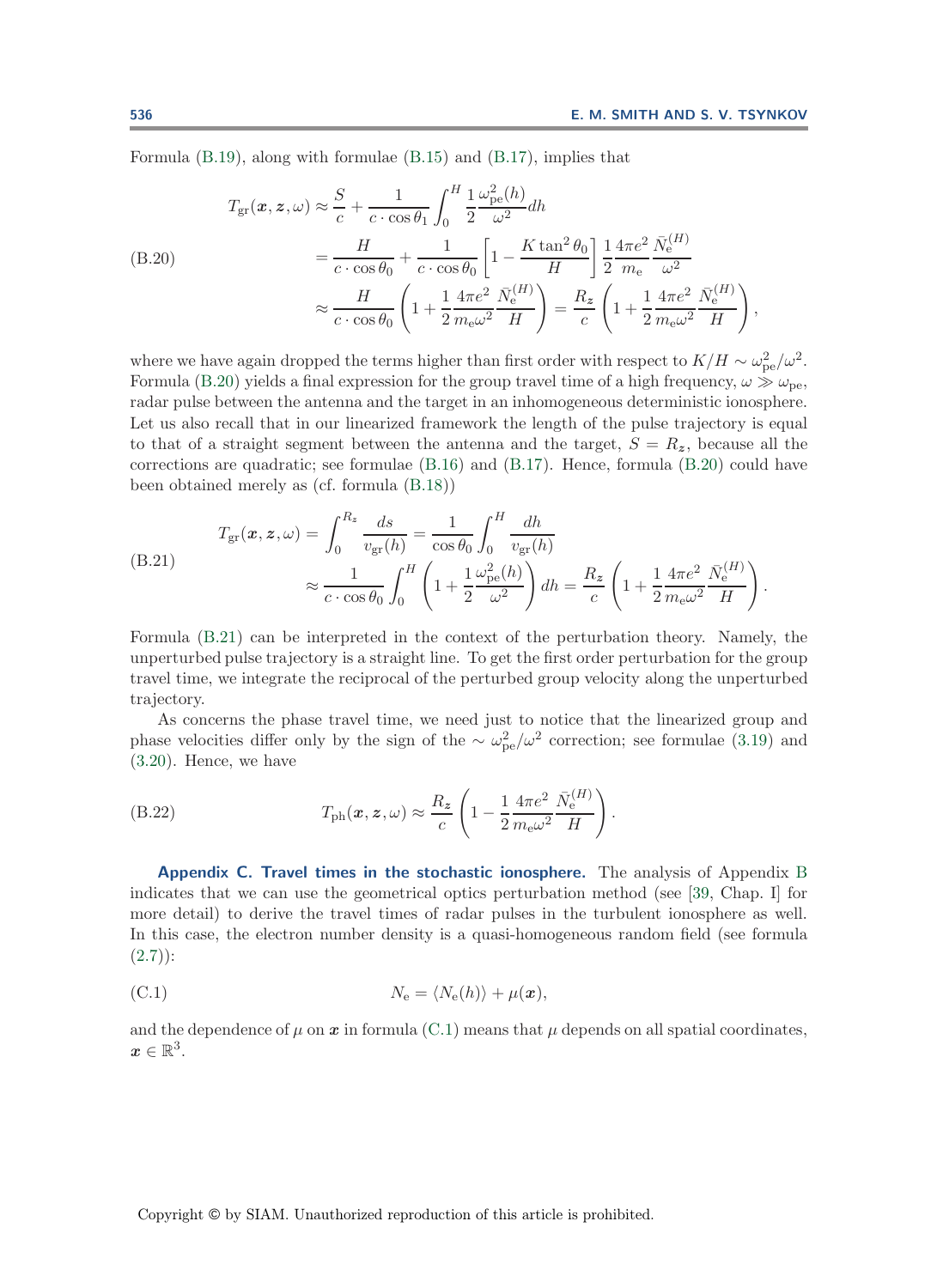#### **DUAL CARRIER PROBING FOR SPACEBORNE SAR IMAGING 537**

Next, with no loss of generality, we can assume that the propagation plane  $(x, h)$  is fixed (see Figure [B.1\)](#page-31-1) and consider only two independent spatial variables. Moreover, recall that the random contribution to the electron number density is generally small compared to the deterministic part, because the quantity  $M = \sqrt{\langle \mu^2 \rangle} / \langle N_e \rangle$  introduced by formula [\(2.9\)](#page-4-5) is small; see [\[1\]](#page-40-2). Consequently, we can still linearize with respect to the terms of order  $\omega_{\rm pe}^2/\omega^2$  as done in Appendix [B](#page-31-0) (high frequency regime) and write the equation for the pulse trajectory similar to [\(B.6\)](#page-32-3) but with  $\mu = \mu(x, h)$  taken into account:

(C.2) 
$$
\frac{dx}{dh} \approx -\tan \theta_0 \left( 1 - \frac{1}{2} \frac{4\pi e^2}{m_e} \frac{\left( \langle N_e(H) \rangle - \langle N_e(h) \rangle \right) + \left( \mu(0, H) - \mu(x, h) \right)}{\omega^2 \cos^2 \theta_0} \right).
$$

Equation  $(C.2)$  is a first order ordinary differential equation that will be solved (approximately) by the perturbation method. First, we represent the solution in the form of a series:

<span id="page-36-0"></span>
$$
x(h) = x^{(0)}(h) + x^{(1)}(h) + \cdots,
$$

assuming that  $x^{(0)} \sim 1$  and  $x^{(1)} \sim \omega_{\rm pe}^2/\omega^2$ , where  $\omega_{\rm pe}^2/\omega^2$  is the small parameter for the asymp-totic expansion.<sup>[6](#page-36-1)</sup> Then, from  $(C.2)$ , we immediately obtain the zeroth order contribution to the solution:

<span id="page-36-3"></span>(C.3) 
$$
x^{(0)}(h) = \int_H^h -\tan \theta_0 dh = (H - h) \tan \theta_0,
$$

which is a straight line between the antenna and the target; see Figure [B.1](#page-31-1) (also see formula [\(B.8\)](#page-32-4)). For the first order correction, [\(C.2\)](#page-36-0) yields

(C.4) 
$$
\frac{dx^{(1)}}{dh} = \tan \theta_0 \frac{1}{2} \frac{4\pi e^2}{m_e} \frac{(\langle N_e(H) \rangle - \langle N_e(h) \rangle) + (\mu(0, H) - \mu(x^{(0)}(h), h))}{\omega^2 \cos^2 \theta_0}
$$

Note that in order to write [\(C.4\)](#page-36-2), we need an additional assumption that the derivative of  $\mu$ with respect to x is no larger than order 1. Integrating  $(C.4)$  between H and h, we obtain

(C.5)  

$$
x^{(1)}(h) = \frac{1}{2} \frac{4\pi e^2}{m_e} \frac{\tan \theta_0}{\omega^2 \cos^2 \theta_0} \left[ \left( \int_h^H \langle N_e(h) \rangle dh - (H - h) \langle N_e(H) \rangle \right) + \left( \int_h^H \mu(x^{(0)}(h), h) dh - (H - h) \mu(0, H) \right) \right].
$$

If  $\mu = 0$ , then combining the zeroth order contribution [\(C.3\)](#page-36-3) with the first order correction [\(C.5\)](#page-36-4), we arrive at the previously obtained deterministic solution [\(B.7\)](#page-32-0). Otherwise, for the solution  $x(h) = x^{(0)}(h) + x^{(1)}(h)$  given by [\(C.3\)](#page-36-3), [\(C.5\)](#page-36-4) but with the adjusted look angle  $\theta_1$ , we can write similarly to [\(B.9\)](#page-32-2) and [\(B.12\)](#page-33-0)

<span id="page-36-5"></span>(C.6) 
$$
x(0, \theta_1) = H \tan \theta_1 + \frac{K}{\cos^2 \theta_1} \tan \theta_1 = H \tan \theta_0,
$$

<span id="page-36-1"></span>We do not formally introduce the second perturbation parameter, which would be of the order  $\frac{4\pi e^2}{m_e} \frac{\sqrt{\mu^2}}{\omega^2} \ll \frac{\omega_{\rm pe}^2}{\omega^2}$ , because the quantity *M* of [\(2.9\)](#page-4-5) is an altitude-independent constant, and hence the two parameters would be related to one another.

Copyright © by SIAM. Unauthorized reproduction of this article is prohibited.

<span id="page-36-4"></span><span id="page-36-2"></span>.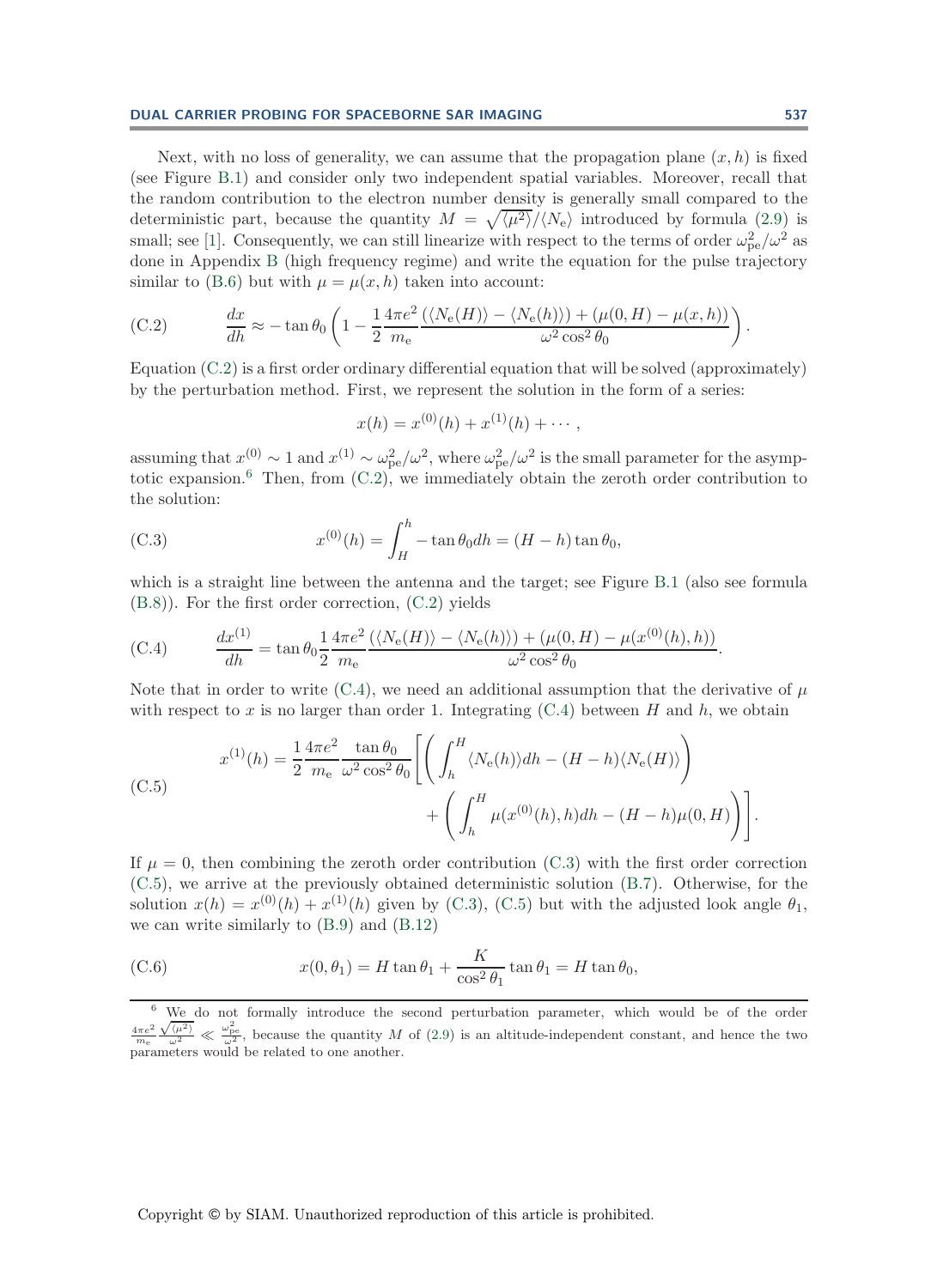where the quantities K of [\(B.11\)](#page-33-1) and  $\bar{N}_{\rm e}^{(H)}$  of [\(B.10\)](#page-32-5) are redefined as follows:  $(C.7)$ 

<span id="page-37-1"></span>
$$
K = \frac{1}{2} \frac{4\pi e^2}{m_e \omega^2} \left[ \underbrace{(\bar{N}_e^{(H)} - \langle N_e(H) \rangle H)}_{\text{deterministic part}} + \underbrace{\left( \int_0^H \mu(x^{(0)}(h), h)) dh - \mu(0, H) H}_{\text{stochastic part}} \right) \right] = \langle K \rangle + \eta
$$

<span id="page-37-0"></span>and

(C.8) 
$$
\bar{N}_{\rm e}^{(H)} \stackrel{\text{def}}{=} \int_0^H \langle N_{\rm e}(h) \rangle dh.
$$

Since  $\sqrt{\langle \eta^2 \rangle}$  <  $\langle K \rangle$  or even  $\sqrt{\langle \eta^2 \rangle} \ll \langle K \rangle$  (see the discussion right after [\(2.9\)](#page-4-5)), and  $\langle K \rangle / H \ll$ 1, we can employ the same argument as in Appendix [B](#page-31-0) and show using [\(C.6\)](#page-36-5) that for any particular realization of  $\mu$  the look angle increment  $\delta\theta = \theta_1 - \theta_0$  will be given by the same expression [\(B.13\)](#page-33-2) but with K and  $N_{\rm e}^{(\vec{H})}$  defined by [\(C.7\)](#page-37-1) and [\(C.8\)](#page-37-0), respectively.

The arc length along the pulse trajectory with the look angle  $\theta_1$  can be found by integrating the differential equation (cf. formulae [\(B.14\)](#page-33-4), [\(B.15\)](#page-33-3))

(C.9) 
$$
\frac{ds}{dh} = \frac{1}{\cos \theta_1} \left( 1 + \frac{1}{2} \frac{4\pi e^2}{m_e} \frac{\langle \langle N_e(H) \rangle - \langle N_e(h) \rangle \rangle + (\mu(0, H) - \mu(x, h))}{\omega^2} \tan^2 \theta_1 \right).
$$

To integrate [\(C.9\)](#page-37-2) we can again use the perturbation method. Representing  $s(h)$  in the form

<span id="page-37-5"></span><span id="page-37-4"></span><span id="page-37-3"></span><span id="page-37-2"></span>
$$
s(h) = s^{(0)}(h) + s^{(1)}(h) + \cdots,
$$

we have the zeroth order term

(C.10) 
$$
s^{(0)}(h) = \frac{H - h}{\cos \theta_1}
$$

and the first order term

$$
s^{(1)}(h) = \frac{1}{2} \frac{4\pi e^2}{m_e} \frac{\tan^2 \theta_1}{\omega^2 \cos \theta_1} \left[ \left( \int_h^H \langle N_e(h) \rangle dh - (H - h) \langle N_e(H) \rangle \right) + \left( \int_h^H \mu(x^{(0)}(h), h) dh - (H - h)\mu(0, H) \right) \right].
$$

To obtain the full length of the trajectory, we substitute  $h = 0$  into formulae [\(C.10\)](#page-37-3) and [\(C.11\)](#page-37-4), and also use formula [\(C.7\)](#page-37-1), which yields

(C.12) 
$$
S = s^{(0)}(0) + s^{(1)}(0) = \frac{H}{\cos \theta_1} \left( 1 + \frac{K}{H} \tan^2 \theta_1 \right).
$$

Expression  $(C.12)$  formally coincides with  $(B.15)$ ; only the definition of K is different. Consequently, we can repeat the argument from Appendix [B](#page-31-0) and show that for every particular realization of  $\mu$  the total length S of the pulse trajectory will be equal to that of a straight line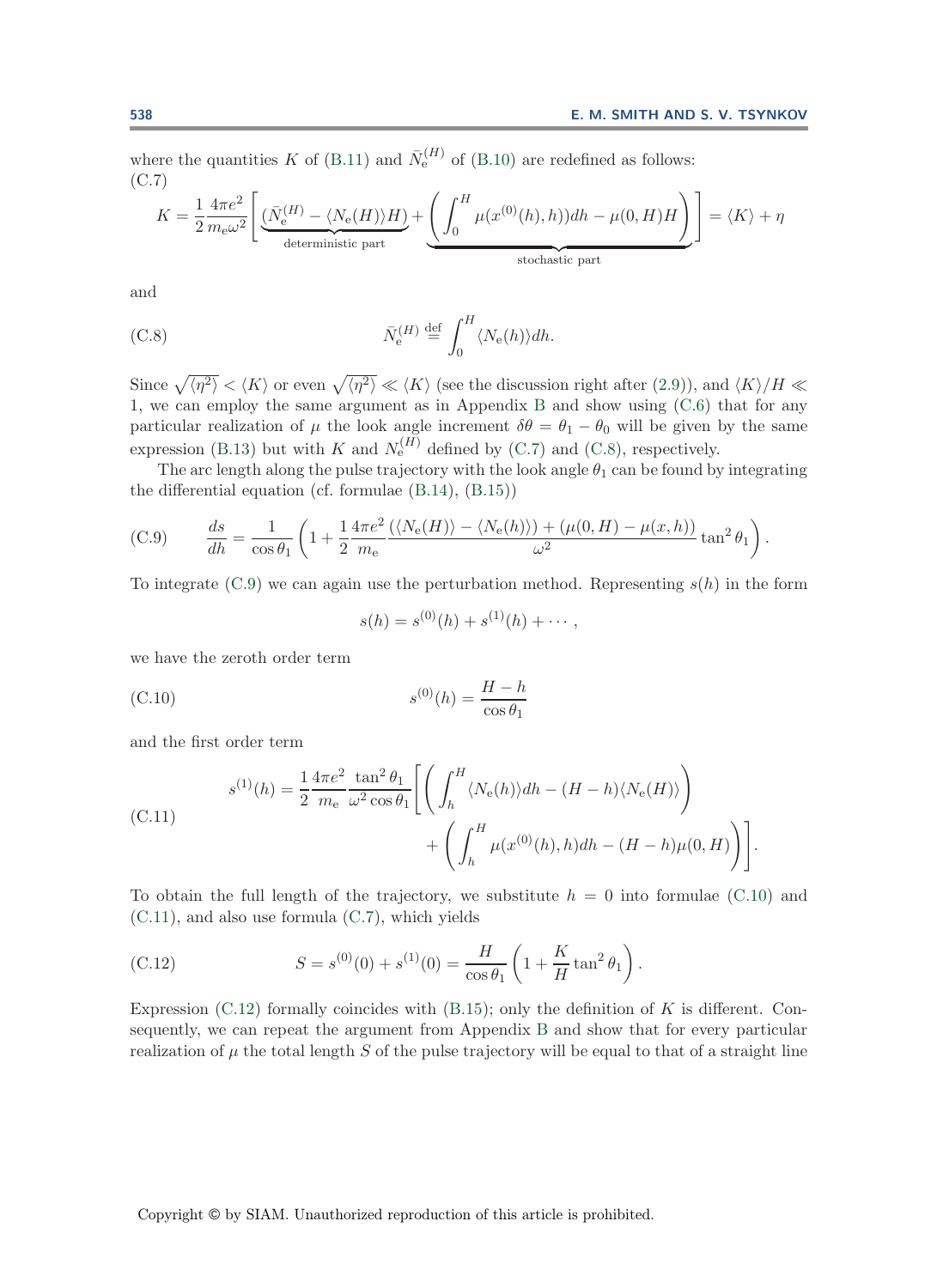<span id="page-38-3"></span>between the antenna and the target, up to the terms of order  $\langle K \rangle^2 / H^2$  that are negligible; see formulae [\(B.16\)](#page-34-0) and [\(B.17\)](#page-34-3):

(C.13) 
$$
S = \frac{H}{\cos \theta_0} \left[ +\mathcal{O}\left(\frac{\langle K \rangle^2}{H^2}\right) \right] \approx \frac{H}{\cos \theta_0} = R_z.
$$

Finally, to obtain the group travel time, we need to integrate the following ordinary differential equation:

$$
\frac{dt}{dh} = \frac{1}{v_{\text{gr}}(x,h)} \frac{ds}{dh} = \frac{1}{c} \left( 1 - \frac{1}{2} \frac{4\pi e^2}{m_e} \frac{\langle N_e(h) \rangle + \mu(x,h)}{\omega^2} \right)^{-1}
$$

$$
\cdot \frac{1}{\cos \theta_1} \left( 1 + \frac{1}{2} \frac{4\pi e^2}{m_e} \frac{(\langle N_e(H) \rangle - \langle N_e(h) \rangle) + (\mu(0,H) - \mu(x,h))}{\omega^2} \tan^2 \theta_1 \right)
$$

$$
\approx \frac{1}{c \cdot \cos \theta_1} \left( 1 + \frac{1}{2} \frac{4\pi e^2}{m_e} \frac{\langle N_e(h) \rangle + \mu(x,h)}{\omega^2} + \frac{1}{2} \frac{4\pi e^2}{m_e} \frac{(\langle N_e(H) \rangle - \langle N_e(h) \rangle) + (\mu(0,H) - \mu(x,h))}{\omega^2} \tan^2 \theta_1 \right).
$$
(C.14)

<span id="page-38-4"></span>As according to formula [\(C.13\)](#page-38-3) the shape of the trajectory will not contribute to the travel time in the linearized framework, the integration of [\(C.14\)](#page-38-4) by means of the perturbation method yields

<span id="page-38-0"></span>
$$
T_{\rm gr}(\mathbf{x}, \mathbf{z}, \omega) = \frac{H}{c \cdot \cos \theta_0} \left[ 1 + \frac{1}{2} \frac{4\pi e^2}{m_{\rm e} \omega^2} \left( \frac{\bar{N}_{\rm e}^{(H)}}{H} + \frac{1}{H} \int_0^H \mu(x^{(0)}(h), h) dh \right) \right]
$$
  

$$
= \frac{R_z}{c} \left[ 1 + \frac{1}{2} \frac{4\pi e^2}{m_{\rm e} \omega^2} \left( \frac{\bar{N}_{\rm e}^{(H)}}{H} + \frac{1}{R_z} \int_0^{R_z} \mu(s) ds \right) \right].
$$

When deriving formula [\(C.15\)](#page-38-0), we took into account that the look angle increment is small,  $\delta\theta \sim \langle K \rangle / H$ , as we did when deriving formula [\(B.20\)](#page-35-3). We also note that the last integral in formula [\(C.15\)](#page-38-0) shall be interpreted as taken along the unperturbed straight trajectory.

The phase travel time, as before, is obtained by changing the sign (cf. formula [\(B.22\)](#page-35-2)):

(C.16) 
$$
T_{\rm ph}(x, z, \omega) = \frac{R_z}{c} \left[ 1 - \frac{1}{2} \frac{4\pi e^2}{m_{\rm e} \omega^2} \left( \frac{\bar{N}_{\rm e}^{(H)}}{H} + \frac{1}{R_z} \int_0^{R_z} \mu(s) ds \right) \right].
$$

<span id="page-38-2"></span>**Appendix D. Conditioning of formula**  $(5.5)$ **. If the quantity f depends on x, then the** conditioning of  $f(x)$ , i.e., the sensitivity of f to the perturbations of x, is naturally defined as the maximum ratio of the relative error in  $f$  over the corresponding relative error in the input x; see [\[37,](#page-41-19) Chap. 1]:

<span id="page-38-1"></span>
$$
\sup_{\delta x} \frac{|\delta f/f|}{|\delta x/x|} \approx |f'(x)| \frac{|x|}{|f|}.
$$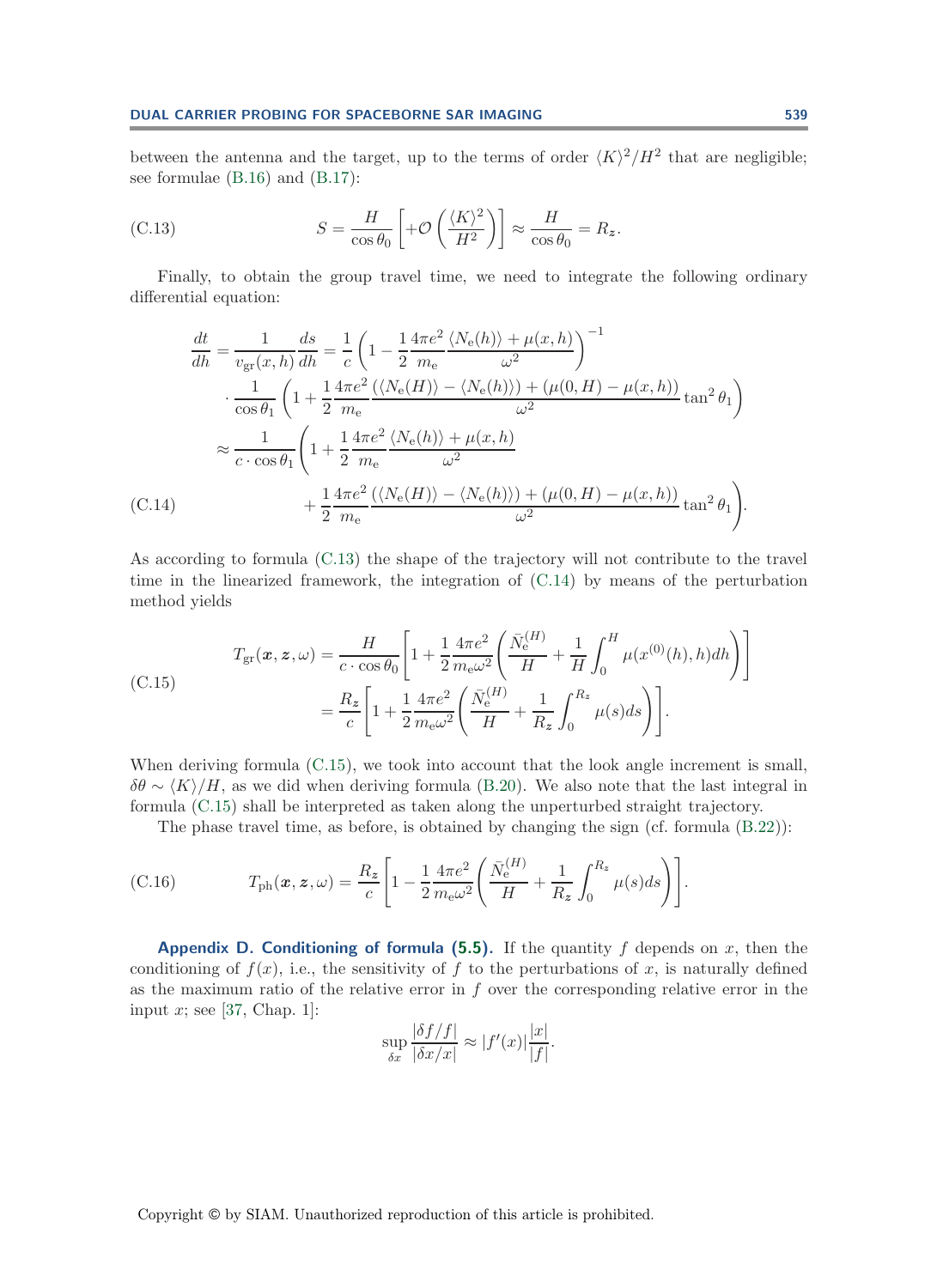In formula [\(5.5\)](#page-20-3), the dependent quantity f is  $\bar{\omega}_{\rm pe}^2$ , and the input data are  $R_y^{(0)}$  and  $R_y^{(1)}$ . Due to the obvious symmetry, it is sufficient to estimate the conditioning with respect to either of the two, and hereafter we will interpret  $R_{y}^{(0)}$  as the independent variable x. Then

<span id="page-39-1"></span>
$$
\frac{\partial \bar{\omega}_{\rm pe}^2}{\partial R_y^{(0)}} = \frac{2\omega_0^2 \omega_1^2}{\omega_1^2 R_y^{(1)} - \omega_0^2 R_y^{(0)}} \left( 1 + \frac{\omega_0^2 (R_y^{(0)} - R_y^{(1)})}{\omega_1^2 R_y^{(1)} - \omega_0^2 R_y^{(0)}} \right),
$$

and hence the condition number of  $\bar{\omega}_{pe}^2$  with respect to  $R_y^{(0)}$  is given by

(D.1)  
\n
$$
\left| \frac{\partial \bar{\omega}_{pe}^2}{\partial R_y^{(0)}} \frac{R_y^{(0)}}{\bar{\omega}_{pe}^2} \right| = \left| \frac{R_y^{(0)}}{R_y^{(0)} - R_y^{(1)}} + \frac{\omega_0^2 R_y^{(0)}}{\omega_1^2 R_y^{(1)} - \omega_0^2 R_y^{(0)}} \right|
$$
\n
$$
\leq \frac{R_y^{(0)}}{|R_y^{(0)} - R_y^{(1)}|} + \frac{\omega_0^2 R_y^{(0)}}{|\omega_1^2 R_y^{(1)} - \omega_0^2 R_y^{(0)}|}.
$$

The first term on the right-hand side of  $(D.1)$  is large, because the ranges  $R_{\bm{y}}^{(0)}$  and  $R_{\bm{y}}^{(1)}$  are close to one another and the difference between the two is much smaller than each of them. The second term is not too large, because according to [\(5.4\)](#page-20-1), the denominator  $\omega_1^2 R_y^{(1)} - \omega_0^2 R_y^{(0)} =$  $R_z(\omega_1^2-\omega_0^2)$ , and, consequently, the entire fraction is of the order  $\omega_0^2/(\omega_1^2-\omega_0^2)$ , which is about 5 when the difference between  $\omega_1$  and  $\omega_0$  is 10%.

To improve the overall conditioning of  $\bar{\omega}_{pe}^2$ , one can use several reference locations,  $y_1, y_2, y_3,...$ , instead of only one. Assume that we have computed  $\bar{\omega}_{pe}^2(y_1)$ ,  $\bar{\omega}_{pe}^2(\mathbf{y}_2),\ldots,\bar{\omega}_{pe}^2(\mathbf{y}_K)$  for K different reference locations according to formula [\(5.5\)](#page-20-3) and that we evaluate  $\bar{\omega}_{\rm pe}^2$  by plain averaging:

<span id="page-39-0"></span>(D.2) 
$$
\bar{\omega}_{\rm pe}^2 = \frac{1}{K} \sum_{k=1}^K \bar{\omega}_{\rm pe}^2(\mathbf{y}_k).
$$

Note that as  $\bar{\omega}_{pe}^2$  is a scalar quantity, formula [\(D.2\)](#page-39-0) is equivalent to the least squares fit; see [\[37,](#page-41-19) Chap. 7].

<span id="page-39-2"></span>Let us now interpret  $\bar{\omega}_{pe}^2(y_k)$  as independent random variables with means  $\langle \bar{\omega}_{pe}^2(y_k) \rangle$  and variances  $\sigma^2(\bar{\omega}_{pe}^2(y_k))$ ,  $k = 1, 2, ..., K$ . Then (see, e.g., [\[11,](#page-40-23) Chap. 2])

(D.3) 
$$
\langle \bar{\omega}_{\text{pe}}^2 \rangle = \frac{1}{K} \sum_{k=1}^K \langle \bar{\omega}_{\text{pe}}^2(\mathbf{y}_k) \rangle
$$
 and  $\sigma^2(\bar{\omega}_{\text{pe}}^2) = \frac{1}{K^2} \sum_{k=1}^K \sigma^2(\bar{\omega}_{\text{pe}}^2(\mathbf{y}_k)).$ 

Assume, in addition and with no loss of generality, that the errors associated with computing the individual  $\bar{\omega}_{pe}^2(y_k)$  are approximately equal to the corresponding standard deviations  $\sigma(\bar{\omega}_{pe}^2(\mathbf{y}_k))$  and that these errors are roughly the same for all  $k = 1, 2, \ldots, K$ . Then the second equality in formula [\(D.3\)](#page-39-2) indicates that the overall error of evaluating  $\bar{\omega}_{pe}^2$  according to [\(D.2\)](#page-39-0) will decrease proportionally to  $K^{-1/2}$  as K increases.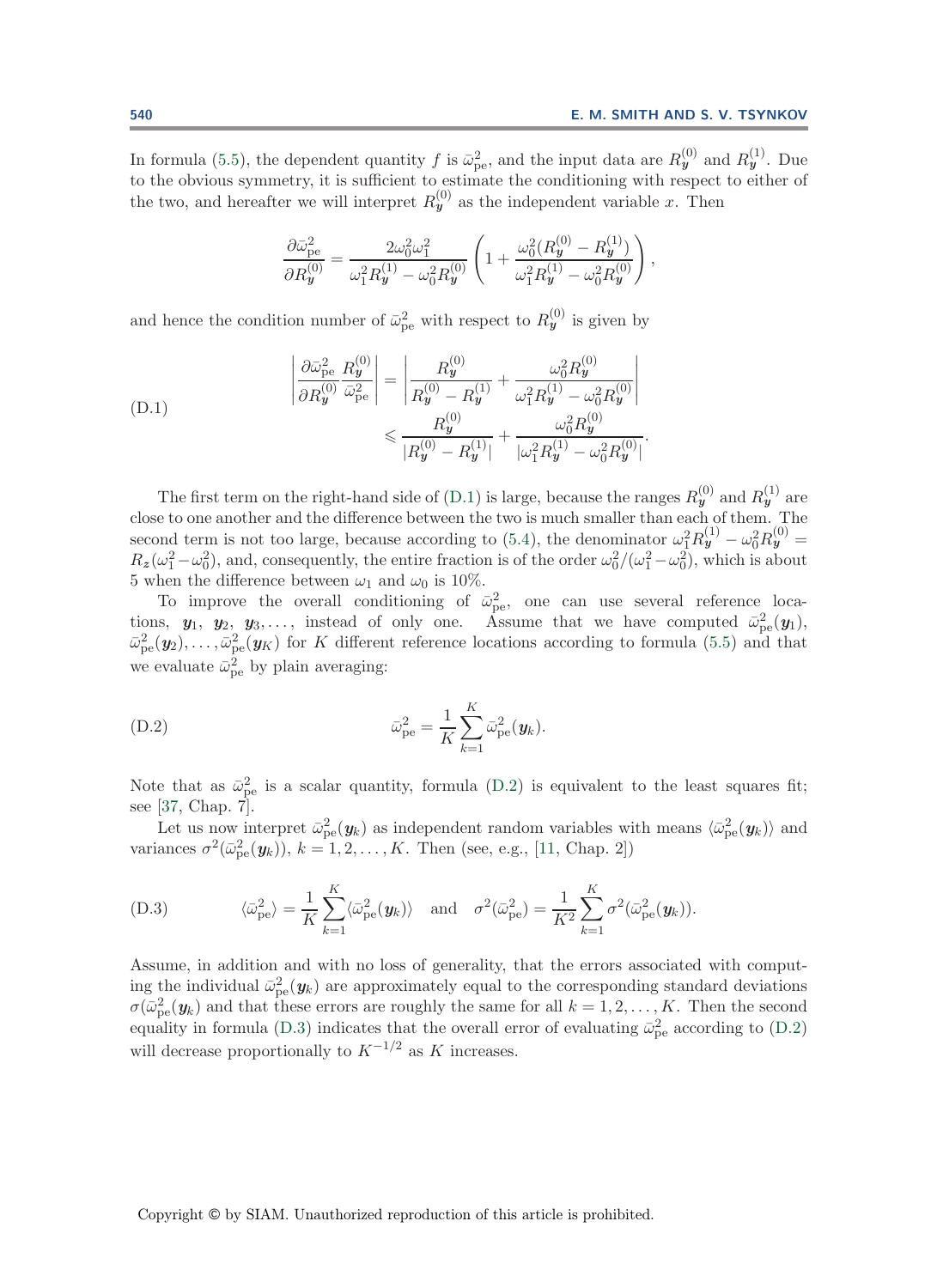**Acknowledgments.** The authors would like to thank Dr. Richard Albanese (AFRL), Prof. Margaret Cheney (RPI), Dr. Michael Gilman (NCSU), and Prof. Knut Solna (UC Irvine) for many useful discussions. We are also thankful to the two anonymous referees for their most helpful comments.

#### **REFERENCES**

- <span id="page-40-2"></span>[1] N. A. Armand, Limitations to the resolution of satellite based synthetic aperture radars due to the conditions of the propagation of radio waves in the ionosphere, Exploration of Earth from Space, (2005), pp. 27–38 (in Russian).
- <span id="page-40-18"></span>[2] M. Born and E. Wolf, Principles of Optics: Electromagnetic Theory of Propagation, Interference and Diffraction of Light, 7th (expanded) ed., Cambridge University Press, Cambridge, UK, 1999.
- <span id="page-40-16"></span>[3] B. C. Brock, Ionospheric Effects on a Wide-Bandwidth, Polarimetric, Space-Based, Synthetic-Aperture Radar, Technical report SAND-92-1967, UC-706, Sandia National Laboratory, Albuquerque, NM, 1993.
- <span id="page-40-4"></span>[4] W. D. BROWN AND D. C. GHIGLIA, Some methods for reducing propagation-induced phase errors in coherent imaging systems. I. Formalism, J. Opt. Soc. Amer. A, 5 (1988), pp. 924–941.
- <span id="page-40-15"></span>[5] K. G. BUDDEN, The Propagation of Radio Waves: The Theory of Radio Waves of Low Power in the Ionosphere and Magnetosphere, Cambridge University Press, Cambridge, UK, 1985.
- <span id="page-40-17"></span>[6] W. G. Carrara, R. S. Goodman, and R. M. Majewski, Spotlight Synthetic Aperture Radar: Signal Processing Algorithms, Artech House, Boston, 1995.
- <span id="page-40-19"></span><span id="page-40-0"></span>[7] M. Cheney, A mathematical tutorial on synthetic aperture radar, SIAM Rev., 43 (2001), pp. 301–312.
- <span id="page-40-1"></span>[8] M. CHENEY AND B. BORDEN, *Imaging moving targets from scattered waves*, Inverse Problems, 24 (2008), 035005.
- [9] M. CHENEY AND B. BORDEN, Fundamentals of Radar Imaging, CBMS-NSF Regional Conf. Ser. in Appl. Math. 79, SIAM, Philadelphia, 2009.
- <span id="page-40-20"></span>[10] M. CHENEY AND C. J. NOLAN, Synthetic-aperture imaging through a dispersive layer, Inverse Problems, 20 (2004), pp. 507–532.
- <span id="page-40-23"></span>[11] A. J. CHORIN AND O. H. HALD, Stochastic Tools in Mathematics and Science, Surv. Tutor. Appl. Math. Sci. 1, Springer, New York, 2006.
- <span id="page-40-9"></span>[12] P. H. EICHEL AND C. V. JAKOWATZ, JR., *Phase-gradient algorithm as an optimal estimator of the phase* derivative, Optic Lett., 14 (1989), pp. 1101–1103.
- <span id="page-40-22"></span><span id="page-40-8"></span>[13] M. V. FEDORYUK, The Saddle-Point Method [Metod perevala], Nauka, Moscow, 1977 (in Russian).
- [14] G. FRANCESCHETTI AND R. LANARI, Synthetic Aperture Radar Processing, Electronic Engineering Systems Series, CRC Press, Boca Raton, FL, 1999.
- <span id="page-40-7"></span>[15] W. B. GAIL, *Effect of Faraday rotation on polarimetric SAR*, IEEE Trans. Aerospace Electron. Systems, 34 (1998), pp. 301–308.
- <span id="page-40-5"></span>[16] D. C. Ghiglia and W. D. Brown, Some methods for reducing propagation-induced phase errors in coherent imaging systems. II. Numerical results, J. Opt. Soc. Amer. A, 5 (1988), pp. 942–957.
- <span id="page-40-11"></span>[17] V. L. Ginzburg, The Propagation of Electromagnetic Waves in Plasmas, Int. Ser. Monogr. Electromagn.Waves 7, Pergamon Press, Oxford, UK, 1964.
- <span id="page-40-12"></span>[18] V. L. GINZBURG AND A. V. GUREVICH, Nonlinear phenomena in a plasma located in an alternating electromagnetic field, Soviet Phys. Uspekhi, 3 (1960), pp. 115–146.
- <span id="page-40-21"></span><span id="page-40-10"></span>[19] R. C. Gonzalez and R. E. Woods, Digital Image Processing, 3rd ed., Prentice–Hall, New York, 2008.
- [20] A. L. GRAY, K. E. MATTAR, AND G. SOFKO, Influence of ionospheric electron density fluctuations on satellite radar interferometry, Geophys. Res. Lett., 27 (2000), pp. 1451–1454.
- <span id="page-40-14"></span><span id="page-40-13"></span>[21] A. V. GUREVICH, Nonlinear Phenomena in the Ionosphere, Springer-Verlag, New York, 1978.
- <span id="page-40-3"></span>[22] A. V. GUREVICH, *Nonlinear effects in the ionosphere*, Phys. Usp., 50 (2007), pp. 1091–1121.
- [23] A. ISHIMARU, Y. KUGA, J. LIU, Y. KIM, AND T. FREEMAN, *Ionospheric effects on synthetic aperture* radar at 100MHz to 2GHz, Radio Sci., 34 (1999), pp. 257–268.
- <span id="page-40-6"></span>[24] M. JEHLE, M. RÜEGG, L. ZUBERBÜHLER, D. SMALL, AND E. MEIER, Measurement of ionospheric Faraday rotation in simulated and real spaceborne SAR data, IEEE Trans. Geosci. Rem. Sens., 47 (2009), pp. 1512–1523.